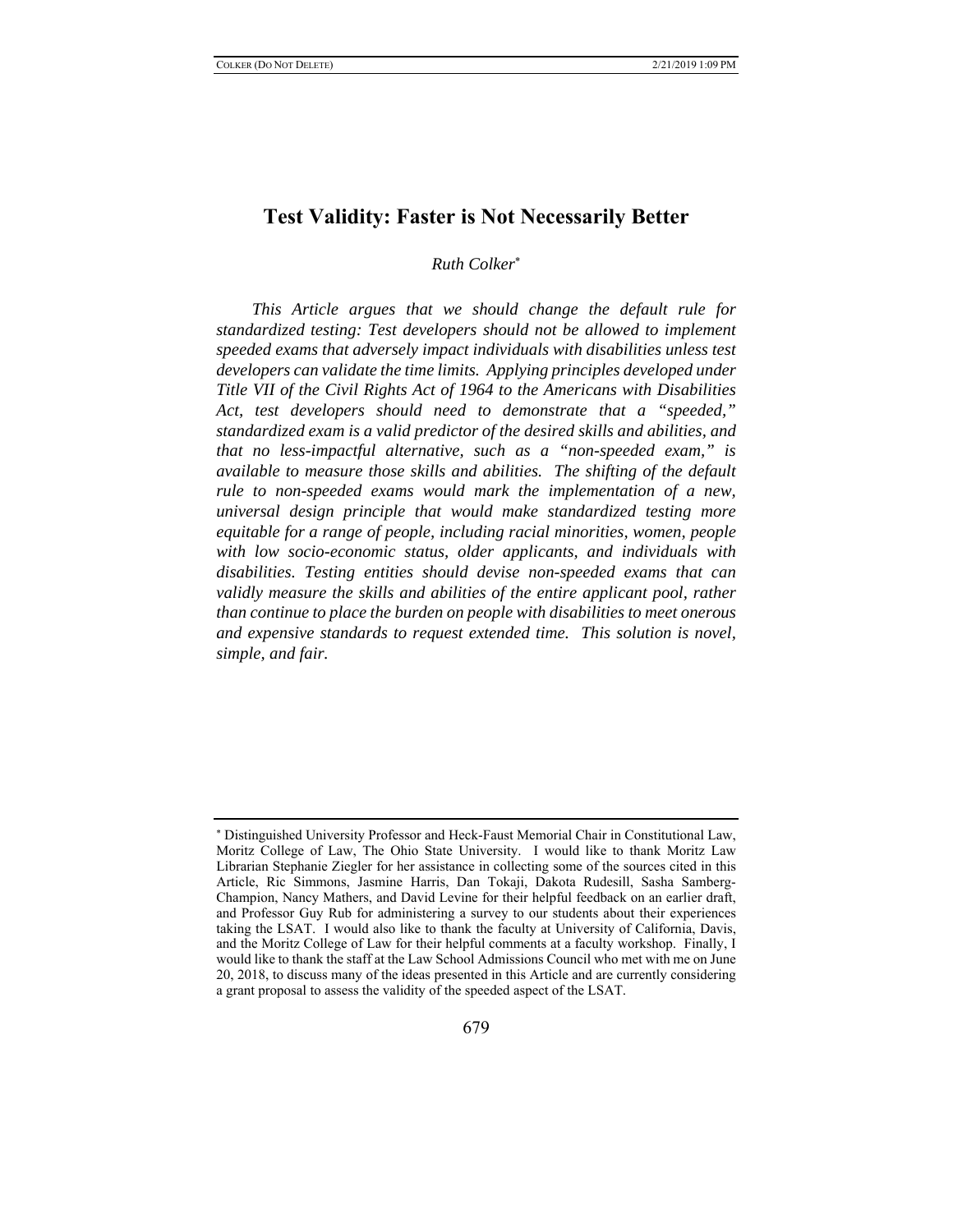| <b>II. SPEED</b>                                                      |
|-----------------------------------------------------------------------|
| A.                                                                    |
|                                                                       |
| $2^{\circ}$                                                           |
| 3.                                                                    |
| 4 <sup>1</sup>                                                        |
| Response to Flaws and Difficulties  698<br>5.                         |
|                                                                       |
|                                                                       |
|                                                                       |
|                                                                       |
|                                                                       |
| А.                                                                    |
| <b>B.</b>                                                             |
|                                                                       |
|                                                                       |
| Importing Title VII Validity Principles into Section<br>A.            |
|                                                                       |
| Application of the Test Validity Approach to the LSAT727<br><b>B.</b> |
|                                                                       |
|                                                                       |
| 3. Response to Arguments in Favor of a Speeded                        |
|                                                                       |
|                                                                       |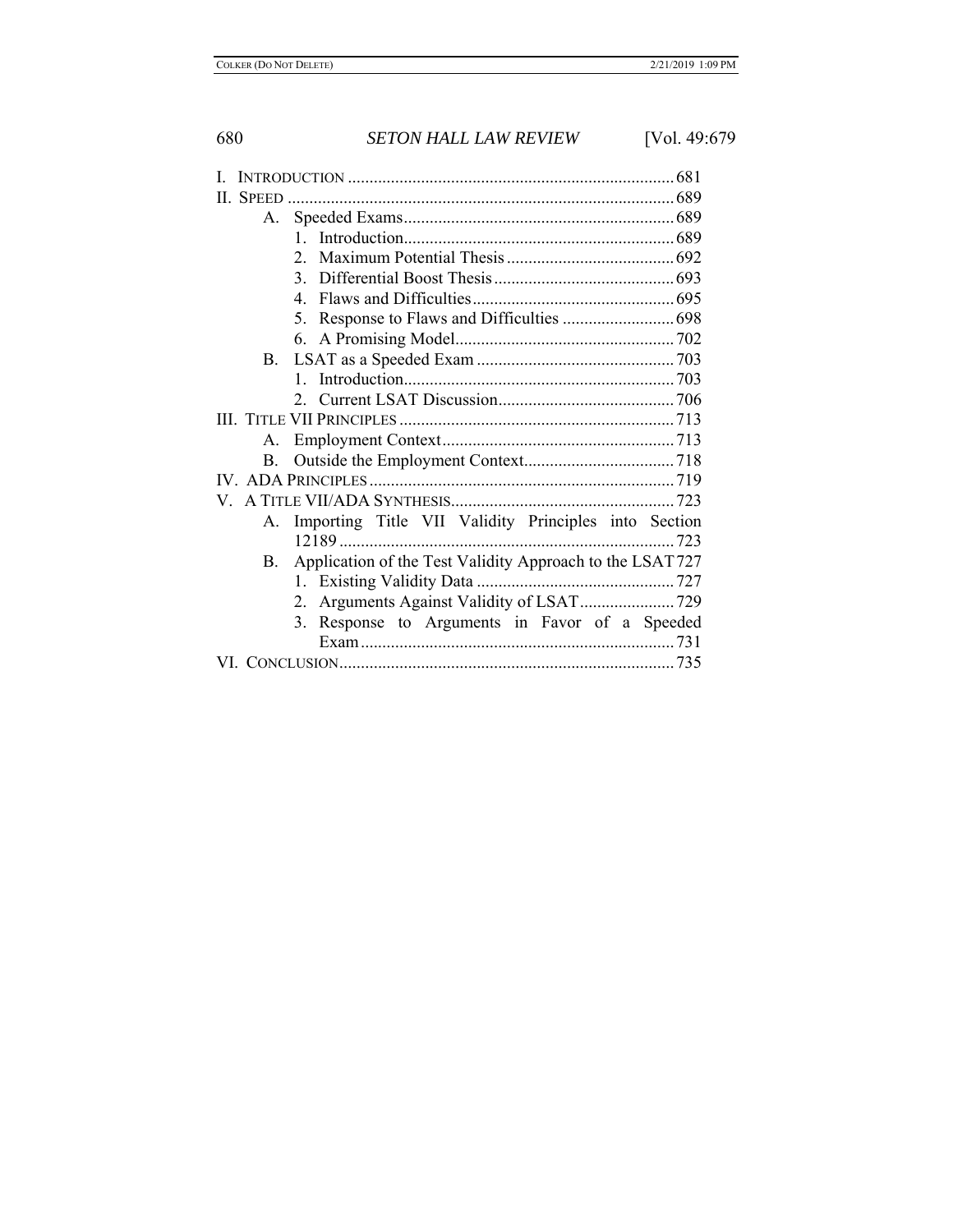### I. INTRODUCTION

We are at a moment of crisis in legal education. The courts are possibly on the verge of banning race-based affirmative action.<sup>1</sup> Law schools offer merit-based grants to prospective students to raise law schools' median Law School Admission Test (LSAT) scores, exacerbating the lack of socioeconomic diversity in law schools.<sup>2</sup> Law schools are beginning to experiment with selecting applicants on the basis of Graduate Record Examinations (GRE) scores, $3$  even though this math-heavy exam is weighted in favor of male applicants.<sup>4</sup> And the news media has hammered the allocation of extended time to students with disabilities<sup>5</sup> at a time when a

3 *See Taking the GRE General Test for Law School*, EDUC. TESTING SERV., https://www.ets.org/gre/revised\_general/about/law/ (last visited Feb. 13, 2019) (listing schools that accept GRE scores for law school admissions).

<sup>4</sup> *See infra* Part II.B.2.<br><sup>5</sup> See e.g. Douglas B

 *See, e.g.*, Douglas Belkin, *Colleges Bend the Rules for More Students, Give Them Extra Help*, WALL ST. J. (May 24, 2018), https://www.wsj.com/articles/colleges-bend-therules-for-more-students-give-them-extra-help-1527154200; Doree Lewak, *Rich Parents Are Using Doctor's Notes to Help Kids Cheat the SATs*, N.Y. POST (May 2, 2018), https://nypost.com/2018/05/02/rich-parents-are-using-doctors-notes-to-help-kids-cheat-thesats/; Ari Trachtenberg, *Extra Time on an Exam: Suitable Accommodation or Legal* 

 $1$  In a four-to-four decision affirming the Court of Appeals, the United States Supreme Court upheld the University of Texas's limited, race-based affirmative action plan for admissions in an opinion authored by Justice Anthony Kennedy. Fisher v. Univ. of Tex., 136 S. Ct. 2198 (2016). With Justice Antonin Scalia's replacement on the Court by Justice Neil Gorsuch, and Justice Kennedy's replacement by Justice Brett Kavanaugh, such plans are in legal jeopardy. While Justice Gorsuch has not specifically ruled on affirmative action, one would expect his conservative legal philosophy to align more closely with Justice Scalia's than with Justice Kennedy's. *See* Mark Sherman, *Gorsuch Establishes Conservative Cred in 1st Year on Court*, ST. AUGUSTINE REC. (Nov. 26, 2017), https://www.staugustine.com/2017- 11-26/gorsuch-establishes-conservative-cred-1st-year-court. Similarly, one would expect Justice Kavanaugh to side with the conservatives on the Court. *See* Adam Liptak, *How Brett Kavanaugh Would Transform the Supreme Court*, N.Y. TIMES (Sept. 2, 2018), https://www.nytimes.com/2018/09/02/us/politics/judge-kavanaugh-supreme-courtjustices.html. Students for Fair Admissions is aggressively pursuing litigation against various

universities to argue that their affirmative action programs are illegal or unconstitutional. *See Update: Harvard's Education in Discrimination*, STUDENTS FOR FAIR ADMISSIONS, https://studentsforfairadmissions.org/harvards-education-in-discrimination/ (last visited Nov. 21, 2018) (describing its lawsuit against Harvard University). 2

<sup>&</sup>lt;sup>2</sup> Merit-based financial aid causes financial aid dollars to flow to high-income students, moving scholarship dollars from the poor to the wealthy and middle class. *See* Meredith Kolodner, *States Moving College Scholarship Money away from the Poor, to the Wealthy and Middle Class*, HECHINGER REP. (June 22, 2015), https://hechingerreport.org/states-movingcollege-scholarship-money-away-from-the-poor-to-the-wealthy-and-middle-class/ (reporting that "[t]welve states plus Washington D.C. now spend more on merit-based aid than needbased aid"). For a discussion of the use of merit-based financial aid among law schools, see Farran Powell, *Law Schools Shell Out Deep Tuition Discounts to Students*, U.S. NEWS & WORLD REP. (Nov. 20, 2017), https://www.usnews.com/education/best-graduateschools/top-law-schools/paying/articles/2017-11-20/law-schools-shell-out-deep-tuitiondiscounts-to-students (reporting that "[s]tudents with high LSAT scores could see as much as \$100,000 in tuition discounts").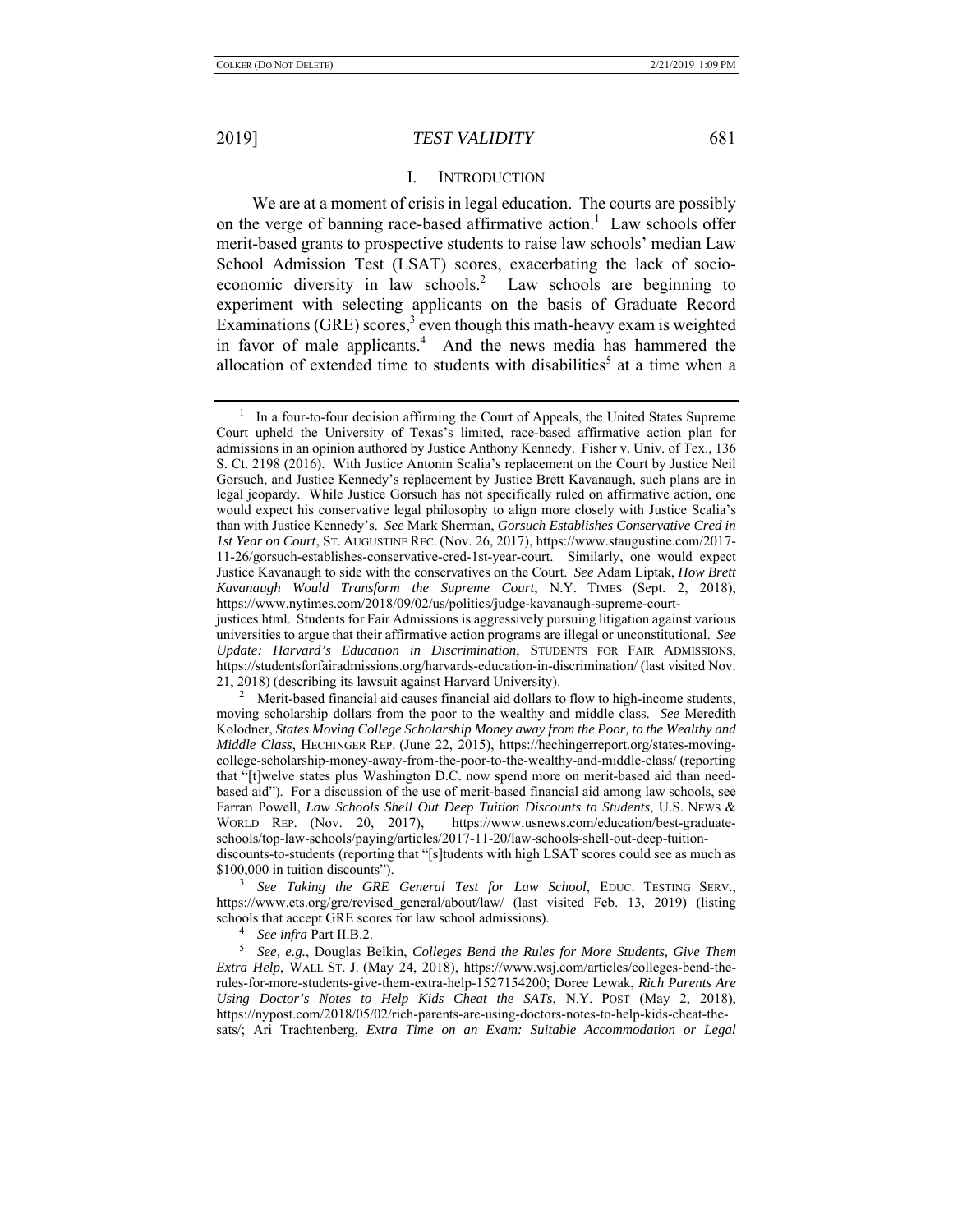presidential candidate openly mocked a reporter with a disability<sup>6</sup> and the United States Department of Education has withdrawn numerous disability guidance documents.<sup>7</sup> In March 2018, "[a] federal magistrate judge . . . held the Law School Admission Council [(LSAC)] . . . in contempt of court for partly violating a consent decree establishing procedures to handle requests for disability accommodations on the [LSAT]."<sup>8</sup> If these trends continue, law school classrooms may soon be filled even more disproportionately with white, middle class, non-disabled, and overwhelmingly male students.

This is a multi-faceted problem with no simple solution. This Article addresses one small piece of this problem: the use of speeded exams as an aspect of the law school admissions process. Ending this practice would likely improve the diversity of law schools, while also helping admissions offices admit a more qualified class to practice law.

Stereotypically, faster is considered better.<sup>9</sup> Starting in the early years of education, the most lauded students are those who do best on speeded<sup>10</sup> standardized exams, $<sup>11</sup>$  even though the scores on such exams do not correlate</sup>

 *See* Valerie Strauss, *Education Department Withdrawing Nearly 600 Policy Documents It Says Are Outdated*, WASH. POST (Oct. 27, 2017), https://www.washingtonpost.com/news/answer-sheet/wp/2017/10/27/education-departmentwithdrawing-nearly-600-policy-documents-it-says-are-outdated/?utm\_term=.ba446a7e0d3b.

8 Debra Cassens Weiss, *Council That Administers the LSAT is Held in Contempt; ADA Consent Decree is Extended*, A.B.A. J. (Mar. 6, 2018), http://www.abajournal.com/news/ article/council\_that\_administers\_the\_lsat\_is\_held\_in\_ contempt\_ada\_consent\_decree\_is/.

9 For a critique of this common view, see Simon Garfield, *Faster Isn't Always Better– We Should All Try Living at a Slower Pace*, GUARDIAN (Sept. 1, 2017), https://www.theguardian.com/books/2017/sep/01/simon-garfield-reformation-2017-fasterisnt-always-better. Testing is not the only context in which an overdue emphasis on speed harms people with disabilities. For example, disability activist, lawyer, and mother, Carrie Ann Lucas, has written poignantly about the challenges she faces while using assistive communication technology because people are too impatient to allow her to type her words to communicate. *See* Carrie Ann Lucas, *Communication and Privilege*, DISABILITY PRIDE (May 18, 2018), http://www.disabilitypride.com/2018/05/28/communication-and-privilege/.

10 A "speeded exam" is one in which the time constraints require a test taker to move rapidly through the test questions so that one's ability to work quickly is a part of a test taker's final score. A speeded exam will always have time constraints that are intended to influence how a test taker moves through the exam questions. A pure speed exam would be one in which the questions are relatively easy so that the only element that is measured is the ability to move rapidly through questions. Most standardized exams, however, contain challenging questions so that they measure both speed and power. For further discussion of the difference between "speed" and "power," see Nicole Ofiesh et al., *Using Speeded Cognitive, Reading, and Academic Measures to Determine the Need for Extended Test Time Among University Students with Learning Disabilities*, 23 J. PSYCHOEDUCATIONAL ASSESSMENT 35, 37 (2005).

<sup>11</sup> For example, National Merit recognition is only possible if a high school junior scores in approximately the top one percent of all test takers on a speeded, multiple-choice exam.

*Cheating?*, CHRON. HIGHER EDUC. (Sept. 18, 2016), https://www.chronicle.com/article/Extra -Time-on-an-Exam-/237787.

<sup>6</sup> *See* CNN, *Trump Mocks Reporter with Disability*, YOUTUBE (Nov. 25, 2015), https://www.youtube.com/watch?v=PX9reO3QnUA. 7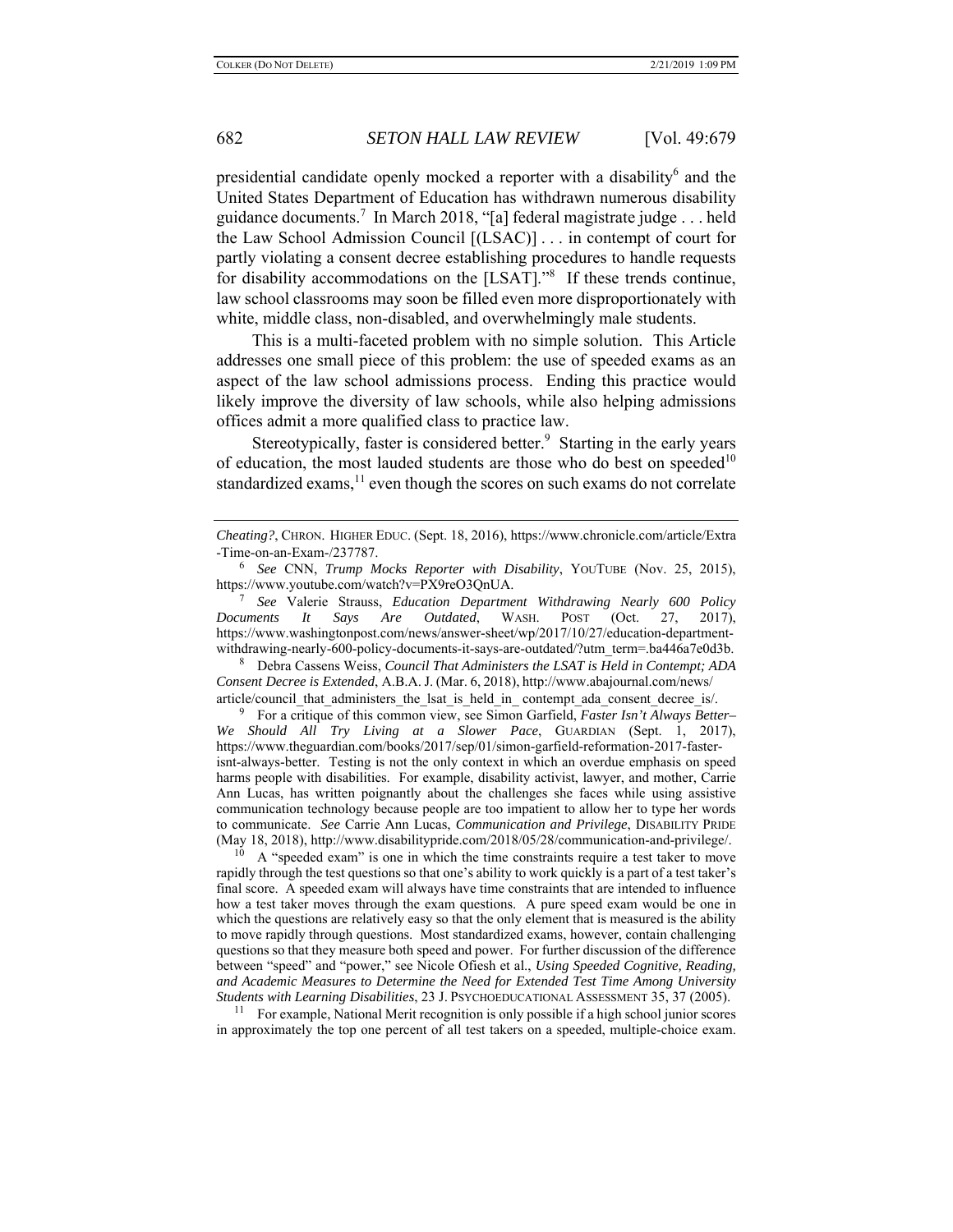with a student's ability to solve difficult problems,<sup>12</sup> and do correlate in a perfect linear relationship with socio-economic status.<sup>13</sup>

While testing entities provide applicants an opportunity to demonstrate that they are disabled<sup>14</sup> and should be provided with extended time to take standardized exams,  $15$  these testing entities also stand firmly behind the speeded nature of the exams. Hence, testing entities impose significant time constraints on all exam takers, while making extended time available to a small group of applicants with disabilities through an onerous<sup>16</sup> and expensive<sup>17</sup> process of obtaining a diagnosis and completing extensive

that the student has been identified as disabled under the definition provided by the Americans with Disabilities Act (ADA). *See* 42 U.S.C. § 12102(1) (2018) ("The term 'disability' means, with respect to an individual (A) a physical or mental impairment that substantially limits one or more major life activities of such individual; (B) a record of such an impairment; or (C) being regarded as having such an impairment (as described in paragraph (3)).").

15 *See Accommodations that May Be Available on the LSAT*, LAW SCH. ADMISSION COUNCIL, INC., https://www.lsac.org/lsat/lsac-policy-accommodations-test-takers-disabilities /accommodations-may-be-available-lsat (last visited Nov. 21, 2018) [hereinafter LAW SCH. ADMISSION COUNCIL, INC., *Accommodations that May Be Available*] (listing types of accommodations that may be available to test takers, including extended time); *LSAC Policy on Accommodations for Test Takers with Disabilities*, LAW SCH. ADMISSION COUNCIL, INC., https://www.lsac.org/jd/lsat/accommodated-testing (last visited Nov. 21, 2018) [hereinafter LAW SCH. ADMISSION COUNCIL, INC., *LSAC Policy on Accommodations*] (LSAC testing accommodations policy).

<sup>16</sup> For example, the College Board warns applicants that the approval process can take seven weeks. *See Submitting a Request*, C. BOARD, https://www.collegeboard.org/studentswith-disabilities/request-accommodations (last visited Nov. 21, 2018). LSAC entered into a consent decree to resolve the onerous requirements it placed on applicants who sought accommodations. *See* Consent Decree, Dep't of Fair Emp't & Hous. v. Law Sch. Admission Council Inc., No. CV 12-1830-EMC (N.D. Cal. May 29, 2014) [hereinafter LSAC Consent Decree], https://www.ada.gov/lsac\_consentdecree.htm.

17 *See, e.g.*, Abigail Sullivan Moore, *Accommodations Angst*, N.Y. TIMES (Nov. 4, 2010),

*See National Merit Scholarship Program*, NAT'L MERIT SCHOLARSHIP CORP., https://www.nationalmerit.org/s/1758/interior.aspx?sid=1758&gid=2&pgid=424 (last visited Nov. 21, 2018); *see also The SAT: Questions and Answers*, FAIRTEST, http://www.fairtest.org/facts/satfact.htm (last visited Nov. 21, 2018) (criticizing bias in the SAT and PSAT, including bias stemming from the speeded nature of the exams). 12 Researchers have found that measures that emphasize speed correlate near zero,

perhaps negatively, with tests that require solving difficult problems. *See* John L. Horn & A. Nayena Blankson, *Foundations for Better Understanding of Cognitive Abilities*, *in* CONTEMPORARY INTELLECTUAL ASSESSMENT: THEORIES, TESTS, AND ISSUES 73 (Dawn P. Flanagan & Patti L. Harrison eds., 3d ed. 2012). For a summary of the research indicating that speed is not a component of an individual's reasoning ability, see William D. Henderson, *The LSAT, Law School Exams, and Meritocracy: The Surprising and Undertheorized Role of Test-Taking Speed*, 82 TEX. L. REV. 975, 979 (2004).

<sup>13</sup> *See* COLL. BD., 2012 COLLEGE-BOUND SENIORS: TOTAL GROUP PROFILE REPORT 4 tbl.11 (2012) [hereinafter COLL. BD., 2012 COLLEGE-BOUND SENIORS], http://media.collegeboard.com/digitalServices/pdf/research/TotalGroup-2012.pdf (reporting higher average test scores on all three sections of the SAT for each \$20,000 family income increment).<br><sup>14</sup> In this Article, when the author refers to a student being "disabled," the author means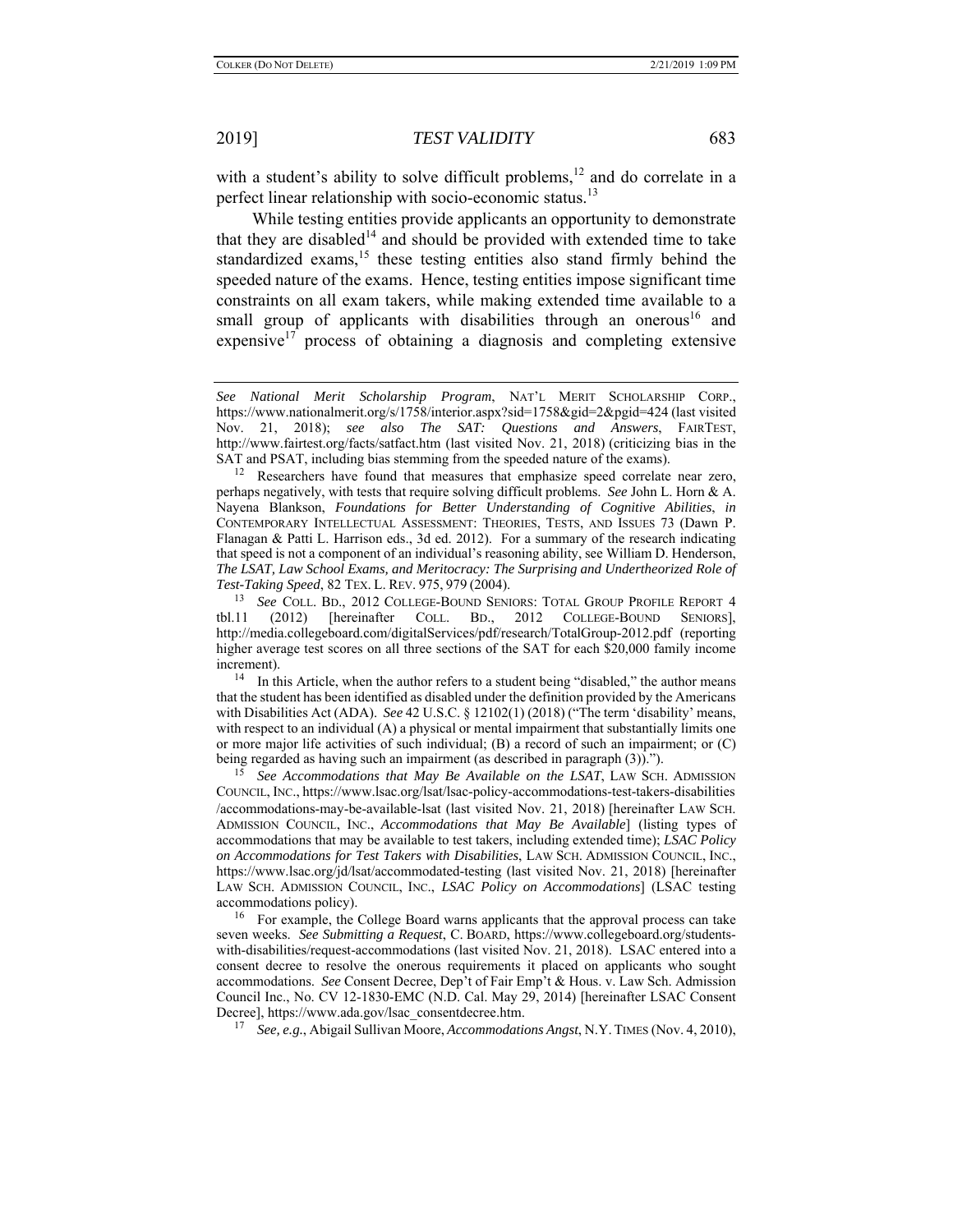paperwork.

Some universities make submission of scores on the speeded  $ACT test<sup>18</sup>$ or Scholastic Assessment Test  $(SAT)^{19}$  optional, allowing applicants to use other methods to demonstrate their knowledge and abilities.<sup>20</sup> Nonetheless, even when applicants take advantage of such optional methods, universities have to be concerned that applicants who provide test scores may have a competitive advantage with respect to admissions or financial aid, including merit-based financial aid.<sup>21</sup> The *absence* of standardized test scores signals that an applicant's scores are well below the median for that university's applicant pool. These test-optional universities presumably stand firmly behind the importance of speeded standardized exams because they allow applicants to submit their scores on such exams as part of the application process.22 Further, because standardized test scores are part of the *U.S. News and World Report* ranking system, even test-optional universities need to be mindful of the test scores of their admitted students in order to attain a highranked status.<sup>23</sup>

20 *See More Than 1000 Accredited Colleges and Universities that Do Not Use ACT/SAT Scores to Admit Substantial Numbers of Students into Bachelor-Degree Programs*, FAIRTEST, https://www.fairtest.org/university/optional (last visited Nov. 21, 2018).<br><sup>21</sup> Historically, financial aid was synonymous with financial need. With the advent of

merit-based financial aid, however, financial aid dollars have begun to flow dramatically to high-income students who accrue strong test scores. *See* Laura Grey, *What Test-Optional Means for College Admissions*, COLLEGEVINE: BLOG (July 11, 2018), https://blog.collegevine.com/what-test-optional-means-for-college-admissions/ (reporting that students who do not submit test scores have lower admission rates and may be ineligible

for certain kinds of merit aid); *see also* Kolodner, *supra* note 2.<br><sup>22</sup> Nonetheless, the success of students who are admitted at test-optional universities suggests that speeded, standardized testing is not needed for admission purposes. *See generally* CHARLES ROONEY & BOB SCHAEFFER, FAIRTEST, TEST SCORES DO NOT EQUAL MERIT: ENHANCING EQUITY & EXCELLENCE IN COLLEGE ADMISSIONS BY DEEMPHASIZING SAT AND ACT RESULTS (1998), https://www.fairtest.org/sites/default/files/optrept.pdf. Hampshire College, by contrast, will not permit applicants to submit test scores, signaling that it does not believe such scores have value in the admission process. *See* Valerie Strauss, *The List of Test-Optional Colleges and Universities Keeps Growing Despite College Board's Latest Jab*, WASH. POST (Apr. 12, 2017), https://www.washingtonpost.com/news/answersheet/wp/2017/04/12/the-list-of-test-optional-colleges-and-universities-keeps-growingdespite-college-boards-latest-jab/?utm\_term=.4814368177a6.

23 *See* Robert Morse, Eric Brooks & Matt Mason, *How U.S. News Calculated the 2019 Best Colleges Rankings*, U.S. NEWS & WORLD REP. (Sept. 9, 2018), https://www.usnews.com/education/best-colleges/articles/how-us-news-calculated-therankings (reporting that U.S. News includes the SAT or ACT scores of test-optional schools in its rankings).

https://www.nytimes.com/2010/11/07/education/edlife/07strategy-t.html (reporting that private testing "can cost \$1,000 to \$5,000").

<sup>&</sup>lt;sup>18</sup> For information on the ACT test, see ACT, https://www.act.org (last visited Nov. 21,  $2018$ ).

<sup>19</sup> For information on the SAT, see *SAT Suite of Assessments*, C. BOARD, https://collegereadiness.collegeboard.org/sat (last visited Nov. 21, 2018).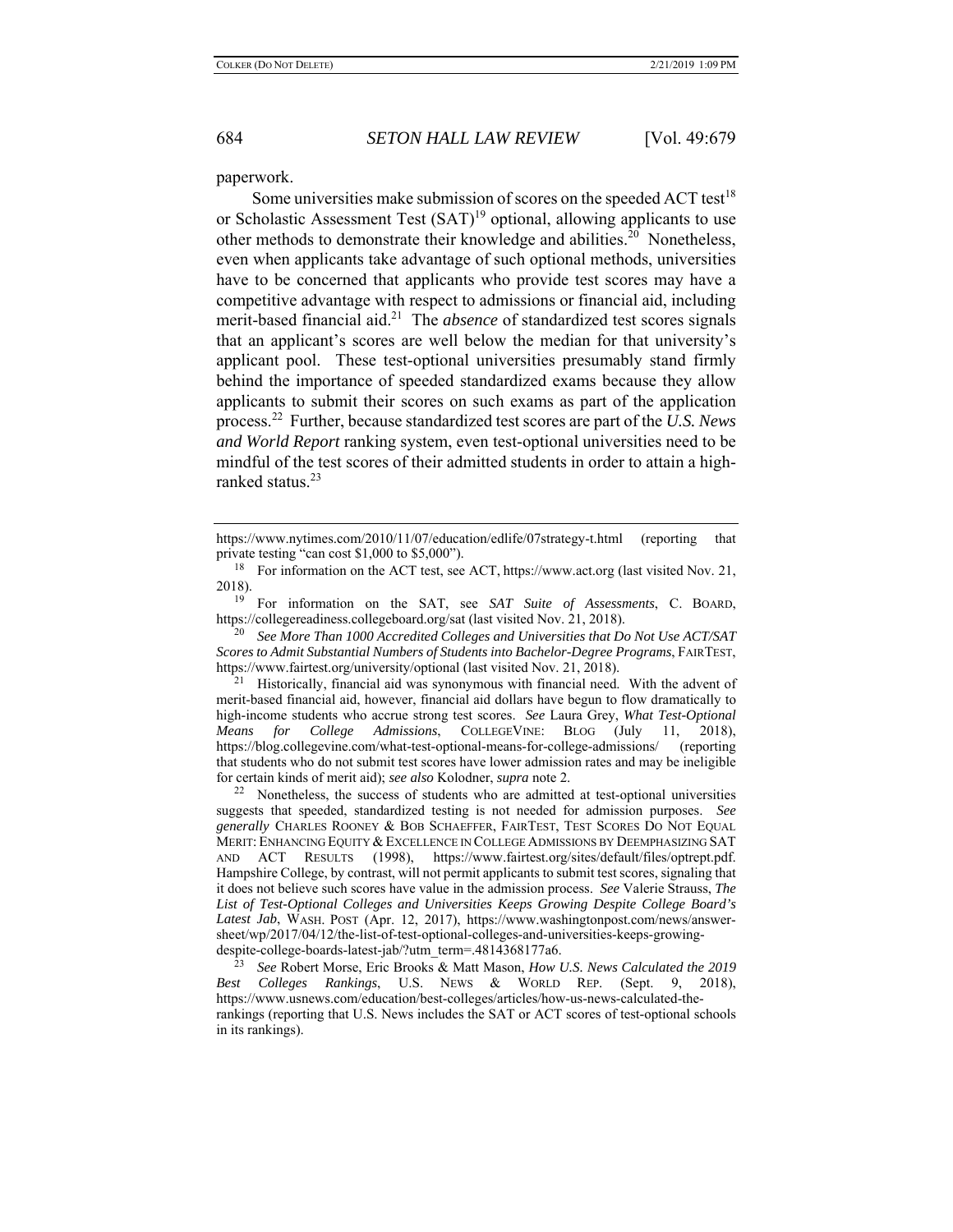At the graduate level, such as admission to law schools, applicants typically have no choice but to take a standardized exam for admissions purposes.<sup>24</sup> If meritorious applicants are not sufficiently disabled to attain extended time, but have a history of poor test taking, then they are simply disadvantaged during the application process. They are forced to plead with the admissions office to overlook their low test scores, despite their strong academic record or work experience, because the scores are presumptively considered a valid indicator of their merit. And these applicants are likely to do poorly in the competition for merit-based financial aid, in which standardized test scores are an important factor.

In addition to being onerous and expensive, these kinds of workarounds—i.e., applying to universities that are test-optional, seeking extended time, or requesting that low test scores on exams taken under regular conditions be ignored—likely have a negative effect on applicants' self-esteem. Even after being admitted, students who took advantage of these work-arounds may wonder if they are as qualified as the rest of the student body. In short, students who would attain lower test scores under standard speeded conditions may buy into the merit myth even if they are admitted on the basis of these alternative paths. $25$ 

See, e.g., AM. B. Ass'N, SEC. OF LEGAL EDUC. & ADMISSIONS TO THE B., ABA STANDARDS AND RULES OF PROCEDURE FOR APPROVAL OF LAW SCHOOLS, Standard 503 (2017– 2018), https://www.americanbar.org/content/dam/aba/publications/misc/legal\_education/ Standards/2017-2018ABAStandardsforApprovalofLawSchools/2017\_2018\_aba\_standards\_ rules approval law schools final.authcheckdam.pdf [hereinafter ABA STANDARDS AND RULES OF PROCEDURE] (requiring a "valid and reliable admission test"). While this Standard is currently under consideration for revision, it is expected that nearly all law schools will continue to require the submission of the results on a standardized exam for admission purposes in the foreseeable future. *See infra* Part II.B.2. Because U.S. News & World Report gives significant weight to such scores for ranking purposes, law schools are unlikely to risk their rankings by failing to require submission of such scores. *See* Derek Muller, *The Sensational Hype Over Lawless Law School Admissions*, PRAWFSBLAWG (May 17, 2018), http://prawfsblawg.blogs.com/prawfsblawg/2018/05/the-sensational-hype-over-lawless-lawschool-admissions.html.

<sup>&</sup>lt;sup>25</sup> It has been well-documented that minority students often attain grades in law school that are lower than might be predicted by their LSAT score. One hypothesis for this discrepancy is the negative environmental influences that may cause minority students not to feel sufficiently confident when they take one timed, summative exam in a traditional law school class. *See, e.g.*, John Fordyce et al., *Predicting First-Year Law School Performance: The Influences of Race, Gender, and Undergraduate Major*, 43 EASTERN ECON. J. 64 (2017); Alexia Brunet Marks & Scott A. Moss, *What Predicts Law Student Success? A Longitudinal Study Correlating Law Student Applicant Data and Law School Outcomes*, 13 J. EMPIRICAL LEGAL STUD. 205 (2016); Daniel Schwarcz & Dion Farganis, *The Impact of Individualized Feedback on Law Student Performance*, 67 J. LEGAL EDUC. 139 (2017).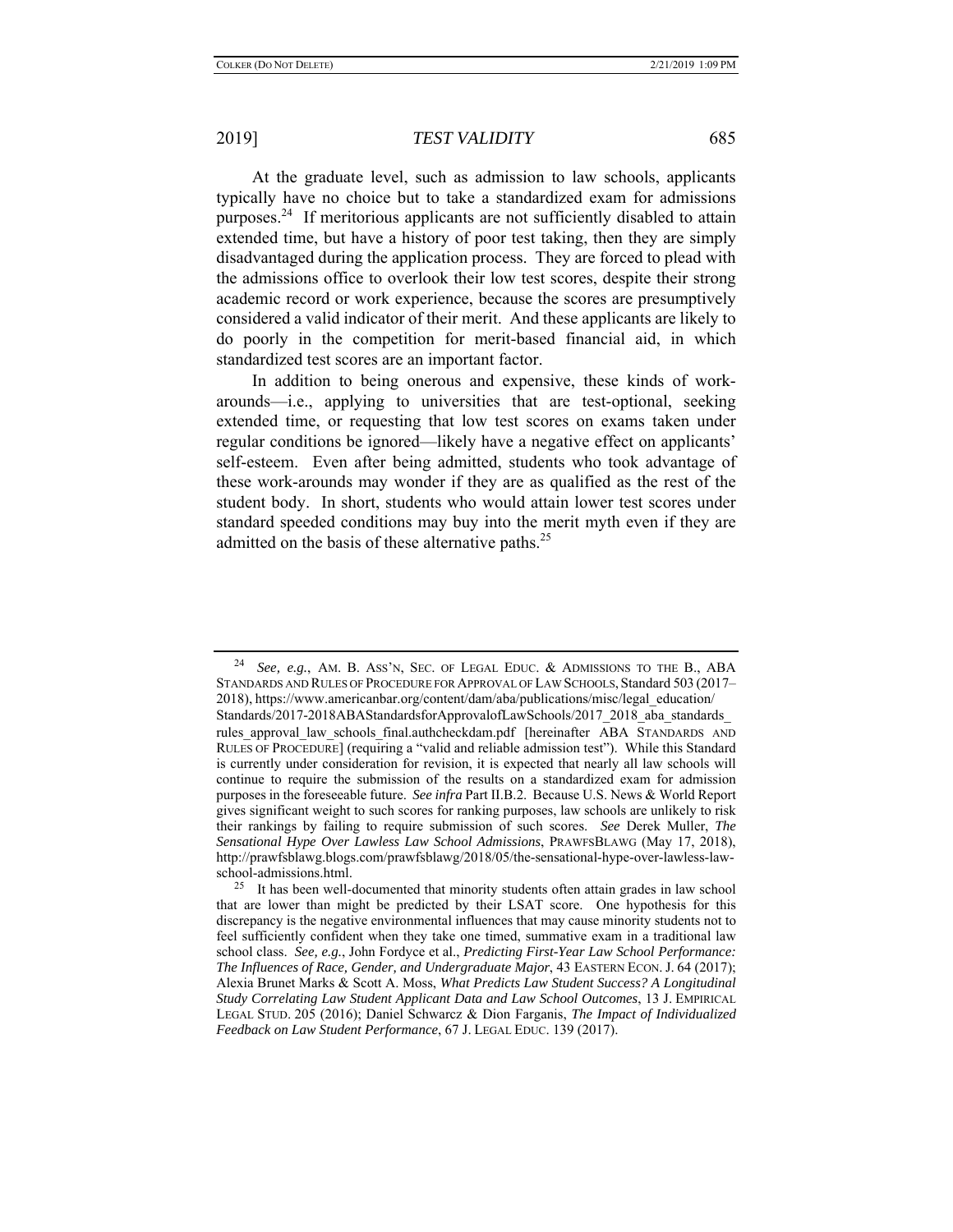This Article will seek to import test-validity principles under Title VII of the Civil Rights Act of 1964<sup>26</sup> in the employment context to the reasonable accommodation process under the Americans with Disabilities Act  $(ADA)^{27}$ for standardized exams to argue that we should change the default rules regarding the use of speeded exams. Because speeded exams cause a disparate impact on the basis of disability, $2<sup>8</sup>$  entities should not be permitted to use such exams for admissions or selection purposes unless the entities can demonstrate that the speeded use of those exams is a valid predictor of what the exam is designed to measure *and* that no less-impactful alternative is available, such as a non-speeded exam,<sup>29</sup> which would also be a valid predictor of what the exam is designed to measure. That is the traditional rule under Title VII, which applies to employers who use standardized exams that have a disparate impact on the basis of race or gender when selecting candidates for hiring or promotion.<sup>30</sup>

If the Title VII validity standard were imported into the ADA, it is unlikely that testing entities could meet these rigorous standards to validate the speeded nature of their exams. To date, no testing entity has published a valid study justifying the time limits that are imposed on their exams. Further, it is likely that a non-speeded exam would be at least as valid as the current speeded testing instruments. As a logical matter, it is unlikely that the ranked test scores on an exam where a large number of applicants did not even finish are more valid than the ranked test scores on an exam where

<sup>26</sup> *See* 42 U.S.C. § 2000e-2(h) (2018) (permitting an employer "to act upon the results of any professionally developed ability test provided that such test . . . is not designed, intended or used to discriminate because of race, color, religion, sex or national origin").

<sup>&</sup>lt;sup>27</sup> *See id.* § 12189 (requiring "examinations ... related to applications, licensing, certification, or credentialing for secondary or post-secondary education" to be offered "in a place and manner accessible to persons with disabilities").

<sup>28</sup> *See, e.g.*, Nonie K. Lesaux et al., *The Effects of Timed and Untimed Testing Conditions on the Reading Comprehension Performance of Adults with Reading Disabilities*, 19 READING & WRITING 21 (2006).

 $29$  A "non-speeded exam" is a test in which all test takers are given ample time to read and closely consider the answer to all questions. *See supra* note 10 and accompanying text. It is not literally "unspeeded" in that it could have a reasonable end time. Thus, for example, if at least ninety-nine percent of the applicant pool can complete an exam in four hours, then it would be appropriate to make four hours the default time limit for all test takers. If someone had a disability-related reason for needing more than four hours, then that individual could make an individualized request. Because nearly all applicants with disabilities would be able to complete the exam in four hours, then the exam conditions would not produce a disparate impact on the basis of disability. But, under the argument made in this Article, the test developer would have to establish that a four-hour time limit permitted at least ninety-nine percent of the applicant pool to finish the test. It could not set the four-hour limit merely out of administrative convenience without knowing the impact of that time limit on the applicant pool.<br>30

<sup>30</sup> *See infra* Part III.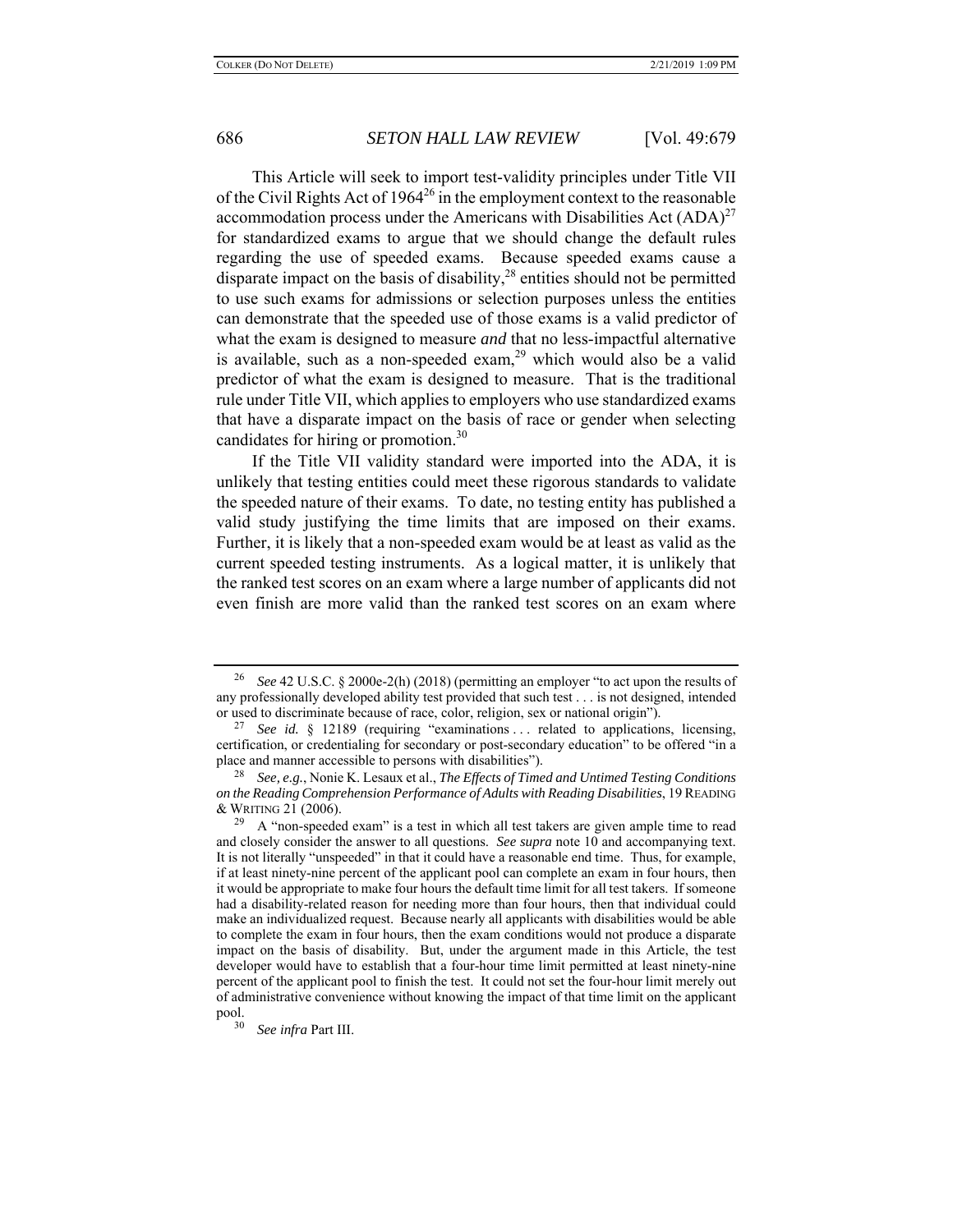every applicant is given an opportunity to finish.<sup>31</sup> The emphasis on rankordered scoring through a speeded testing instrument helps testing entities provide rankings at the top of the scale among applicants who are not meaningfully distinguishable on the basis of their test scores alone,  $32$  at the expense of many applicants who do not even finish the exam.<sup>33</sup> As will be discussed in Part II, the only major testing entity to consider the validity of a non-speeded exam found that test validity was not lessened when the exam became non-speeded.

Considerable controversy exists over questions regarding which applicants are disabled and exactly how much extended time individuals with disabilities should obtain as an accommodation on standardized exams.<sup>34</sup> This Article argues that we are mired in asking the wrong questions. Instead of asking who is disabled and precisely how much extended time that applicant should receive, we should ask: Do speeded exams produce disparate impacts, and would the exams be equally valid if they were non-speeded? If so, then everyone should be given sufficient time

34 Media stories on this subject are common. *See, e.g.*, Belkin, *supra* note 5; Lewak, *supra* note 5; Trachtenberg, *supra* note 5.

 $31$  Researchers have suggested that additional time allows nearly all examinees to better demonstrate their knowledge because all test takers do better when given an opportunity to complete an exam and check their answers. *See* Cheryl L. Wild et al., *Effect of Increased Test-Taking Time on Test Scores by Ethnic Group, Years Out of School, and Sex*, 19 J. EDUC. MEASUREMENT 19 (1982).

 $32$  Hence, in private conversations with the author, admission officers at top law schools insist that they look beyond test scores to distinguish among strong applicants because the very small percentile differences in their test scores are not meaningful or important in deciding whom to admit to a class.

<sup>&</sup>lt;sup>33</sup> The raw score conversion chart for the LSAT supports this argument. Ten points (170 to 180) distinguishes applicants who rank between the 97.4 and 99.9 percentiles. *See LSAT Score Conversion*, ALPHA SCORE, https://www.alphascore.com/resources/lsat-scoreconversion/ (last visited Nov. 25, 2018) [hereinafter *LSAT Score Conversion*]. An applicant who scores a 170 can miss about fifteen percent of the exam. At the bottom end of the test instrument, a score of 120 to 130 distinguishes applicants who rank between the 0.1 percentile and 2.0 percentile. *Id.* An applicant who scores 130 can correctly answer 25 of 100 questions, as compared to an applicant who correctly answers 15 of 100 questions and receives a 120. Because there are five test item choices, random guessing should produce a raw score of twenty (one out of five correct answers), which converts to a 125 scaled score. *Id.* It is inconceivable that the difference in score between a 120 and 125 is meaningful, because a score of 125 results from having correctly answered twenty questions—the result that is most likely from random guessing. Maybe some of the students in the bottom range do not even know to guess; instead they leave questions blank. The important point is that it is not likely that the LSAT provides useful correlation data to distinguish a student who scored a 130 from a student who scored a 120 because the raw score is so close to the random guessing score. Very few students with scores between 120 and 130 even enroll in law school; accordingly, it is also hard to see how the test developers can create validity data for that group. But, as the author will discuss, guessing is not limited to those who score between 120 and 130. Even students who score in the above-average range report that they engage in significant guessing on the exam. *See infra* Parts II, V.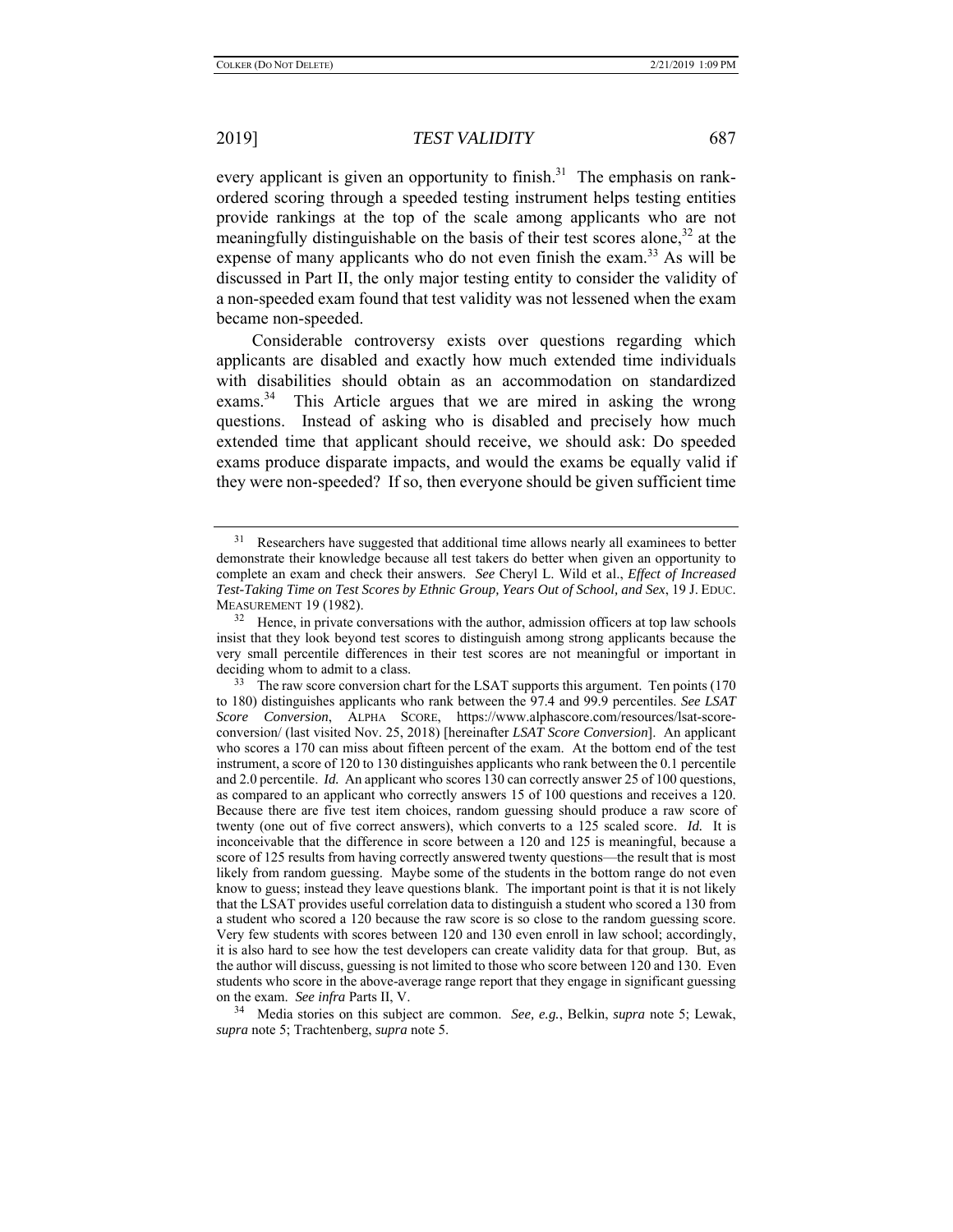to complete an exam under non-speeded conditions. Despite decades of angst over how exactly to decide whether to extend time for a subset of people with disabilities, there has been surprisingly little attention to whether speeded exams make sense for any test takers.<sup>35</sup> Further, no one has sought to make the argument that speeded standardized exams are often legally impermissible under the ADA.

To construct the argument that speeded exams are often legally impermissible, Part II will discuss the widespread use of speeded standardized exams, including the LSAT. $36$  Because the American Bar Association (ABA) is in the process of considering revisions to its rules on standardized testing requirements,  $37$  this is an important moment to revisit the speeded aspect of the LSAT. Next, Part III will review the test validity rules under Title VII for employer-mandated exams, which require the validation of exams that produce race or gender-based disparate impacts. Part IV will contrast those rules with the ADA approach for standardized exams, which often applies to admissions testing and professional licensing, and which usually requires accommodation for some test takers rather than the validation of the aspect of the exam that produces disparate impacts. Finally, Part V will suggest how Title VII principles could be imported into the ADA to create a new legal standard requiring testing entities to demonstrate validity when there is a disability-based disparate impact, rather than require each individual student to request extended time as an alternative exam accommodation. This Part will also apply that argument specifically to the LSAT and deflect the common arguments that are made in favor of the speeded nature of the LSAT.

<sup>35</sup> *But see* William C. Kidder & Jay Rosner, *How the SAT Creates "Built-In Headwinds": An Educational and Legal Analysis of Disparate Impact*, 43 SANTA CLARA L. REV. 131 (2002) [hereinafter Kidder & Rosner, *How the SAT Creates "Built-In Headwinds"*] (criticizing racial bias of testing instruments); William C. Kidder, *Portia Denied: Unmasking Gender Bias on the LSAT and Its Relationship to Racial Diversity in Legal Education*, 12 YALE J.L. & FEMINISM 1 (2000) [hereinafter Kidder, *Portia Denied*] (criticizing gender bias of testing instruments); Henderson, *supra* note 12, at 1031–46 (arguing that the emphasis on time-pressured examination instruments has little theoretical connection to the actual practice of law and disadvantages candidates on the basis of race, gender, and age).

<sup>&</sup>lt;sup>36</sup> For information on the LSAT, see LAW SCH. ADMISSION COUNCIL, INC., https://www.lsac.org/index. It has been estimated that seventy to eighty percent of admission decisions are determined exclusively on the basis of LSAT and undergraduate GPA. *See*  Linda F. Wightman, *The Consequences of Race-Blindness: Revisiting Prediction Models with Current Law School Data*, 53 J. LEGAL EDUC. 229, 235 (2003).

<sup>37</sup> *See* Stephanie Francis Ward, *ABA Legal Ed Council Approves Proposed Rule Change to End Admission Test Requirement*, A.B.A. J. (May 11, 2018), http://www.abajournal.com/news/article/ABA\_legal\_education\_ council\_rule\_change\_end\_admission\_test\_requiremreq; *Council Adopts Proposal to Make Standardized Test Optional for Law Schools*, A.B.A. NEWS (May 14, 2018), https://www.americanbar.org/news/abanews/aba-newsarchives/2018/05/council\_adopts\_propo.html.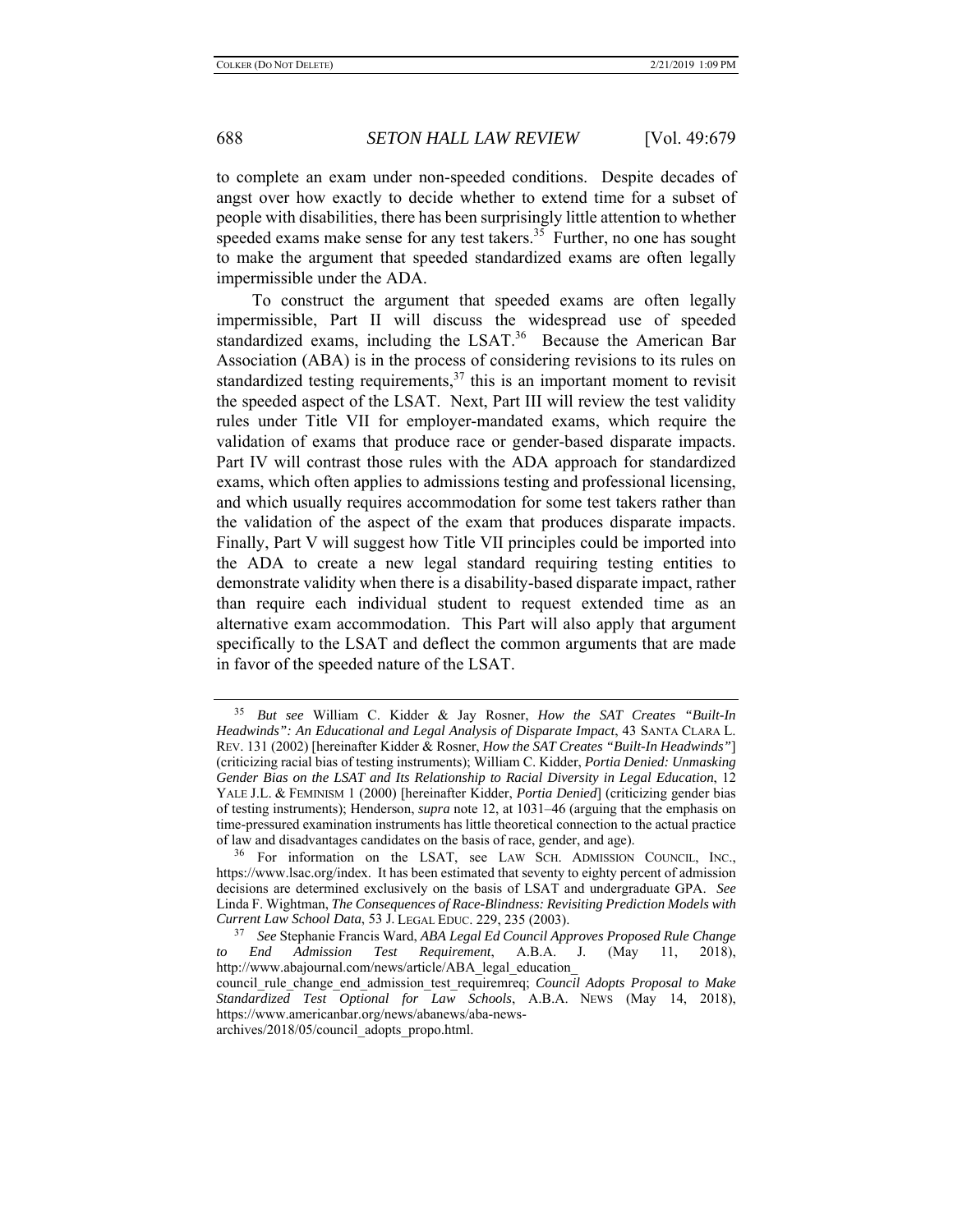Speeded testing is not just a disability problem. It poses competitive disadvantages for many applicants. A universal design solution, 38 under which all test takers are allowed to take an exam under non-speeded conditions, would benefit applicants with diagnosed and undiagnosed disabilities, as well as minority applicants, applicants with low socioeconomic status, older applicants, and women.<sup>39</sup> Thus, although the universal design solution might technically emerge from the ADA, it would attain a range of diversity benefits. It would push testing companies to devise examination instruments that are not primarily designed to distinguish among the top 1% at the expense of a broad swath of diverse applicants. The choice of a speeded testing instrument is a choice about who is given an opportunity to fill the seats of our classrooms and at what price.

### II. SPEED

### A. *Speeded Exams*

### 1. Introduction

As a general matter, there are "speed" exams and "power" exams.<sup>40</sup> "[O]n a pure *speed* test, individual differences depend entirely on the speed of performance and test items are of relative ease, whereas on pure *power* tests, the differences are not based on speed and the items increase in difficulty."<sup>41</sup> Although most standardized exams contain test questions that

20 U.S.C. § 1003(24) (2018).

<sup>&</sup>lt;sup>38</sup> "Universal design for learning (UDL) is a framework to improve and optimize teaching and learning for all people based on scientific insights into how humans learn." *About Universal Design for Learning*, CAST, http://www.cast.org/our-work/aboutudl.html#.Wvsjzy-ZM9w (last visited Feb. 13, 2019). In the Higher Education Opportunity Act of 2008, Congress provided the following definition of universal design for learning:

a scientifically valid framework for guiding educational practice that (A) provides flexibility in the ways information is presented, in the ways students respond or demonstrate knowledge and skills, and in the ways students are engaged; and (B) reduces barriers in instruction, provides appropriate accommodations, supports, and challenges, and maintains high achievement expectations for all students, including students with disabilities and students who are limited English proficient.

<sup>39</sup> *See generally* Henderson, *supra* note 12, at 997–99 (documenting the adverse impact of various standardized tests on the basis of age, gender, and race); Kidder, *Portia Denied*, *supra* note 35, at 29 (summarizing studies that indicate that women are more likely to omit questions than men on a speeded exam, and that African-Americans experience greater score gains than whites when time pressures are eased). *But see* Wild et al., *supra* note 31, at 27– 28 (concluding that extending the existing time limits of standardized verbal and quantitative tests will not differentially increase scores of groups defined by race, sex, or years out of school, but suggesting further study on tests that have a "practice effect").

<sup>40</sup>*See* Ofiesh et al., *supra* note 10, at 37. 41 *Id.* (emphasis in original) (citation omitted).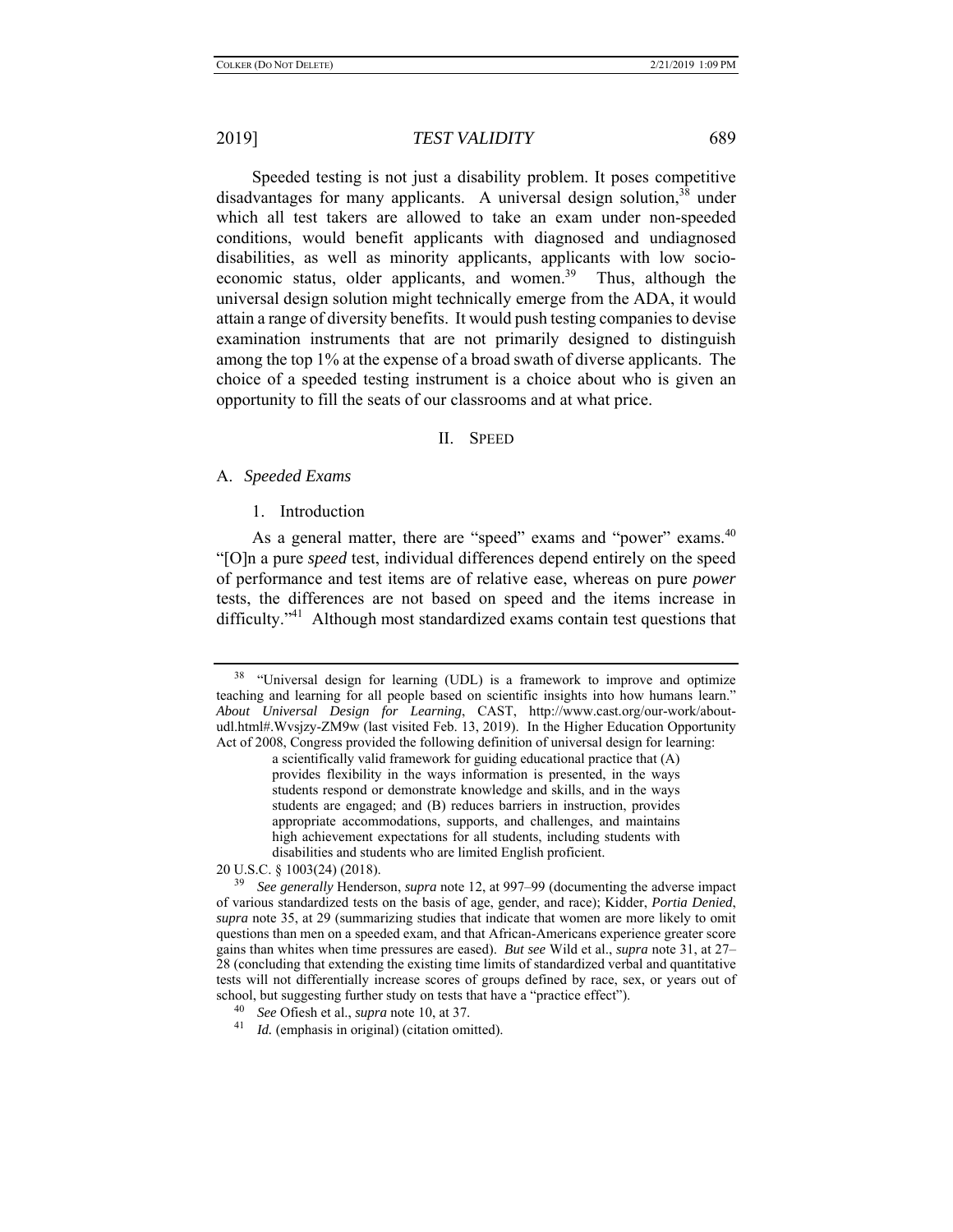are not easy, and therefore are power tests, they also have significant time limits that create a speeded component.

When these standardized exams are taken with traditional time limits, the speeded component disadvantages many test takers with learning disabilities in reading because these individuals proceed more slowly than their non-disabled peers on speeded tasks. $42$  They do not get to demonstrate their "power" on the test questions that they do not complete, even though they may be accurate, although slow, readers.<sup>43</sup> Because of the seeming unfairness of penalizing a group of people who read more slowly due to a disability, test administrators began to provide mechanisms that would allow individuals with disabilities to seek extended time to take a standardized test so that they would have an equal opportunity to demonstrate their skills and abilities.<sup>44</sup> Such accommodations are also required by the  $ADA<sup>45</sup>$  As Sally Shaywitz has observed: "[d]yslexia robs a person of time; accommodations return it."<sup>46</sup>

Nonetheless, the allocation of extended time to some students, but not all students, has also created a fair amount of controversy: Who should be entitled to extended time? How much extended time? Does extended time create fairness problems? As Professor Sireci and his co-authors have remarked, the literature on these questions is "vast and passionate."<sup>47</sup> One can find news articles with headlines such as "*Rich Parents Are Using Doctor's Notes to Help Kids Cheat the SATs*,"48 which reflect the controversial nature of extended time.

The traditional response to these criticisms is that conventional time limits shift the power/speed balance for people with disabilities so that the exam becomes overly speeded. Conventional time limits impose "constructirrelevant variance" by measuring someone's disability rather than the constructs intended to be measured by the test items.<sup>49</sup>

<sup>42</sup> *See generally* SALLY SHAYWITZ, OVERCOMING DYSLEXIA: A NEW AND COMPLETE SCIENCE-BASED PROGRAM FOR READING PROBLEMS AT ANY LEVEL 29–31 (First Vintage Books ed. 2005) (discussing prevalence of dyslexia).

<sup>43</sup>*See* Ofiesh et al., *supra* note 10, at 37. 44 *See* Stephen G. Sireci et al., *Test Accommodations for Students with Disabilities: An Analysis of the Interaction Hypothesis*, 75 REV. EDUC. RES. 457, 481 (2005).

<sup>45</sup> *See* 42 U.S.C. § 12189 (2018); 28 C.F.R. § 36.309 (2018).

<sup>&</sup>lt;sup>46</sup> SHAYWITZ, *supra* note 42, at 314.

Sireci et al., *supra* note 44, at 458.

<sup>48</sup> Lewak, *supra* note 5 (characterizing requests for extra time as "snowflake behavior").

<sup>49</sup> *See* Sireci et al., *supra* note 44, at 458 ("Viewed in the perspective of test validity theory, some features of a standardized test administration introduce *construct-irrelevant variance* for some students." (emphasis in original)).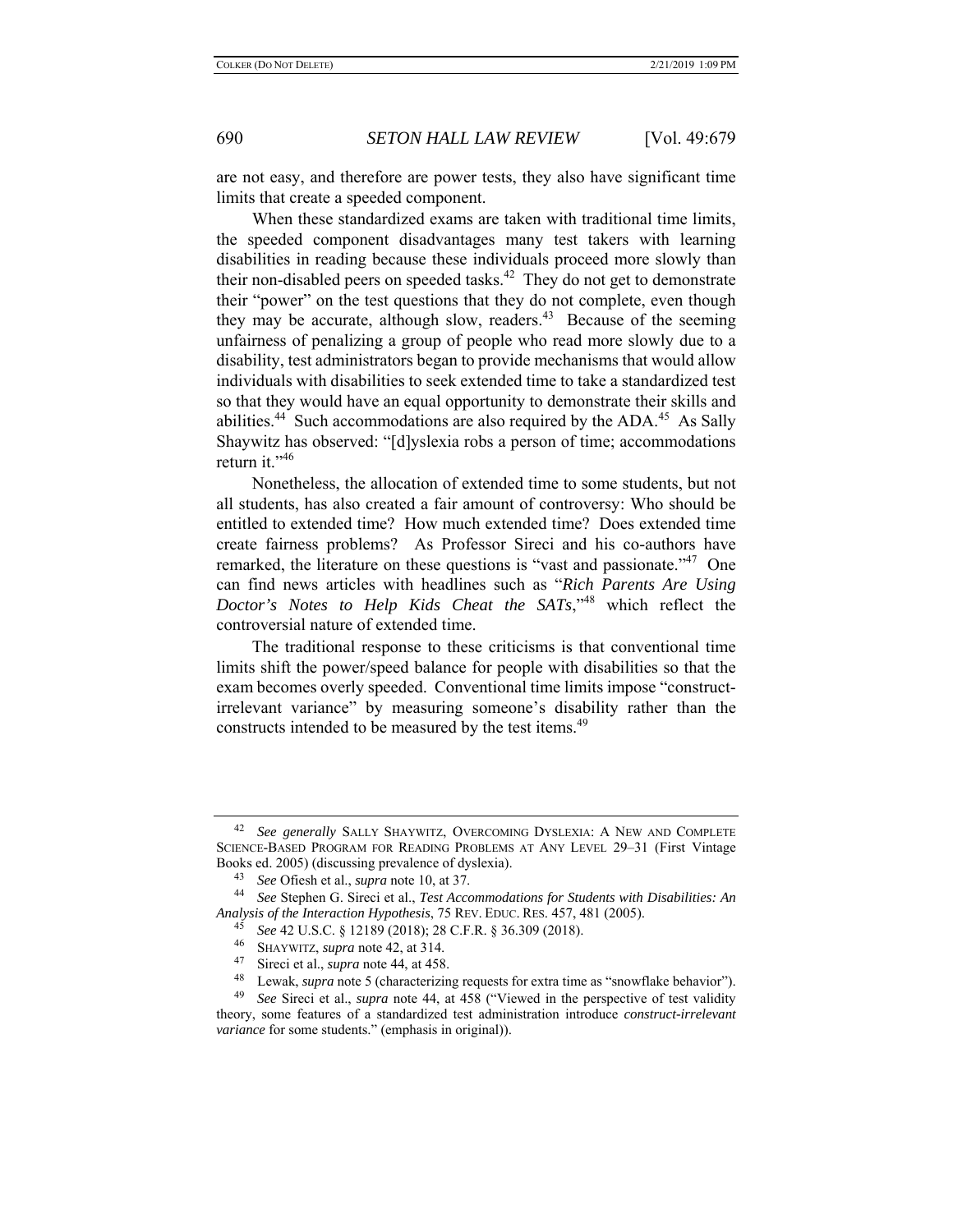Construct-irrelevance is easy to understand in the context of certain disabilities. If we handed a print exam to a blind student, we would be measuring the construct-irrelevant ability to read regular print rather than the skills or abilities the testing instrument is designed to measure. Similarly, if we handed a paper and pencil exam to a student who did not have use of his or her hands, we would be measuring the construct-irrelevant ability of fine motor skills rather than the skills or abilities the testing instrument is designed to measure. In these two examples, one can readily understand how certain test conditions distort the construct the exam is designed to measure, so that test accommodations become appropriate to ensure that the test measures the intended attributes rather than the person's impairment.

The construct-irrelevance argument, however, becomes more difficult to grasp when test takers with disabilities seek extended time to take a speeded standardized exam because the time limits pose challenges for many disabled test takers. By contrast, typical test takers do not struggle to see the print on an exam or use a pencil to record their answers. Typical test takers would not expect to attain any score benefit by being provided an auditory copy of the exam or the ability to use an instrument other than a pencil to record an answer. Typical test takers, however, would often perceive that they, too, would benefit from extended time.

The response to this argument is that conventional time limits disproportionately preclude people with disabilities from demonstrating the actual knowledge, skills, and abilities that the speeded exam is intended to test. The purpose of extended time is to allow people with disabilities to experience the same amount of speed constraint as non-disabled test takers. They are not supposed to be advantaged; the extended time merely levels the playing field so that everyone has an equivalent ability to demonstrate their actual knowledge, skills, and abilities. But, as will be shown, it is difficult to allocate the precise amount of extended time that will allow the disabled test taker to experience a similar speed constraint as typical test takers. The solution to this problem, however, is not to place more burdens on test takers with disabilities; the solution is to place more burdens on the testing entities who have access to huge swaths of data concerning their testing instruments by requiring them to validate the time limit that is imposed on all test takers. For now, however, we need to understand how the extended time accommodation was developed so that we can better understand its strengths and limitations.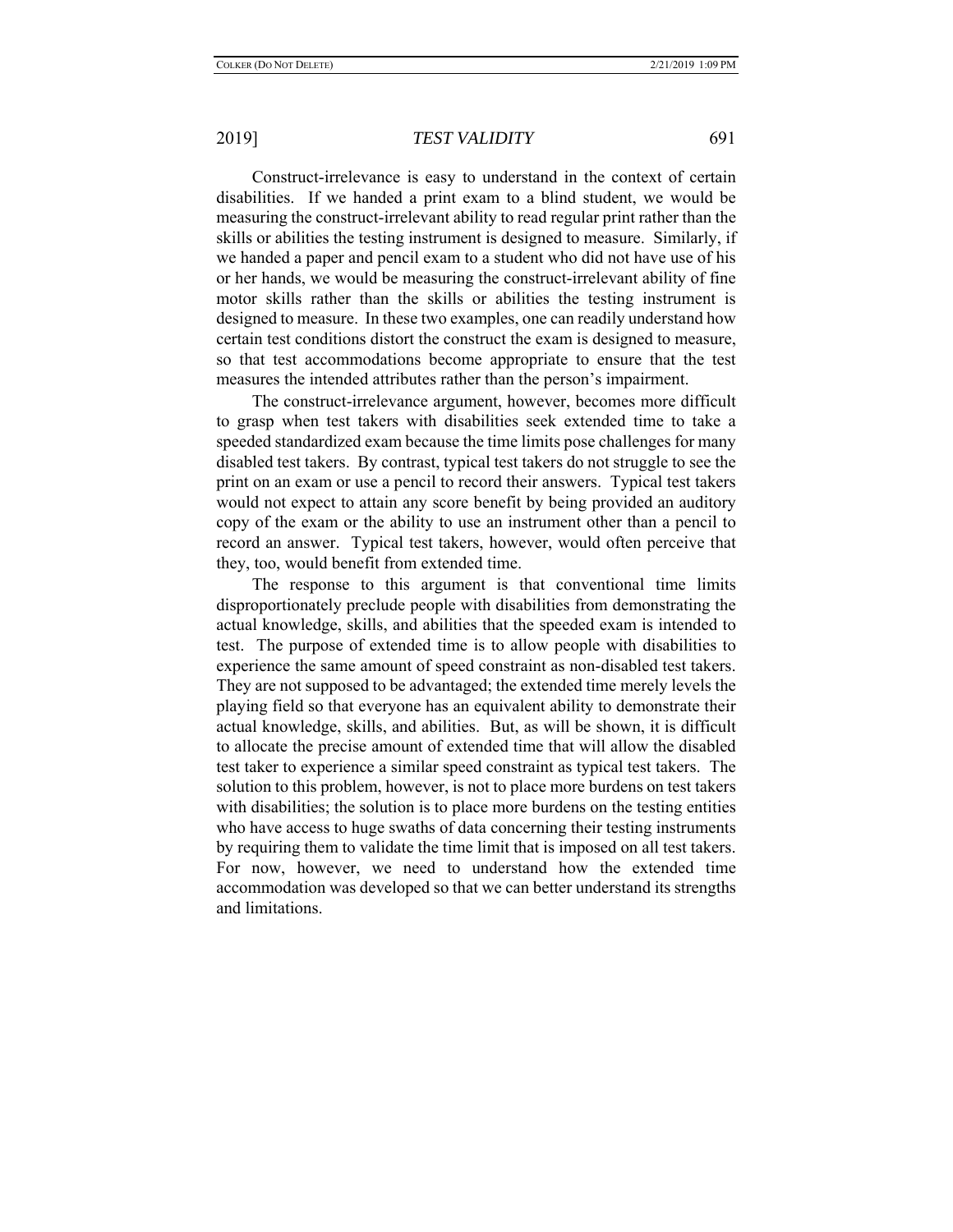## 2. Maximum Potential Thesis

M. Kay Runyon developed an early justification for what she called "extra time" (what is now is commonly called "extended time") $50$  for disabled test takers in 1991,<sup>51</sup> and which has been subsequently labeled the "Maximum Potential Thesis."<sup>52</sup> This thesis contends that "nonlearning" disabled students would not benefit from extra time because they are already working at their maximum potential under timed conditions. In contrast, many students with learning disabilities process information more slowly and do not operate at full potential unless given the extra time.<sup>553</sup>

The maximum potential thesis has significant appeal because it resolves complaints about test unfairness when some students, but not others, get extended time. If extended time provides little or no benefit to non-disabled students, then there would be no concern about some test takers qualifying for extended time on the basis of inappropriate disability documentation. If extended time only helps those with genuine disabilities, then test takers with questionable disabilities would accrue no advantage from an inappropriate request for extended time.<sup>54</sup>

Runyan was able to support the maximum potential thesis in a setting where non-disabled students are typically able to complete a test within the regular time limits, but the students with learning disabilities are not. In her research study, "students were not allowed [to use extended time] to go back and change answers."<sup>55</sup> Thus, the students who were able to finish under the regular timed conditions had no work to do when provided with extended time. She found that extended time did not benefit the non-disabled students because nearly all of them were able to complete the test within the required

<sup>50</sup> This Article uses the phrase "extended time" rather than "extra time" because the term "extra" implies something additional beyond what is appropriate. Within the standardized testing community, there has been a subtle move to use the phrase "extended time" rather than "extra time." *See, e.g.*, *Extended Time Accommodation*, C. BOARD, https://www.collegeboard.org/students-with-disabilities/typical-accommodations/time (last visited Oct. 27, 2018); LAW SCH. ADMISSION COUNCIL, INC., *Accommodations that May Be Available*, *supra* note 15.

<sup>51</sup> *See* M. Kay Runyan & Joseph F. Smith, Jr., *Identifying and Accommodating Learning Disabled Law School Students*, 41 J. LEGAL EDUC. 317 (1991); M. Kay Runyan, *The Effect of Extra Time on Reading Comprehension Scores for University Students with and Without Learning Disabilities*, 24 J. LEARNING DISABILITIES 104 (1991) [hereinafter Runyan, *The Effect of Extra Time*].

<sup>52</sup> G. E. Zuriff, *Extra Examination Time for Students with Learning Disabilities: An Examination of the Maximum Potential Thesis*, 13 APPLIED MEASUREMENT EDUC. 99, 101  $(2000)$ .

 $\frac{53}{54}$  *Id.* 

<sup>54</sup> *See* Brent Bridgeman et al., *Impact of Fewer Questions Per Section on SAT I Scores*, 41 J. EDUC. MEASUREMENT 291, 291 (2004). 55 Runyan, *The Effect of Extra Time*, *supra* note 51, at 107.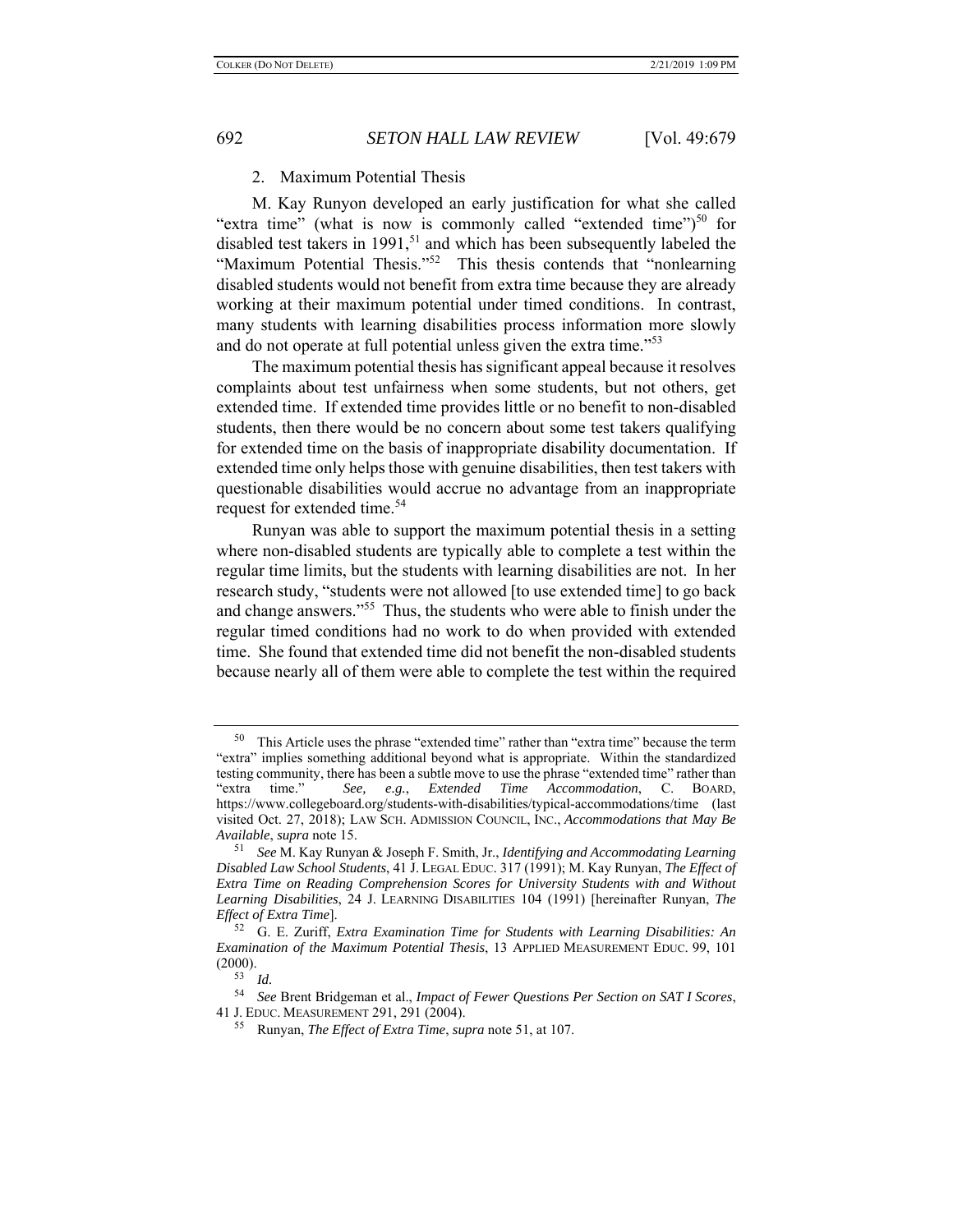time limits.<sup>56</sup> By contrast, extended time allowed the students with learning disabilities to finish the test and, consequently, improve their score. With that kind of test design, it is no surprise that she found that only students with learning disabilities benefitted from extended time.

While some researchers have been able to replicate the maximum potential thesis,  $57$  others have criticized it as having a flawed research design because it did not allow students to use extended time to correct their answers.58 Cheryl Wild and her co-authors conducted an important early study that explored the effect of extended time for all test takers on an exam with a speeded element under conditions in which test takers could use extended time to correct their answers.<sup>59</sup> Their focus was the effect of test taking time on the performance of women, older test takers, and racial minorities; disability was not their focus. They found that extended time did not differentially benefit any particular racial, age-based, or gender-based subgroup. They hypothesized that this result was due to the fact that "extra time allows examinees who have completed the test to review their answers."60 Their results have an intuitive resonance for exams that have a speeded component for all test takers because few test takers have an opportunity to complete all the questions to the best of their ability by carefully checking their responses. Additional time can improve everyone's accuracy in that context, suggesting that the maximum potential thesis may be wrong to postulate that only test takers with disabilities benefit from extended time. Test takers with disabilities exclusively attain benefit from extended time only when the time limitations are so minimal that all nondisabled test takers have an ability to finish and check their answers within the prescribed time. Otherwise, the maximum potential thesis is on shaky ground.

## 3. Differential Boost Thesis

Because of the flaws with the maximum potential thesis, Stephen Sireci and his co-authors have concluded that a "differential boost" thesis makes more sense than the maximum potential thesis.<sup>61</sup> They agree with the assertion, originally postulated by Wild, that "extra time appears to improve the performance of all student groups, not just those with disabilities,"

 $\frac{56}{57}$  *Id.* 

<sup>57</sup> *See, e.g.*, Anthony J. Onwuegbuzie & Michael A. Seaman, *The Effect of Time Constraints and Statistics Test Anxiety on Test Performance in a Statistics Course*, 63 J. EXPERIMENTAL EDUC. 115, 120 (1995) (finding that time constraints disparately caused students with test anxiety to underperform in a statistics course).

<sup>58</sup> *See, e.g.*, Zuriff, *supra* note 52, at 106–08.

<sup>59</sup> *See generally* Wild et al., *supra* note 31.

 $\frac{60}{61}$  *Id.* at 26.

Sireci et al., *supra* note 44, at 481.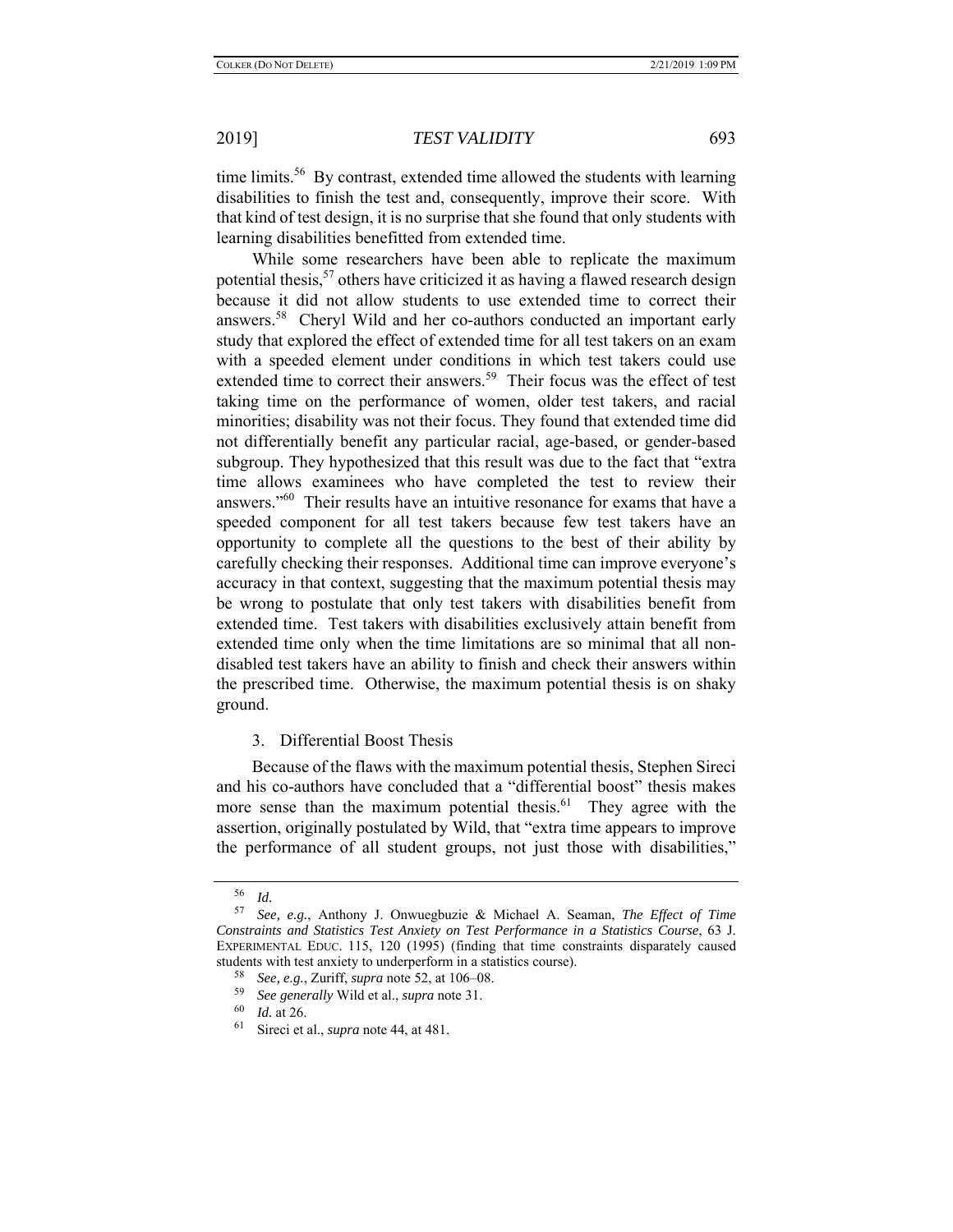because "many educational tests are speeded to some extent."<sup>62</sup> Nonetheless, they concluded that the literature supports the observation that test takers with disabilities benefit *more* from extended time than non-disabled test takers, probably because they are using the extended time to complete their exam rather than to merely check their answers.

The problem, as observed by Sireci and his co-authors, is that there is no perfect way to determine precisely how much extended time a student with a disability needs to produce a test score that is equivalent to that of the non-disabled population. $63$  The rationale for extended time is that people with disabilities have slower processing and reading speeds so they need additional time to demonstrate their skills and abilities. But, as Sireci and his co-authors note, "speed of processing is not a unitary concept and is at best a symbolic representation of a complex set of underlying cognitive schemes, actions, and skills that are the true source of the disability."<sup>64</sup>

Moreover, it is difficult to determine how much extended time is appropriate when test developers often assert that they do not intend to create a speeded exam.<sup>65</sup> If the exam were not testing speed, then the maximum potential thesis would apply—it would not matter how much extended time is allocated to test takers with disabilities because non-disabled test takers would be able to easily complete the exam in the allocated time. The nontransparency of the speeded component of standardized exams, however, makes it difficult for professionals to suggest how much extended time an individual test taker with a disability should receive on a particular examination instrument. The problem is not that professionals are sloppy or unprofessional; the problem is that the testing companies provide them with no information explaining the intended degree of speed constraint on the exam. Instead, as we will see in Part II with respect to LSAC, test companies do not justify why the exam needs to be speeded and then create impermissible barriers when test takers request extended time.<sup>66</sup>

 $\frac{62}{63}$  *Id.* at 483.

*Id.* at 484 ("[T]here are no assessment techniques or instruments currently available that would allow us to make a precise 'student by time needed' judgment.").

<sup>64</sup> *Id.*; *see also* Ofiesh et al., *supra* note 10, at 36 (noting that "a variety of speeded constructs exist, including reaction time, inspection time, decision speed, cognitive efficiency, and processing speed").

<sup>&</sup>lt;sup>65</sup> Sireci et al., *supra* note 44, at 483.<br><sup>66</sup> See generally LSAC Consent Decre

<sup>66</sup> *See generally* LSAC Consent Decree, *supra* note 16 (establishing rules for determining when test takers are entitled to use extended time accommodations). LSAC was later held in contempt of court for not complying with the consent decree. *See* Dep't of Fair Emp't & Hous. v. Law Sch. Admission Council Inc., No. 12-CV-1830-JCS, 2018 WL 1156605, at \*18–19 (N.D. Cal. Mar. 5, 2018).

By effectively denying requests for accommodation without following the procedures set by the Panel for internal review, external review, notification to the candidate of the decision and of the opportunity to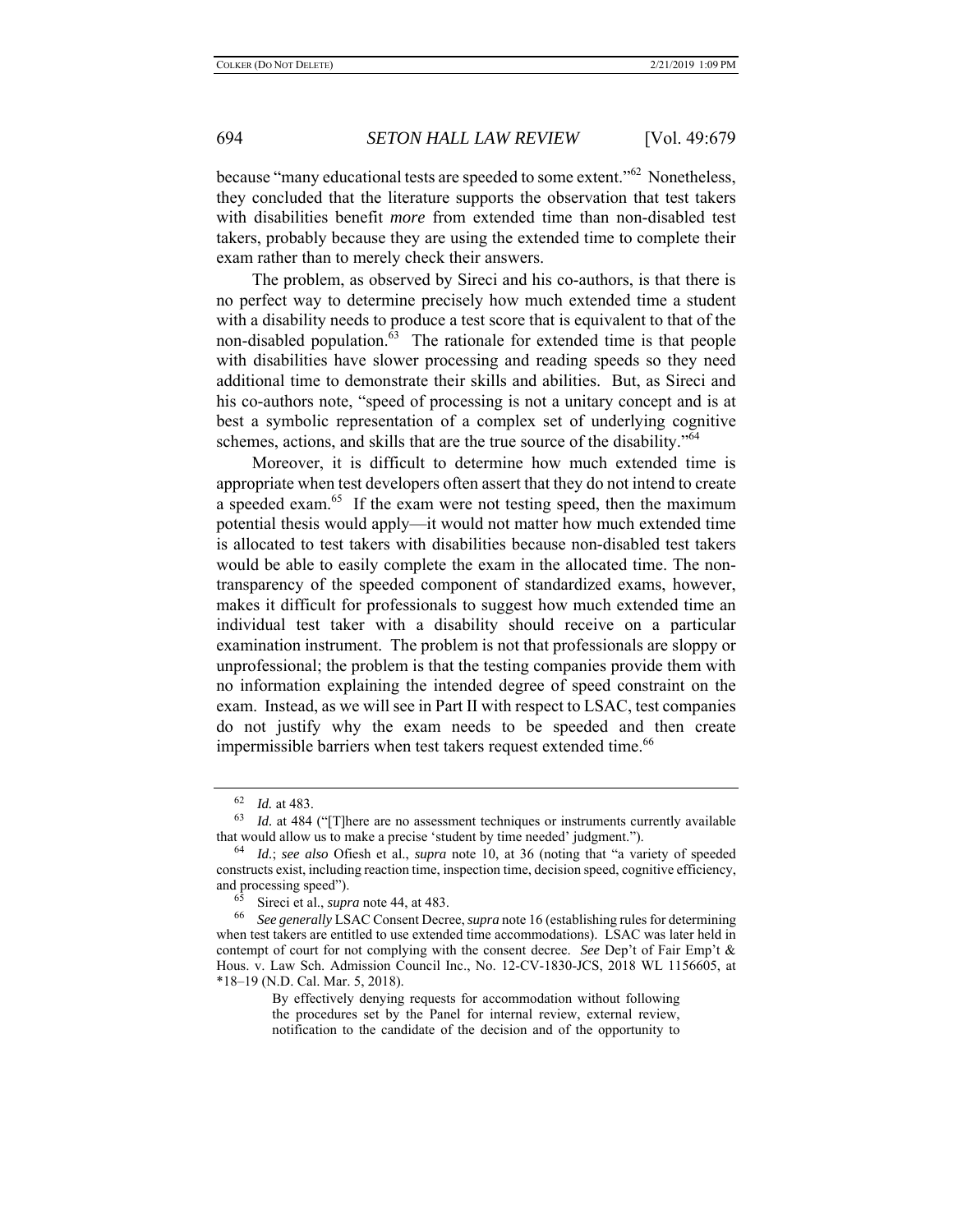## 4. Flaws and Difficulties

In understanding the flaws and difficulties with the current system of allocating extended time, it is helpful to remember how this process of requesting extended time occurs. Students with disabilities are typically required to submit a report from an expert in the field of educational psychology who has diagnosed their disability and made a recommendation for extended time.<sup>67</sup> This recommendation is usually in the form of a blanket suggestion—50% extended time or 100% extended time. If the request meets appropriate professional standards, then the student will be given that amount of extended time on a variety of testing instruments, such as the SAT, ACT, GRE, LSAT, and college exams,<sup>68</sup> with no individualized assessment of the exact role of speed on each of these testing instruments. 69 The challenge is that there is no scientific way to determine precisely how much extended time a test taker will need on an exam, especially when that determination needs to be made in advance of the person taking the exam and the testing entities publish no reports explaining the role that speed plays in the examination instrument.<sup>70</sup> The testing entities' lack of transparency

act/registration/accommodations.html (last visited Oct. 27, 2018); *Accommodations for Test Takers with Disabilities or Health-Related Needs*, EDUC. TESTING SERV., https://www.ets.org/gre/revised\_general/register/disabilities?WT.ac=rx28 (last visited Oct. 27, 2018); *Disability Documentation Guidelines*, C. BOARD, https://www.collegeboard.org/students-with-disabilities/documentation-guidelines/disability -documentation (last visited Oct. 27, 2018); *Documentation Requirements*, LAW SCH. ADMISSION COUNCIL, INC., https://www.lsac.org/jd/lsat/accommodated-<br>testing/documentation-requirements (last visited Oct. 27, 2018).

 $68$  For example, LSAC automatically provides a student with the same amount of extra time that they previously received on another standardized test, such as the SAT or ACT. *See*  LAW SCH. ADMISSION COUNCIL, INC., *LSAC Policy on Accommodations*, *supra* note 15.

69 A university professor, for example, might be told that an unnamed student will be given a certain amount of extra time on an exam that the professor is administering. No one asks to see the actual exam to learn whether the exam has a speeded element. For example, when one professor was offering a 28-hour take-home exam with a strict 3,000 word limit, the professor was told that a student would be receiving 50% extra time. The professor had deliberately written the exam under universal design principles so that no student would feel a time constraint to finish the exam. If someone had looked at the exam and seen the strict 3,000 word limit, then that person might have realized that extra time would not be beneficial. The student who received 50% extra time was not likely advantaged since the exam was not speeded; in fact, the student may have been disadvantaged by being expected to spend that length of time on one exam, and not spend that time preparing for other exams or writing papers for other courses.

<sup>70</sup> *See* Ofiesh et al., *supra* note 10, at 49 (recognizing that the literature on extended time as an accommodation is based on the "performance on a standardized reading-based multiple-

appeal, and external review of any appeal, LSAC routinely violated the Consent Decree's requirement that it "implement the Best Practices" imposed by the Panel.

*Id.* at \*20; *see also infra* Part II.B.

<sup>67</sup> *See, e.g.*, *Accommodations and English Learner Supports for US Students*, ACT, https://www.act.org/content/act/en/products-and-services/the-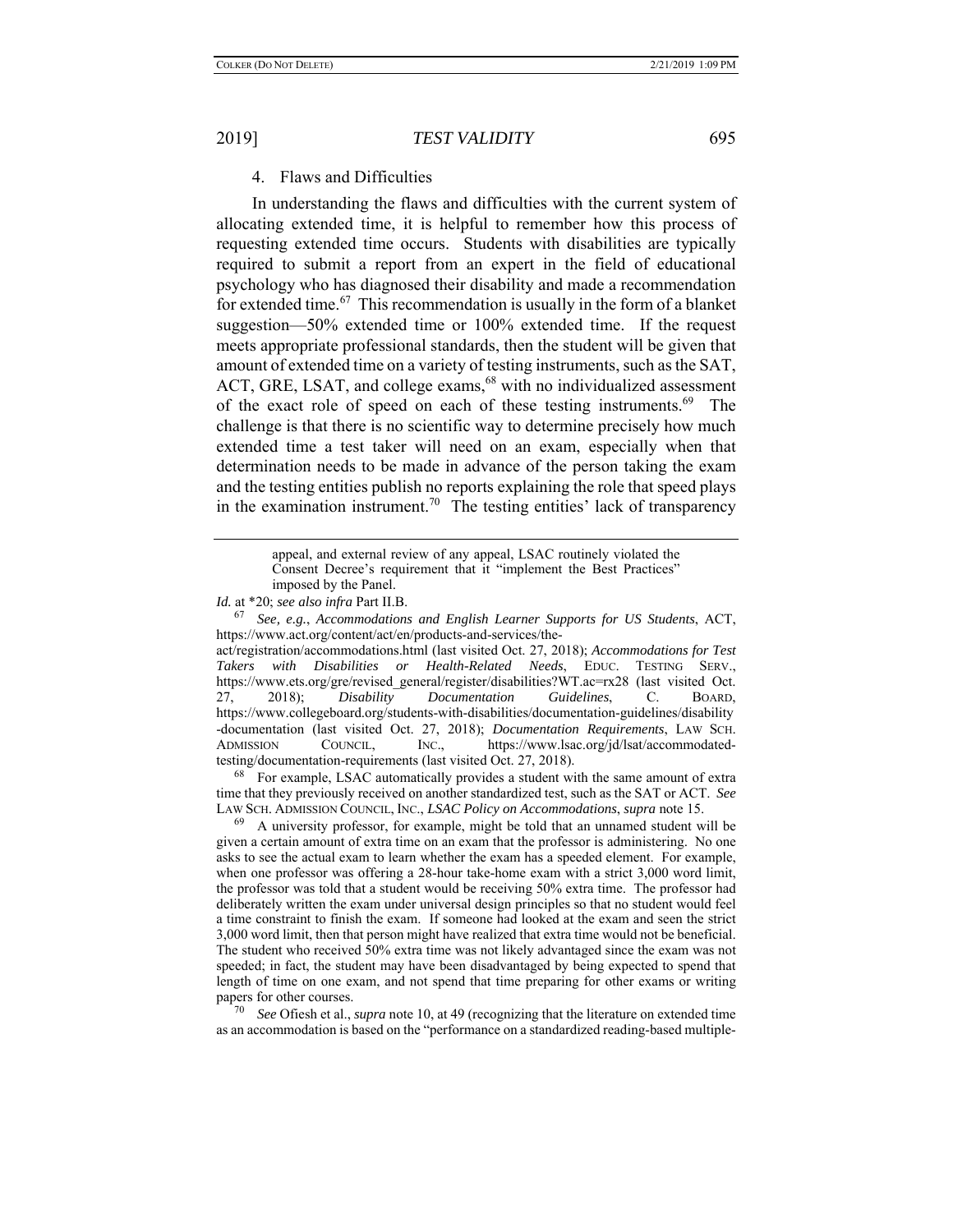about the role of speed on their exams makes the job of the disability professional, who is expected to make an accommodation recommendation, virtually impossible.

Because of the difficulty with determining precisely how much time to provide individual students with disabilities, some researchers have published articles criticizing the precise amount of extended time recommended by disability professionals. For example, Lawrence Lewandowski and his co-authors published a study that sought to determine whether 25% extended time should be more appropriate than 50% or 100% extended time.<sup>71</sup> For their study, they administered a 76-test item version of the reading comprehension subtest of the Nelson-Denny Reading Test to 107 students.<sup>72</sup> These test items were intended to be completed in 15 minutes. They compared the number of test questions the students with learning disabilities could correctly answer when awarded 25%, 50%, or 100% extended time, with the number the non-learning disabled students could answer. They concluded that "25% extra time may suffice for the typical LD student, 50% extra would be more than what some students require, and 100% extra time would confer an unfair advantage for some students with  $LD.$ <sup>73</sup>

Although they recognized some limitations of their study, Lewandowski and his co-authors suggested that their results might be applicable to accommodations provided on speeded examinations, such as the SAT, ACT, LSAT, and GRE.<sup>74</sup> Further, they claimed (without citation to any authority) that the reading comprehension measure on the Nelson-Denny "is similar to sections found on high-stake exams such as the ...  $LSAT."^{75}$ 

But their reasoning is deeply flawed because of the way they extrapolate from the relatively easy Nelson-Denny reading comprehension test to a speeded and difficult exam like the LSAT. Sample questions from the Nelson-Denny reading comprehension test are available online.<sup>76</sup> These questions appear to be at a much lower level of difficulty than the kinds of

choice test, and [that] therefore it is unclear how the[] results would generalize to the amount of time needed for essay exams or other test formats").

<sup>71</sup> Lawrence Lewandowski et al., *Effects of Extended Time Allotments on Reading Comprehension Performance of College Students with and Without Learning Disabilities*, 31 J. PSYCHOEDUCATIONAL ASSESSMENT 326, 333 (2013).

 $\frac{72}{73}$  *Id.* at 328–29.<br> $\frac{73}{14}$  at 333–34

 $\frac{73}{74}$  *Id.* at 333–34.<br> $\frac{74}{74}$  *Id.* at 334–35

<sup>74</sup> *Id.* at 334–35. 75 *Id.* at 335.

See N.C. WILDLIFE RES. COMM'N, NELSON-DENNY READING TEST: PRACTICE QUESTIONS 1–2 (2017), https://www.ncwildlife.org/Portals/0/Careers/Documents/Nelson Denny Study Guide.pdf.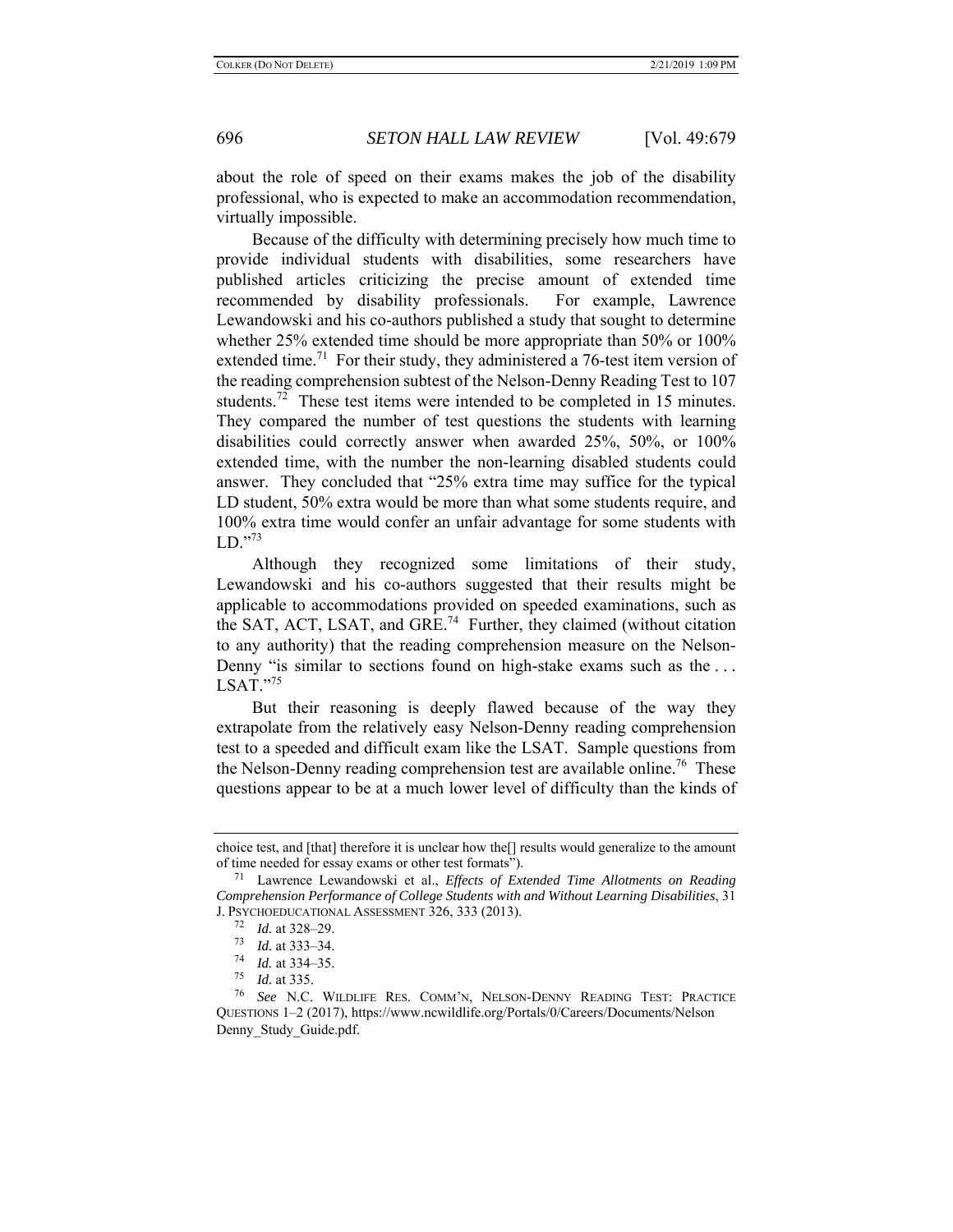questions found, for example, on the LSAT, which are also available online.<sup>77</sup> The Nelson-Denny reading comprehension sample exercise has a four-paragraph essay followed by five multiple-choice questions. To answer these questions, one has to identify a particular sentence, and find a paraphrase or definition for a word in that sentence. For example, the reader would have to know that a "peninsula" is a "body of land with water on three sides."<sup>78</sup> On the sample LSAT provided by LSAC on its website, only one of the four sections could be considered even minimally equivalent to the Nelson-Denny reading comprehension test, in that it involves reading passages and answering questions. The first reading passage is a fourparagraph essay followed by eight multiple-choice questions. But the questions do not merely ask the reader to paraphrase or define a term or phrase in the passage. Instead, they ask the reader to make predictions or inferences.<sup>79</sup> The second reading passage involves even higher-level thinking because it asks the reader to compare and contrast two different passages through eight multiple-choice questions.<sup>80</sup>

Thus, if, hypothetically, most students with learning disabilities need twenty-five percent extended time to attain an appropriate score on a relatively easy fifteen-minute Nelson-Denny reading test, it is very difficult to extrapolate as to how much extended time they would need on a dense and difficult four-hour exam, such as the LSAT. One could easily imagine that their fatigue would increase exponentially rather than linearly as the fourhour exam continues. On the power/speed continuum, the two tests are very different. The extended time to attain an appropriate score on the Nelson-Denny (which is largely a power test) is likely to be far less than the extended time needed to attain an appropriate score on the LSAT (which is also more of a speed test). It is astonishing that researchers, such as Lewandowski, generalize from an experimental administration of a fifteen-minute section of the relatively easy Nelson-Denny to a four-hour high-stakes exam.

The implicit take-away from the Lewandowski study is that students with disabilities are greedy—they are asking for too much accommodation on the basis of too little information. Thus, it is not surprising that Lewandowski often concludes, when hired by testing entities, that they

<sup>77</sup> *See, e.g.*, LAW SCH. ADMISSION COUNCIL, INC., THE OFFICIAL LSAT PREPTEST: JUNE 2007 1–30 (2007) https://www.lsac.org/sites/default/files/legacy/docs/default-source/jddocs/sampleptjune.pdf.

<sup>78</sup> *See* N.C. WILDLIFE RES. COMM'N, *supra* note 76, at 2 (Reading Comprehension, Question 2). The questions require no inferential or higher-level thinking.

<sup>79</sup> *See Sample Law School Admission Test: Section 4*, LAW SCH. ADMISSION COUNCIL, INC., https://www.lsac.org/free-sample-test/section-4.asp (last visited Nov. 25, 2018) (question 7 asks about an "inference" and question 8 asks about a "prediction").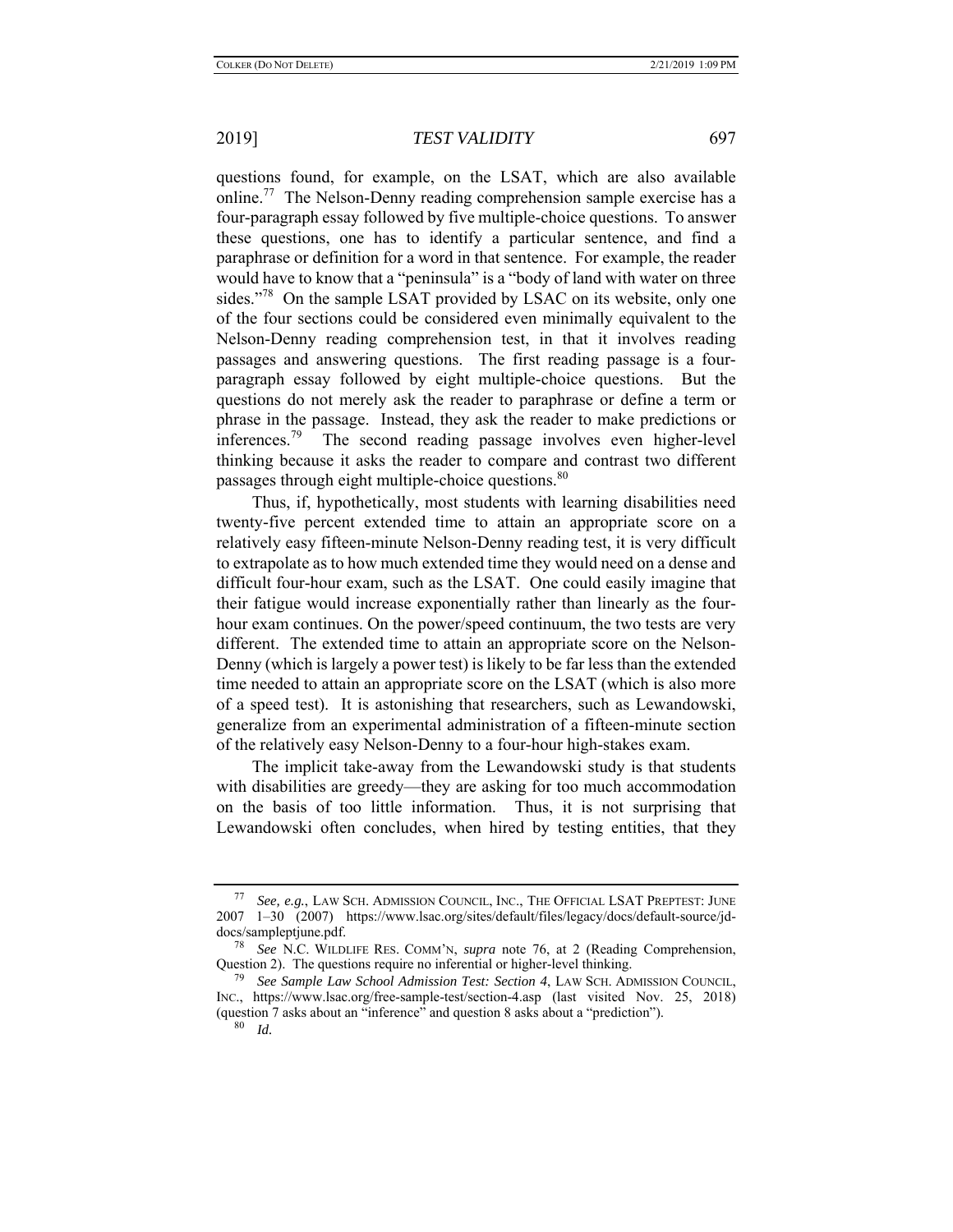should deny students' requests for accommodations.<sup>81</sup> And those kinds of research studies are used to support Wall Street Journal headlines proclaiming "*Colleges Bend the Rules for More Students, Give Them Extra Help*,<sup>82</sup> which, in turn, cite school district lawyers who are opposed to testing accommodations for students.<sup>83</sup> Nonetheless, there is no scientific support for the assertion that test takers who receive extended time are overaccommodated; the reasoning in even the best studies, such as the Lewandowski study, is flawed.<sup>84</sup>

### 5. Response to Flaws and Difficulties

Despite the flaws in how Lewandowski and his co-authors reported their work, their raw data can be used to support the argument that *the best way to assess a student's reading comprehension is through a non-speeded instrument.* This Article will revisit their study to see why it supports that conclusion.

The Lewandowski study involved the administration of the Nelson-Denny reading comprehension test to 26 students with learning disabilities ("LD") and 50 non-disabled students ("non-LD"). $85$  They recorded how many correct questions the students answered after 15, 22.5, and 30 minutes.<sup>86</sup> They compared the scores of the LD students who were granted extended time with the scores of the non-LD students who were limited to 15 minutes, and concluded that the students with LD over-performed when granted more than 50% extended time. $87$  But they also reported how many

law or disability).

<sup>81</sup> *See* LSAC's Brief in Opposition to DFEH's Motion for Civil Contempt Order Or, in the Alternative, Modification of the Consent Decree at 56–66, Dept. of Fair Emp't and Hous. v. Law Sch. Admission Council Inc., No. 12-CV-1830-JCS (N.D. Cal. Jan. 12, 2018) (containing an example of a Lewandowski denial decision for Examinee No. 37100345).

<sup>82</sup> Douglas Belkin, *Colleges Bend the Rules for More Students, Give Them Extra Help*, WALL ST.J. (May 24, 2018), https://www.wsj.com/articles/colleges-bend-the-rules-for-morestudents-give-them-extra-help-1527154200.

<sup>83</sup> *See* Miriam Kurtzig Freedman, *Wall Street Journal Quotes Me About the Overuse of Accommodations! When Will It Ever End?*, SCH. L. PRO (May 26, 2018), http://schoollawpro.com/wall-street-journal-quotes-me-about-the-overuse-ofaccommodations-when-will-it-ever-end/ (commenting on the use of her quote in a *Wall Street* 

*Journal* article). 84 Other studies are even more flawed, showing no understanding at all of how the extended time accommodation process even works. *See, e.g.*, Joshua F. Drake, *Disabling Academic Standards: Learning Disabilities and Time-and-a-Half Testing*, 31 ACAD. QUESTIONS 304 (2018) (claiming, without citation, that "learning disabled students receive . . . up to three times the allotted time . . . to take their tests at college" and criticizing the policy of not flagging test scores taken under conditions of accommodation) (author is a professor of music and humanities at Grove City College with no apparent qualifications in

<sup>85</sup> Lewandowski et al., *supra* note 71, at 328, 335.

<sup>86</sup> *Id.* at 329–30.

<sup>87</sup> *Id.* at 333.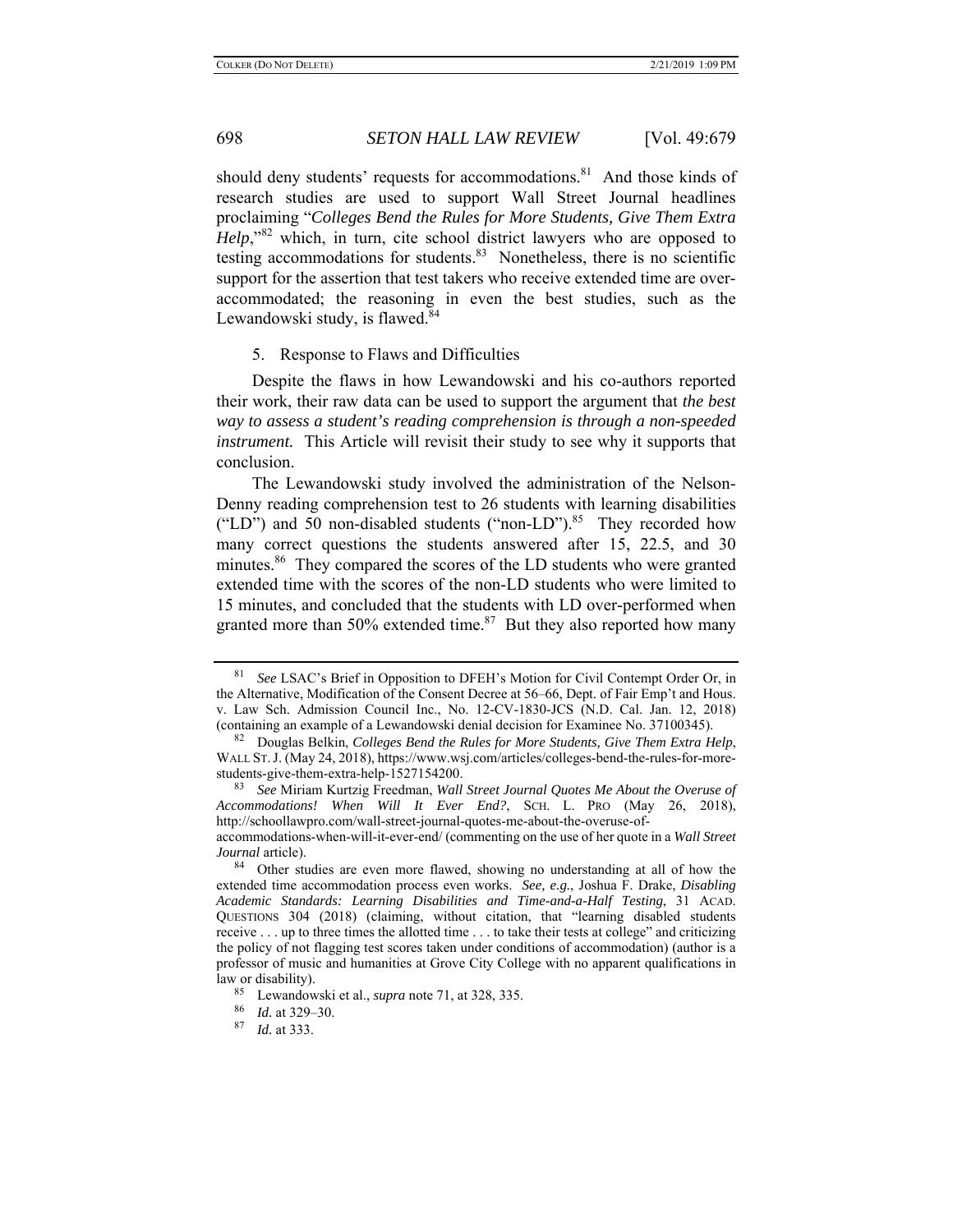answers, of answers attempted, each group answered correctly within those time limits. In other words, they reported the students' accuracy rate for attempted questions. Further, they reported how many questions the LD students, as compared to the non-LD students, were able to reach at the various time limits.<sup>88</sup>

The focus of the Lewandowski study was to ask how many correct answers the non-LD population was able to answer correctly after, for example, 15 minutes, compared with how many correct answers the LD population was able to answer correctly after, for example, 30 minutes  $(100\%$  extended time).<sup>89</sup> If the LD students would attain a higher score than the non-LD students after being awarded extended time, then they would conclude that the LD students were over-accommodated. But their data can also be used for a different purpose: to provide insight into the benefits of the universal design principle of *no* time limits. Their data support the validity of using no time limits to measure the reading comprehension ability of LD students in comparison with non-LD students.

In order to assess the reading comprehension ability of the two groups, without regard to speed, we could ask *what is their accuracy rate for the questions they reached*, rather than worry about how many questions they actually answered. Table 1 reports the reading accuracy of the learning disabled and non-learning disabled groups for the questions they answered in the time allocated.

|              | LD Group | Non-LD Group |
|--------------|----------|--------------|
| 15 minutes   | 83.5 %   | 88.1 %       |
| 22.5 minutes | 84.2 %   | 87.4 %       |
| 30 minutes   | 83.8%    | 86.8%        |

Table 1: Reading Accuracy Rate for Learning Disabled and Non-Learning Disabled Students at Various Time Limits

In other words, if speed is taken out of the equation by only assessing students on what they actually answered, the profile of the LD students looks only slightly worse than that of the non-LD students. And that result is what we might expect because it also turns out that the LD and non-LD students were not identical in their academic performance. The LD students reported that their college GPA was slightly lower than that of the non-LD students  $(2.91$  as compared to  $3.28$ ).<sup>90</sup> Thus, the reading comprehension accuracy

<sup>88</sup> *Id.* at 331–32 tbls.1, 3.

 $\frac{89}{90}$  *Id.* 

*Id.* at 329.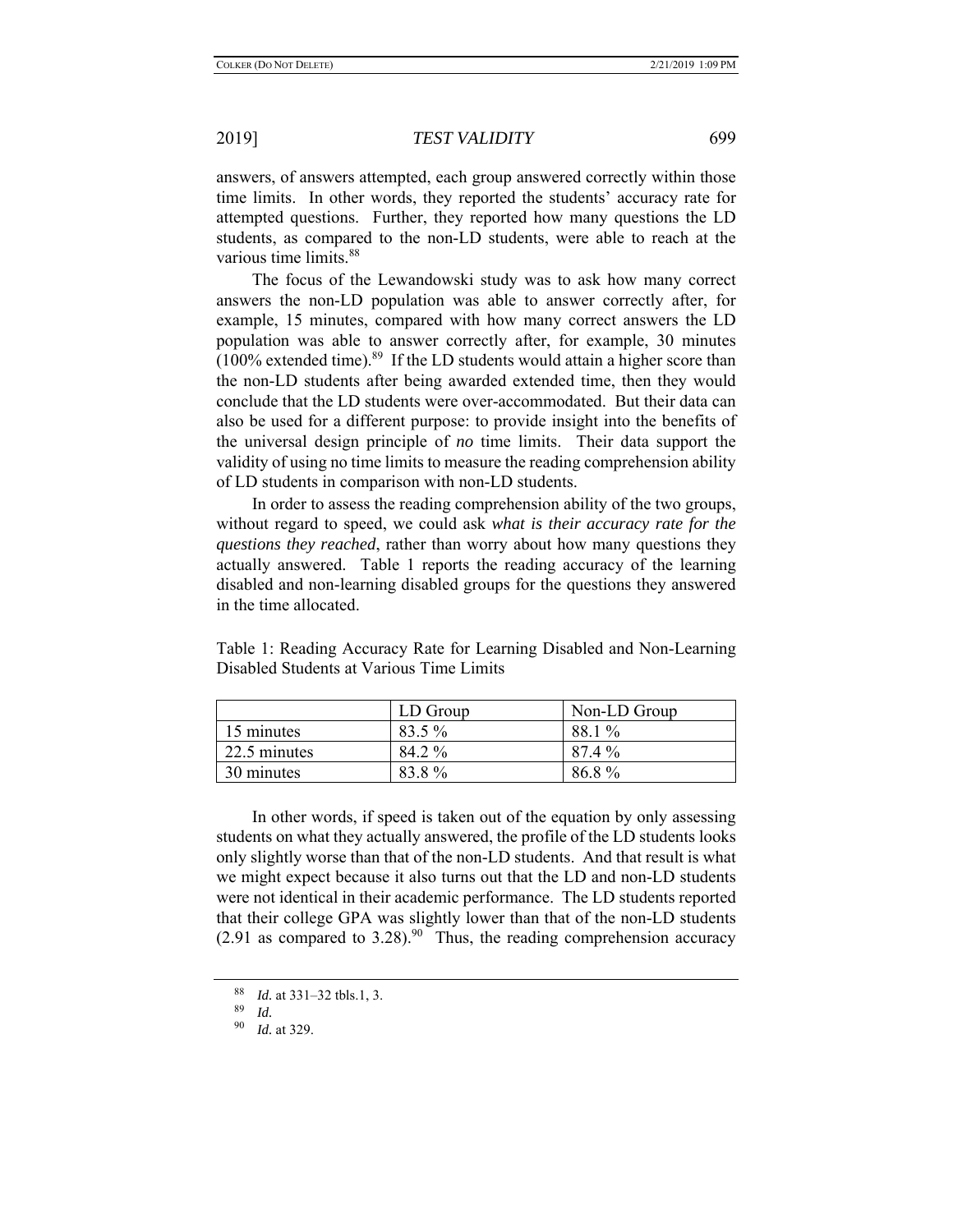score (when speed was not a factor) seemed to accurately predict how the LD students performed in college—about three or four percentage points below the non-LD students.

A non-speeded testing instrument could therefore accurately provide information about the reading comprehension scores of both the LD and non-LD students. We do not have to score an exam on the basis of an absolute number of questions that each student is expected to reach. Instead, we can look at the accuracy of the student for the questions that are, in fact, attempted. By making an exam non-speeded, we could also require all students to attempt the same number of questions.

While Table 1 reflects that the Nelson-Denny test can provide an accurate assessment of the comparative reading abilities of the LD and non-LD populations when time limits are eliminated, the Lewandowski data can also provide strong support for why it is so essential to find a method to fairly measure the reading abilities of the LD population. Lewandowski and his colleague's focus is to critique the allocation of fifty percent extra time as over-accommodating LD students. But their data can also provide very strong support for why *no* extended time is unfair to the LD students. Because testing entities frequently challenge the right of LD students to get *any* extended time, this kind of data is also important and often not available.

Let us assume that these students were given a timed testing instrument that contained the number of questions typically reached by non-LD students. The students are told to answer as many questions as possible within the time limits and to use guessing behavior for questions they cannot reach. We record their percentage of correct answers by putting the number of correct answers in the numerator, and the overall number of questions in the denominator. Further, we will assume there are five multiple-choice options for each question and students could correctly guess the right answer for twenty percent of the questions they do not reach.

Because Lewandowski and his co-authors reported how many questions the LD and non-LD students answered at the end of each time limit, we can use the number of questions reached by the non-LD students in the denominator as the actual number of test questions. For the numerator for the LD students, we can use the number of actual correct answers plus twenty percent of the questions that the student did not reach, under the assumption that they would have correctly guessed the answer to twenty percent of those remaining questions. Using those assumptions, the following table compares the reading comprehension score of the LD students with the reading comprehension score of the non-LD students at each of the three timed intervals.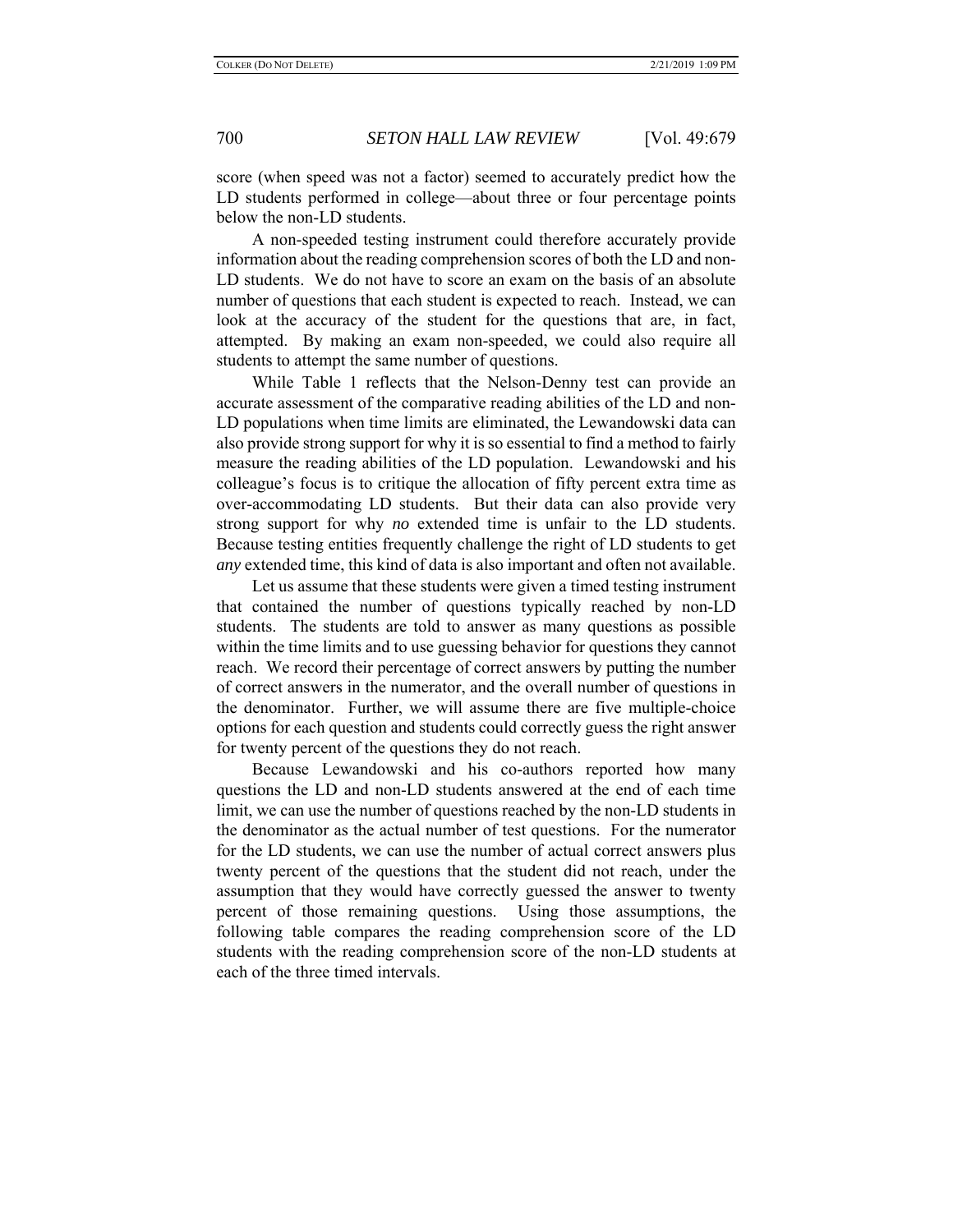Table 2: Reading Comprehension Scores of LD and Non-LD Students if No Extended Time to LD Students

|              | LD Group             | Non-LD Group |
|--------------|----------------------|--------------|
| 15 minutes   | 69.1 % <sup>91</sup> | 88.1 %       |
| 22.5 minutes | $71.1\%^{92}$        | 87.4 %       |
| 30 minutes   | $71.9\%^{93}$        | 86.8%        |

As shown in Table 2, when the test was administered on a timed basis, the LD students performed much worse than we would expect in light of their college GPAs. Their reading comprehension scores now appear to be about fifteen to nineteen percent worse than that of the non-LD population, while their GPAs were only a few points lower than that of the non-LD population. These results suggest that their reading comprehension scores are around seventy percent, even though their scores were around eightythree percent on a non-speeded testing instrument, as shown in Table 1. Although people might disagree about how much extended time should be provided to the LD population, these results also demonstrate the importance of *some* remedy under the ADA in order for speeded tests not to dramatically disadvantage many individuals with disabilities. Traditionally, that remedy has been extended time.

Instead of using the Lewandowski data to criticize the "rampant and arbitrary<sup>"94</sup> assignment of extended time accommodations, we can therefore use their data to challenge the random and arbitrary establishment of speeded conditions.95 The *non-speeded* reading test for *all* test takers seems to do the

<sup>&</sup>lt;sup>91</sup> The LD group, on average, correctly completed 19.35 items; they completed 6.79 fewer items than the non-LD group. Lewandowski et al., *supra* note 71, at 331 tbl.1. The author assumed that the LD group would correctly answer 20% of those items, which would add 1.35 to their score. Thus, they would correctly complete 20.70 items out of 29.94 items (the number of items attempted by the non-LD group). That would result in an overall accuracy rate of 70.3% for the LD group after 15 minutes.

 $92$  The LD group, on average, correctly completed 31.04 items; they completed 9.38 fewer items than the non-LD group. *Id.* The author assumed that the LD group would correctly answer 20% of those items, which would add 1.88 to their score. Thus, they would correctly complete 32.92 items out of 46.26 items (the number of items attempted by the non-LD group). That would result in an overall accuracy rate of 71.1%.

<sup>&</sup>lt;sup>93</sup> The LD group, on average, correctly completed 42.08 items; they completed 11.51 fewer items than the non-LD group. *Id.* The author assumed that the LD group would correctly answer 20% of the remaining items, which would add 2.30 points to their score. Thus, they would correctly complete 44.38 of 61.74 items (the number of items attempted by the non-LD group). That would result in an overall accuracy rate of 71.9%.

 $\frac{94}{95}$  *Id.* at 335.

<sup>95</sup> Nonetheless, Lewandowski and his colleagues end their article with recognition of the importance of a universal design approach under which all students are provided adequate time to complete a test: "It is time for testing entities to initiate research on the importance (or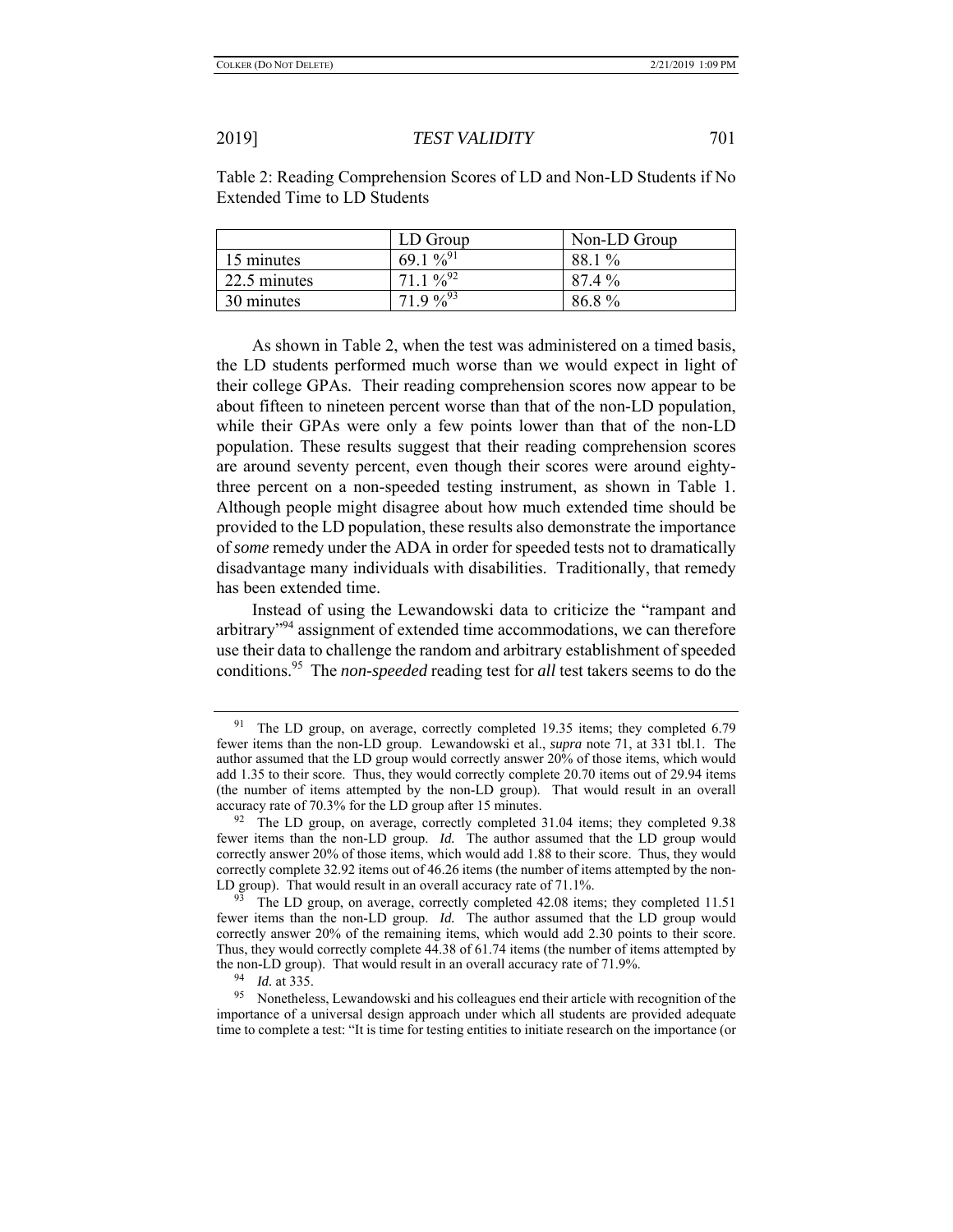best job of giving us useful information about everyone's reading comprehension skills. Unfortunately, entities that offer standardized exams for admission to university, graduate school, or entry into a profession often aggressively litigate requests for extended time rather than consider why they need the speeded conditions at all.<sup>96</sup> The Lewandowski data provide strong evidence of the disparate impact of a speeded testing instrument and the comparative fairness of a non-speeded instrument. Because establishing the precise amount of extra time that each test taker should receive is difficult, the non-speeded version is likely to be the most valid.

## 6. A Promising Model

An exception to the traditional stance of aggressively defending time limits is the approach taken by Pearson, a company that designs and markets achievement tests for the K–12 population.<sup>97</sup> Pearson commissioned a study in 2002 to determine if their K–12 testing on the Stanford 10 Achievement Test ("Stanford 10") would be equally valid under speeded and non-speeded conditions.<sup>98</sup> This study was conducted after Pearson had already relaxed the stated time limits on the exam so that the vast majority of students were able to complete it under regular time limits.<sup>99</sup> In other words, they had already tried to make their exam non-speeded.

Their study reported two important findings. First, they found "that the allowance of extended times accommodates disabled students so that they

lack thereof) of speed in performance; if speed is truly of no importance, time limits should be liberalized for all examinees, and if speed has any relevance, time limits should be empirically determined." *Id.* 

<sup>96</sup> *See, e.g.*, Turner v. Nat'l Council of State Bds. of Nursing, 561 Fed. App'x. 661 (10th Cir. 2014) (professional nursing exam); Enyart v. Nat'l Conference of Bar Exam'rs, Inc., 630 F.3d 1153 (9th Cir. 2011) (state bar exam); Black v. Nat'l Bd. of Med. Exam'rs, 281 F. Supp. 3d 1247 (M.D. Fla. 2017) (professional medical exam); Dep't of Fair Emp't & Hous. v. Law Sch. Admission Council Inc., 896 F. Supp. 2d 849 (N.D. Cal. 2012) (LSAT); Shaywitz v. Am. Bd. of Psychiatry & Neurology, 848 F. Supp. 2d 460 (S.D.N.Y. 2012) (professional medical exam); Mahmood v. Nat'l Bd. of Med. Exam'rs, No. 12-1544, 2012 WL 5364689 (E.D. Pa. Oct. 31, 2012) (professional medical exam); Elder v. Nat'l Conference of Bar Exam'rs, No. C 11-00199 SI, 2011 WL 672662 (N.D. Cal. Feb. 16, 2011) (state bar exam); Hoppe v. Coll. of Notre Dame of Md., 835 F. Supp. 2d 26 (D. Md. 2011) (comprehensive exams); Falchenberg v. N.Y. State Dep't of Educ., 642 F. Supp. 2d 156 (S.D.N.Y. 2008) (state teacher certification exam).

<sup>97</sup> *See Learning Without Limits*, PEARSON, https://www.pearson.com/us/ (last visited Feb. 13, 2019).

<sup>98</sup> *See* THOMAS E. BROOKS ET AL., PEARSON EDUC., INC., ASSESSMENT REPORT: TIMED VERSUS UNTIMED TESTING CONDITIONS AND STUDENT PERFORMANCE 5 (rev. ed. 2004), https://images.pearsonassessments.com/images/tmrs/tmrs\_rg/TimedUntimed.pdf?WT.mc\_id =TMRS\_Timed\_Versus\_Untimed\_Testing.

<sup>&</sup>lt;sup>99</sup> *Id.* at 10 ("[P]rocedures established by Pearson over the past 80 years for setting time limits have allowed adequate time for non-disabled students to complete the test without undue strain or errors owing to time pressure.").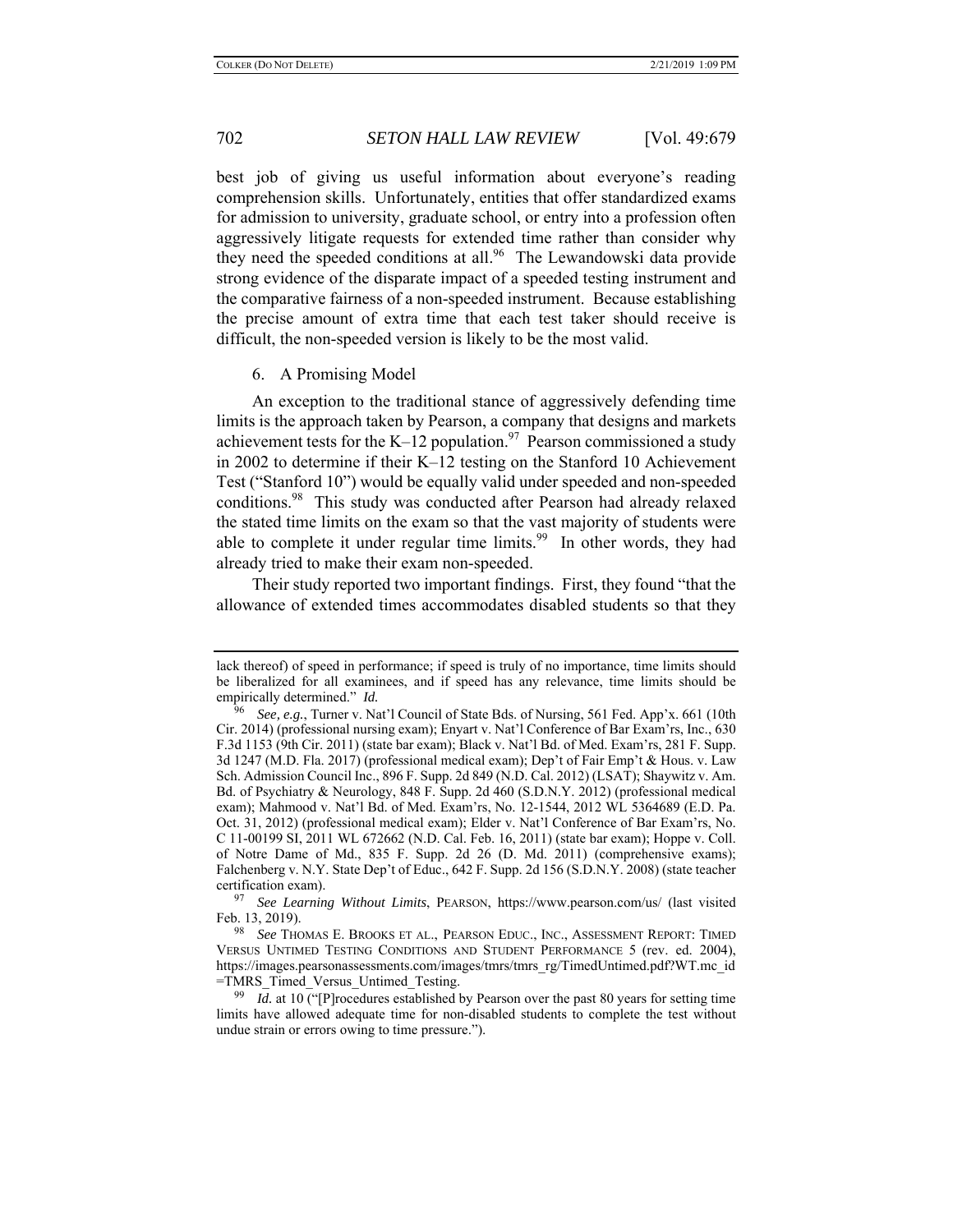may demonstrate what they have learned while not unfairly inflating the scores of non-disabled students."<sup>100</sup> Second, they found that testing conditions did not become unduly long when the time limits were relaxed. In at least ninety-five percent of the classrooms, teachers did not need to allow more than twenty additional minutes for everyone to have an opportunity to complete the test.<sup>101</sup> Due to the results of this study, Pearson stopped imposing time limits on their Stanford 10 exam.

The Pearson study is an important addition to the literature on speed constraints because it was conducted under real testing conditions rather than in an artificial laboratory environment. For an achievement exam, which was not intended to have a speeded component, it appears that there is no reason to provide time constraints. Rather than try to justify a particular time limit, or the standards for determining who is disabled, they asked whether time limits were needed at all. They found that eliminating time limits did not harm the validity of the testing instrument and its administrative feasibility.

None of the professional testing organizations, which administer tests for college or graduate admission, have published any studies on the validity of the time limits they impose on these exams, and whether the exams would be equally valid if time limits were relaxed for all test takers. It is not appropriate to extrapolate from one study on a  $K-12$  population for an academic achievement test to the entire world of high-stakes standardized testing. But the Pearson study shows that testing entities can devote resources to asking those questions and then administer tests consistently with the empirical results.

## B. *LSAT as a Speeded Exam*

### 1. Introduction

The LSAT is only one standardized exam that would be subject to the legal arguments raised in this Article. Because the use of this instrument as the sole admission exam for entry to law school is being reconsidered, this is an excellent moment to consider the role of its speeded aspect.

First, let us establish the premise that the LSAT is a speeded exam. The available evidence suggests that the LSAT is a speeded exam, even though LSAC has never directly acknowledged that fact.<sup>102</sup> When LSAC published

<sup>100</sup>*Id. Id.* The length of this exam is not clear. It is possible that the test items were supposed <sup>101</sup>*Id.* The length of this exam is not clear. It is possible that the test items were supposed to take only ten minutes to complete so that twenty additional minutes constituted what may be thought of as "triple time."

<sup>&</sup>lt;sup>102</sup> Although LSAC has never publicly acknowledged that the LSAT has a speeded component, it now makes test prep materials available for free on its website, which LSAC claims will help a student increase his or her speed in taking the exam. *See Official LSAT*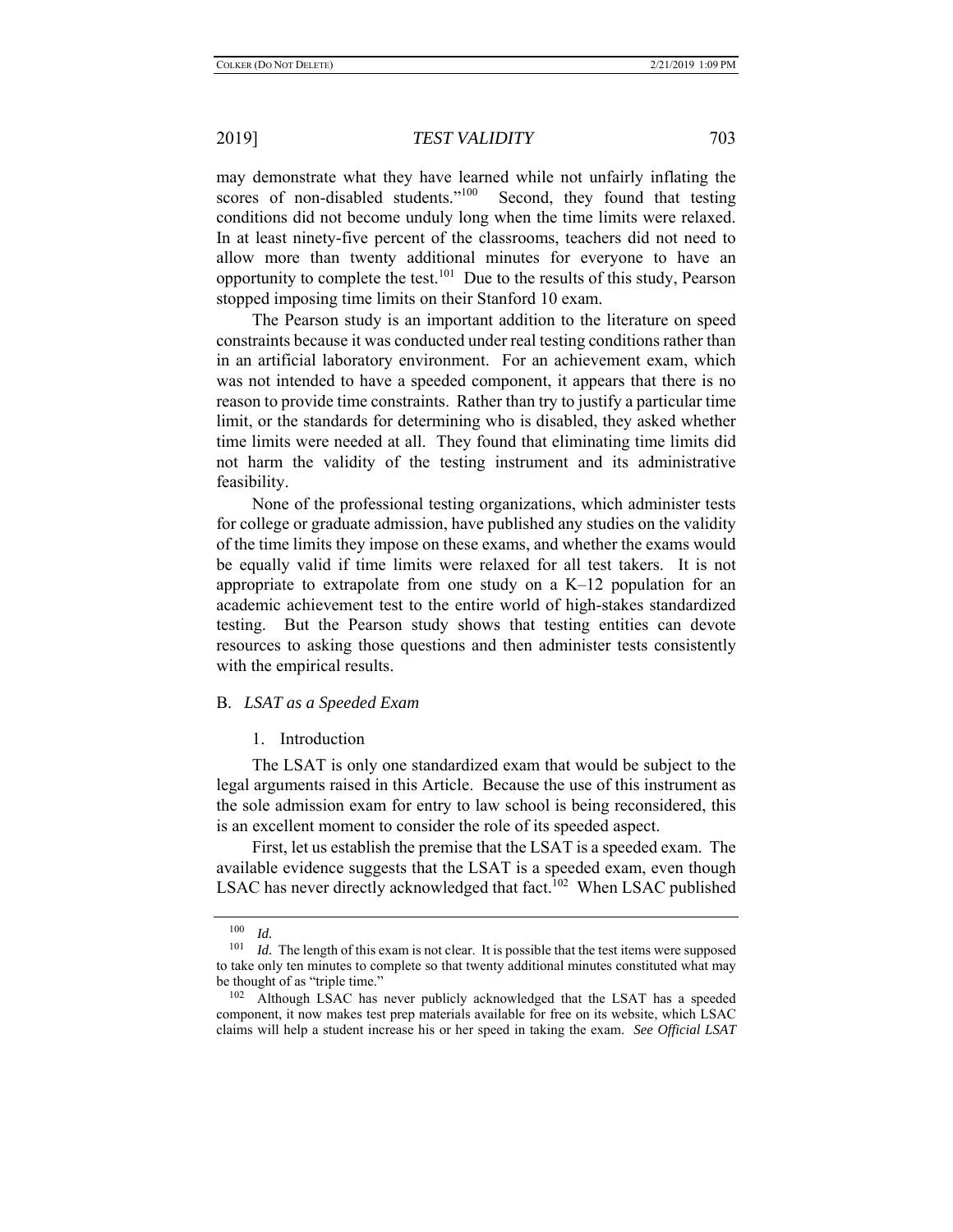a report in 1994 suggesting that the exam was not speeded, it discounted the importance of answering every question with care. Sections were not considered speeded even when the evidence suggested that twenty percent of test takers did not reach the last item of a section.<sup>103</sup> LSAC researchers viewed that as a situation where eighty percent *finished* the exam instead of as a situation where twenty percent *did not finish* the exam despite a lack of penalty for guessing. By contrast, another study reported that more than half of LSAC test takers (fifty-three percent) found it necessary to engage in "rapid-guessing behavior" in order to complete the exam.<sup>104</sup>

Because LSAC's reports relating to whether students completed test items are somewhat dated and incomplete, the author worked with her colleague Professor Guy Rub to determine whether Moritz College of Law students remembered the LSAT as being a speeded exam. Professor Rub asked students in his first-year contracts class to use a clicker to report their recollection about how many questions they had to guess without reading the questions on the LSAT. He was careful to distinguish between guessing when a student did not know the answer and guessing when a student did not have time to read and consider a question.

These were the results:

- 41%: answered all the questions after reading them (even if they had to guess a few),
- 31%: ran out of time and had to guess up to 4 questions without reading the questions and answers,
- 7%: ran out of time and had to guess 5 to 10 questions without reading the questions and answers,
- 4%: ran out of time and had to guess more than 10 questions without reading the questions and answers,
- 10%: did not take the LSAT, and
- $\bullet$  6%: did not remember.<sup>105</sup>

*Prep*, KHAN ACAD., https://www.khanacademy.org/prep/lsat?utm\_source=lsacsite&utm\_medium=lsac&utm\_campaign=lsac-launch2018&utm\_term=homebanner (last visited Nov. 25, 2018) (quoting a user of the Khan Academy's LSAT study materials, who stated that the materials helped the student "get[] faster at understanding what the question [was] asking"). William Henderson has persuasively argued that the LSAT has a significant speeded component. *See* Henderson, *supra* note 12, at 980 ("[R]ecent research has suggested that the LSAT may be much more 'speeded' than originally believed.").

<sup>103</sup> *See* LYNDA M. REESE & RUTH ANNE COTTER, LAW SCH. ADMISSION COUNCIL, INC., A COMPENDIUM OF LSAT AND LSAC-SPONSORED ITEM TYPES 1948–1994, at 15 (1994).

<sup>104</sup> Henderson, *supra* note 12, at 992 (reporting the results of a study conducted by Schnipke and Scrams).

 $105$  Thanks to Professor Guy Rub for submitting this survey to our students.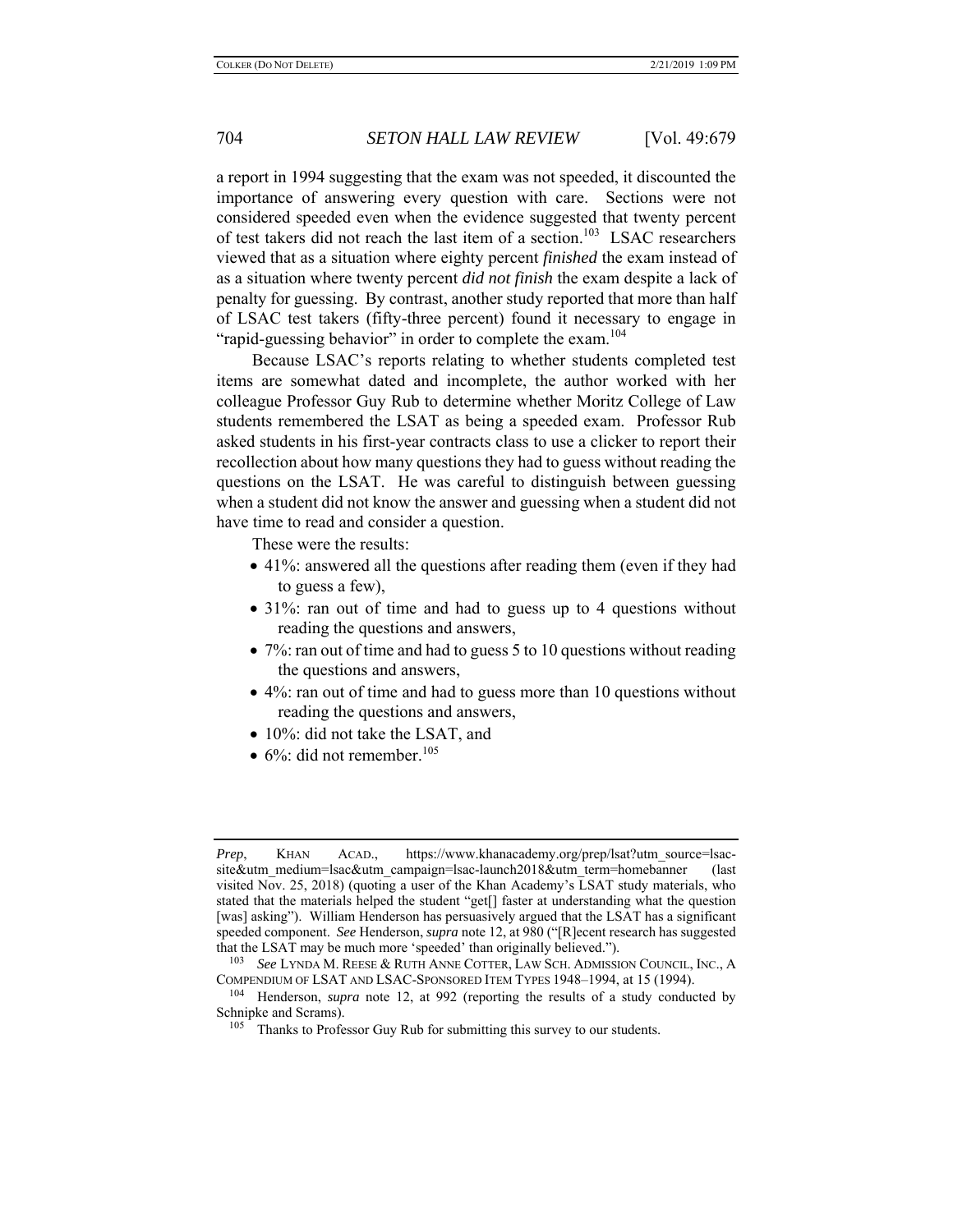If one removes from the sample the students who did not take the LSAT or did not remember their experience with guessing, we have the following results:

- 48.8% completed the test without guessing,
- 36.9% guessed on up to 4 questions,
- 8.3% guessed on between 5 and 10 questions, and
- $\bullet$  4.7% guessed on more than 10 questions.<sup>106</sup>

Given the impact of even a 3-point difference in one's raw test score on admission and financial aid, one can see how the speed component of the test had a potentially large impact on more than half of the test takers—and certainly 13% of the test takers.<sup>107</sup> Despite the difficulty with using someone's recollections, these results were remarkably similar to those from another researcher who found that only 47% of students did not find it necessary to engage in any rapid guessing.<sup>108</sup> This is more guessing behavior than LSAC has acknowledged exists, possibly because LSAC has difficulty knowing how much guessing has taken place when a student does record an answer for each question on its pencil and paper exam.<sup>109</sup> Despite the role of guessing on the LSAT, LSAC has reported no studies validating the time limits.

This guessing behavior has significant consequences to the students who are not able to complete the exam without guessing. At Moritz, for example, the students who completed Professor Rub's survey scored, on average, around 160 on the LSAT. $110$  On a 100 question LSAT, these

<sup>&</sup>lt;sup>106</sup> To arrive at these percentages, the author assumed that there were 100 students in the class. If there were 100 students, the assumption would be that 16 of the 100 students provided no useful data because they did not take the test or did not remember it. Then, of the 84 students who provided answers, 41 of 84 (48.8%) completed the test without guessing, 31 of 84 (36.9%) guessed on up to 4 questions, 7 of 84 (8.3%) guessed on between 5 and 10 questions, and 4 of 84 (4.7%) guessed on more than 10 questions.<br><sup>107</sup> These data reflect how important it is to acknowledge the significance of even a small

amount of speed constraint on the LSAT. *See LSAT Score Conversion*, *supra* note 33. The LSAT has about 100 questions. *Id.* A student who guesses on only 10% of the questions would guess on 10 questions, 8 of which he or she is likely to miss. Missing 8 questions has a very significant impact on one's percentile rank on the exam. The 50th percentile is around a score of 151 or a raw score of 55. *Id.* A raw score of 47 is a 146 (29.5%) and a raw score of 63 is a 156 (67.4%). *Id*. An 8 point raw score differential therefore has a very dramatic effect on one's score, and should not be discounted by saying that the exam is not speeded if people can complete up to 90% of the exam.<br> $\frac{108}{200}$  See Handanean, summa note 12, et 00%

See Henderson, *supra* note 12, at 992 (reporting the results of a study conducted by Schnipke and Scrams).

<sup>&</sup>lt;sup>109</sup> LSAC Executive Director, Kellye Testy, has informed the author that LSAC is moving toward a computer-generated version of the LSAT. That form of the exam will make it easier to determine how much guessing behavior is occurring on the exam, because LSAC will be able to collect data on how much time a test taker spent on each question and how many questions were answered during the last minute of the exam.

<sup>110</sup> *See generally* OHIO STATE UNIV., STANDARD 509 INFORMATION REPORT 1 (2017),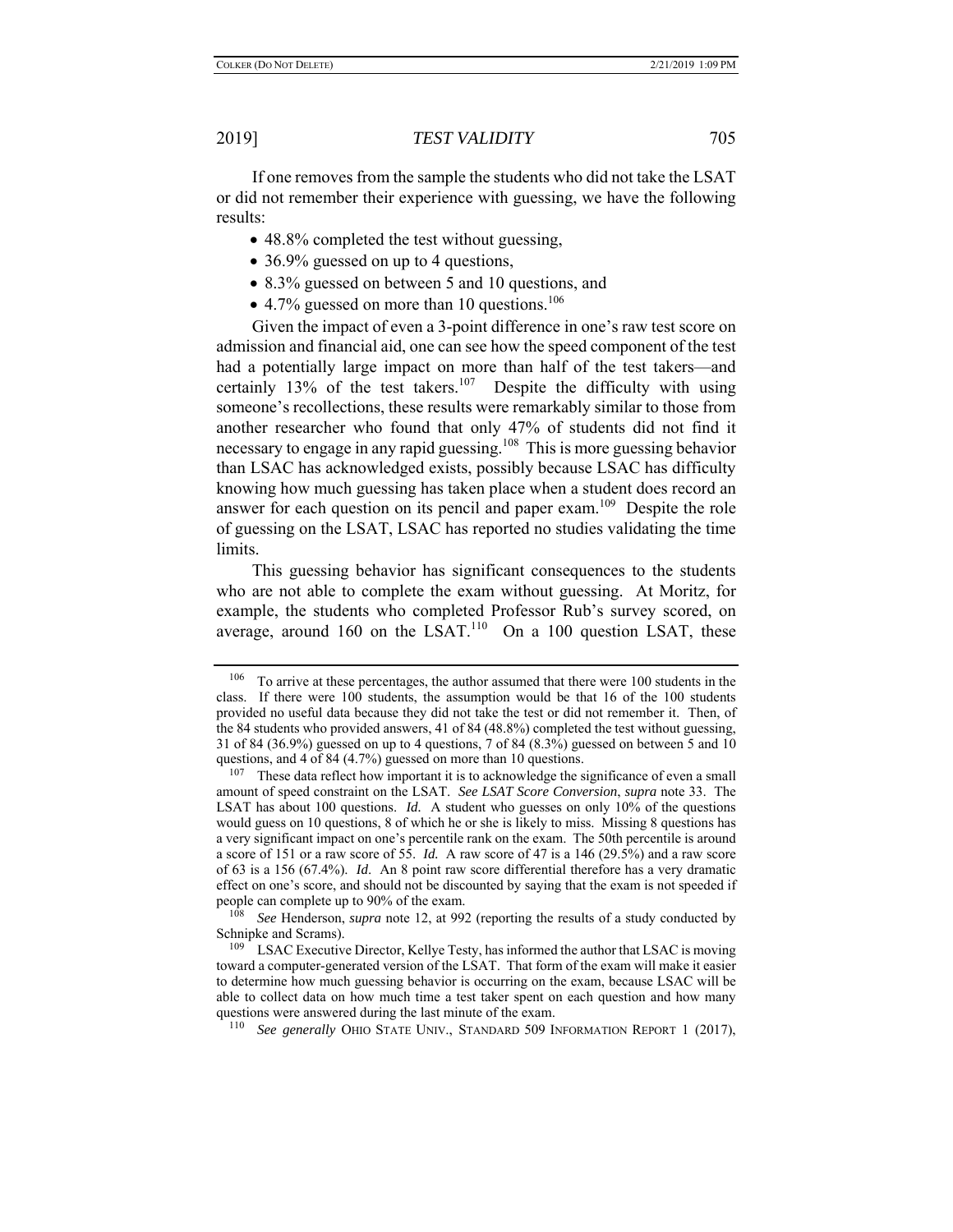students, on average, missed about 30 questions.<sup>111</sup> If a student had answered 3 more questions correctly, his or her score would have risen to about 162 (75th percentile for enrolled students);<sup>112</sup> if a student had answered 3 more questions incorrectly, his or her score would have fallen to about 158 (near the 25th percentile for enrolled students).<sup>113</sup> Thus, small differences in the number of correct answers can have a significant impact on admissions and merit financial aid, because they can either push a student from the 50th to the 75th percentile of the applicant pool, or from the 50th to the 25th percentile.<sup>114</sup> It is well known that most law schools provide merit financial aid, in part, on the basis of LSAT scores.<sup>115</sup> Thus, the speeded nature of the exam has significant implications for most of the test taking population. Nonetheless, as will be argued in Part V, the speeded aspect of the exam has never been validated.

### 2. Current LSAT Discussion

In the extensive discussion that is taking place regarding whether law schools should be required to have applicants take the LSAT or another standardized test, no discussion has been given to the question of whether the LSAT or another standardized test<sup>116</sup> should be modified so that they are no longer speeded.

https://moritzlaw.osu.edu/about/wp-content/uploads/sites/4/2013/06/Std509InfoReport-119- 119-12-14-2017-07-52-55.pdf [hereinafter OHIO STATE UNIV., STANDARD 509]. 111 *See LSAT Score Conversion*, *supra* note 33.

<sup>112</sup> *See* OHIO STATE UNIV., STANDARD 509, *supra* note 110.

<sup>113</sup>*Id.* 114 Moritz College of Law's website reports that, for the entering class of 2017, the 25th percentile LSAT score was 157 and the 75th percentile score was 162. *J.D. Admissions*, OHIO ST. U., http://moritzlaw.osu.edu/admissions/jd/ (last visited Nov. 25, 2018). The required ABA disclosures indicate that the 50th percentile LSAT score was 160. OHIO STATE UNIV., STANDARD 509, *supra* note 110, at 1.

<sup>&</sup>lt;sup>115</sup> Anecdotally, the author has had law school applicants tell her that their law school told them that their financial aid award would increase, after they were already admitted, if they re-took the LSAT and raised their score. Because the applicants had already been admitted, the law school had no doubt about their qualifications to be successful. Presumably, the law schools wanted the applicants to have higher LSAT scores so as to raise their U.S. News & World Report profiles.

<sup>116</sup> The other test that is now being used by some law schools in the admission process is the GRE. Like the LSAT, the GRE has strict time limits. *See What to Expect*, EDUC. TESTING SERV., https://www.ets.org/gre/revised\_general/test\_day/expect/ (last visited Nov. 25, 2018) (stating that the GRE is about three hours and forty-five minutes). Any argument made in this Article about the LSAT would be equally applicable to the GRE. Because of the longstanding use of the LSAT as an admissions tool, however, this Article focuses on the LSAT. For a list of law schools that use the GRE, *see infra* note 120.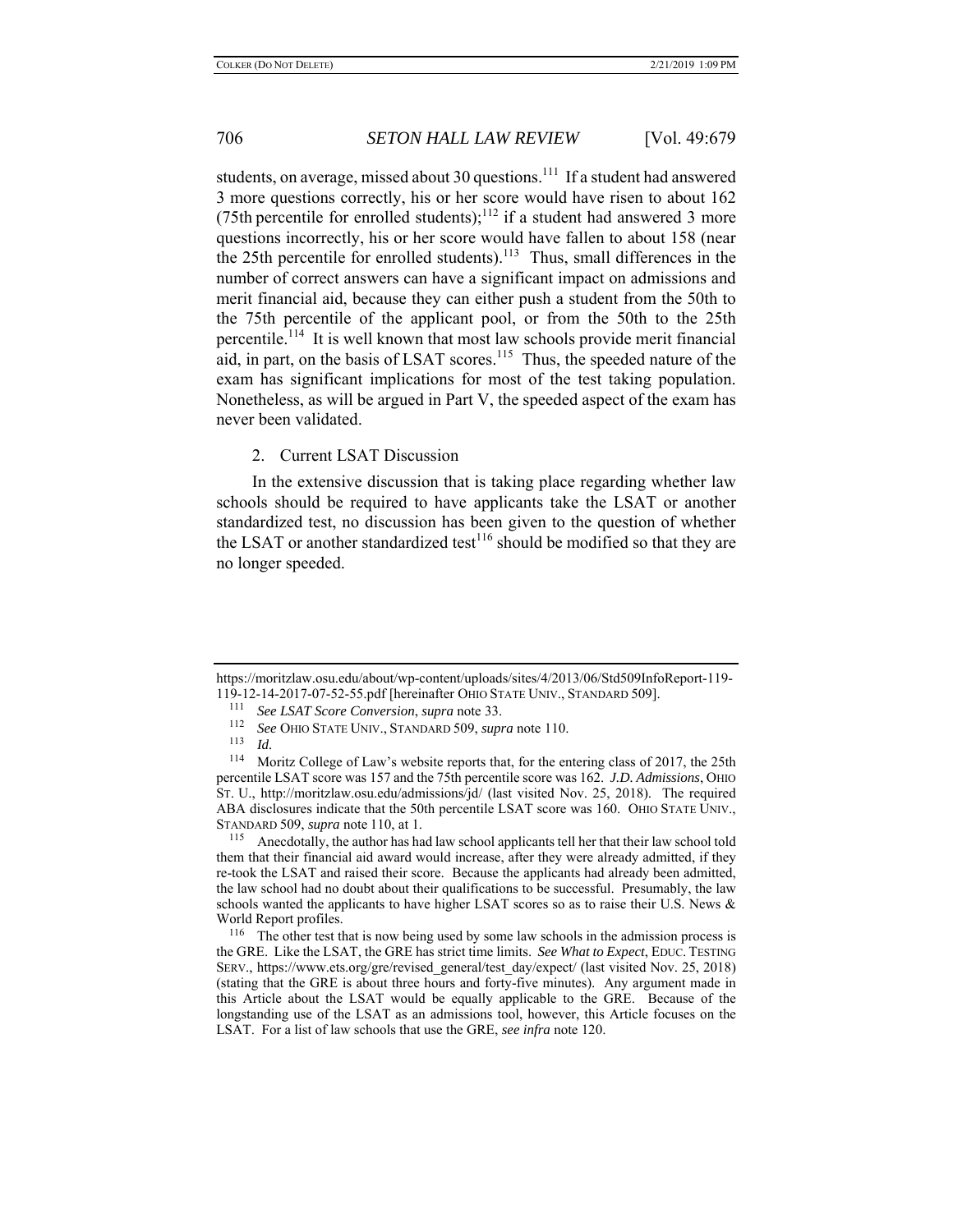A brief discussion of the LSAT as a mandatory admissions requirement will set the stage for a discussion of the current controversy regarding the mandatory use of the LSAT during the admissions process.<sup>117</sup> The ABA's longstanding Standard 503 states:

A law school shall require each applicant for admission as a firstyear J.D. degree student to take a valid and reliable admission test to assist the school and the applicant in assessing the applicant's capability of satisfactorily completing the school's program of legal education. In making admissions decisions, a law school shall use the test results in a manner that is consistent with the current guidelines regarding proper use of the test results provided by the agency that developed the test.<sup>118</sup>

The ABA has concluded that the LSAT is valid and that law schools can seek to validate other tests.<sup>119</sup> In recent years, some law schools have sought to validate the GRE as an admissions test.<sup>120</sup> Although the ABA does not prescribe the weight given to the LSAT in the admissions process,  $^{121}$ most law schools give it significant weight. The *U.S. News & World Report* weighs the median LSAT score of enrolled applicants at 12.5% of a law school's total score in determining law school rankings. That weighting puts

*Id.* at Interpretation 503-1.

A law school that uses an admission test other than the Law School Admission Test sponsored by the Law School Admission Council shall demonstrate that such other test is a valid and reliable test to assist the school in assessing an applicant's capability to satisfactorily complete the school's program of legal education.

## *Id.*

120 *See, e.g.*, *Law Schools that Accept GRE Scores for Their J.D. Programs*, EDUC. TESTING SERV., https://www.ets.org/gre/revised\_general/about/law/ (last visited October 30, 2018). Law schools that use the GRE include:

> Brigham Young University J. Reuben Clark Law School, Brooklyn Law School, Chicago-Kent College of Law, Columbia Law School, Florida State University College of Law, George Mason University Antonin Scalia Law School, Georgetown University Law Center, Hamd Bin Khalifa University Law School, Harvard Law School, John Marshall Law School, Northwestern University Pritzker School of Law, Pace University Elisabeth Haub School of Law, St. John's University School of Law, Texas A&M University School of Law, University of Arizona James E. Rogers College of Law, University of Hawai'i at Manoa William S. Richardson School of Law, Wake Forest University School of Law, Washington University School of Law, and Yeshiva University Benjamin N. Cardozo School of Law.

<sup>121</sup> *See* ABA STANDARDS AND RULES OF PROCEDURE, *supra* note 24, Interpretation 503-2 ("This Standard does not prescribe the particular weight that a law school should give to an applicant's admission test score in deciding whether to admit or deny admission to the applicant.").

<sup>117</sup> For a general discussion of the LSAT, see Ruth Colker, *Extra Time as an Accommodation*, 69 U. PITT. L. REV. 413, 425–33 (2008).

<sup>118</sup> *See* ABA STANDARDS AND RULES OF PROCEDURE, *supra* note 24, Standard 503.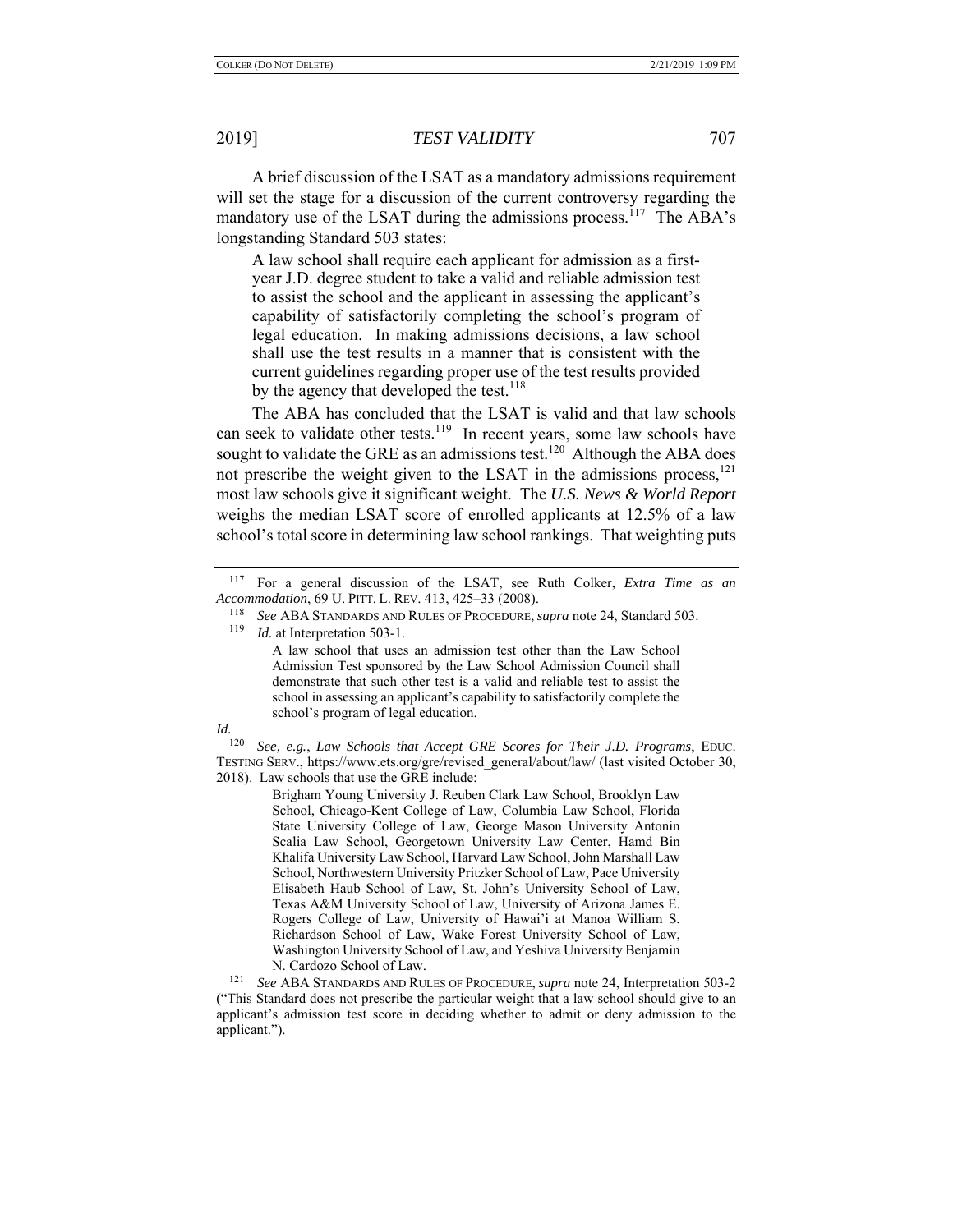pressure on law schools to also give the LSAT a significant emphasis in admissions and financial aid decisions to improve their ranking.<sup>122</sup> Professors Michael Sauder and Wendy Espeland report "that merit-based scholarships now take primacy over scholarships based on need" in order to improve LSAT scores and, consequently, law school rankings.<sup>123</sup> That emphasis, in turn, has a negative effect on socio-economic diversity because it is well-known that standardized test scores correlate with socio-economic status.<sup>124</sup> In other words, scholarship money often goes to the least needy applicants.<sup>125</sup>

On February 10, 2016, the University of Arizona James E. Rogers College of Law announced that it would begin to accept either the GRE or the LSAT for admissions purposes.<sup>126</sup> It justified that change by saying it "could open more pathways to law schools, increasing diversity in all its forms, and making it easier for students to pursue joint degrees."127 Other law schools have followed that path, but also report that only a small number of applicants submitted GRE scores rather than LSAT scores.<sup>128</sup> When the University of Arizona said the move toward the GRE would make the applicant pool more "diverse," it does not appear that they were primarily referring to racial or socio-economic diversity. No one has published the racial or socio-economic composition of applicants who submit GRE scores, but Professor Aaron Taylor has published compelling evidence in support of

<sup>122</sup> For further discussion, see MICHAEL SAUDER & WENDY ESPELAND, LAW SCH. ADMISSION COUNCIL, INC., FEAR OF FALLING: THE EFFECTS OF U.S. NEWS & WORLD REPORT RANKINGS ON U.S. LAW SCHOOLS 4 (2007), https://www.lsac.org/data-research/research/fearfalling-effects-us-news-world-report-rankings-us-law-schools-gr-07-02 (reporting that "the selectivity of the law school accounts for 25% of the overall score" with LSAT score having an overall weight of "12.5% of the overall score").<br> $^{123}$  *Id.* at 12.

<sup>124</sup> *Id.*; see also Andrew S. Belasco et al., *The Test-Optional Movement at America's Selective Liberal Arts Colleges: A Boon for Equity or Something Else?*, 37 EDUC. EVALUATION & POL'Y ANALYSIS 206, 208 (2015) (reporting studies that demonstrate "a strong positive correlation between standardized test achievement and socioeconomic status").

<sup>125</sup> Aaron Taylor found that "[i]n 2015, respondents with LSAT scores of 155 or below were almost twice as likely to expect more than \$120,000 in law school debt than respondents with higher scores. No such disparities were observed 10 years ago." Aaron Taylor, *The* GRE Is No Diversity Tool, NAT'L JURIST (June 7, 2016), *GRE Is No Diversity Tool*, NAT'L JURIST (June 7, 2016), http://www.nationaljurist.com/national-jurist-magazine/gre-no-diversity-tool.

<sup>&</sup>lt;sup>126</sup> See UA Becomes First Law School to Open Admissions to All GRE Test Takers After *Study Reveals Test Validity*, U. ARIZ. (Feb. 10, 2016), https://law.arizona.edu/news/2016/02/ ua-becomes-first-law-school-open-admissions-all-gre%C2%AE-test-takers-after-studyreveals.

 $\frac{127}{128}$  *Id.* 

<sup>128</sup> *See* Alex Swoyer, *Top Law Schools Accepting GRE Instead of LSAT to Broaden Pool*, WASH. TIMES (Jan. 1, 2018), https://www.washingtontimes.com/news/2018/jan/1/gre-beingaccepted-by-top-law-schools-instead-of-l/ (reporting that the University of Arizona admitted twelve students in 2017 based on GRE scores and that eleven of them enrolled).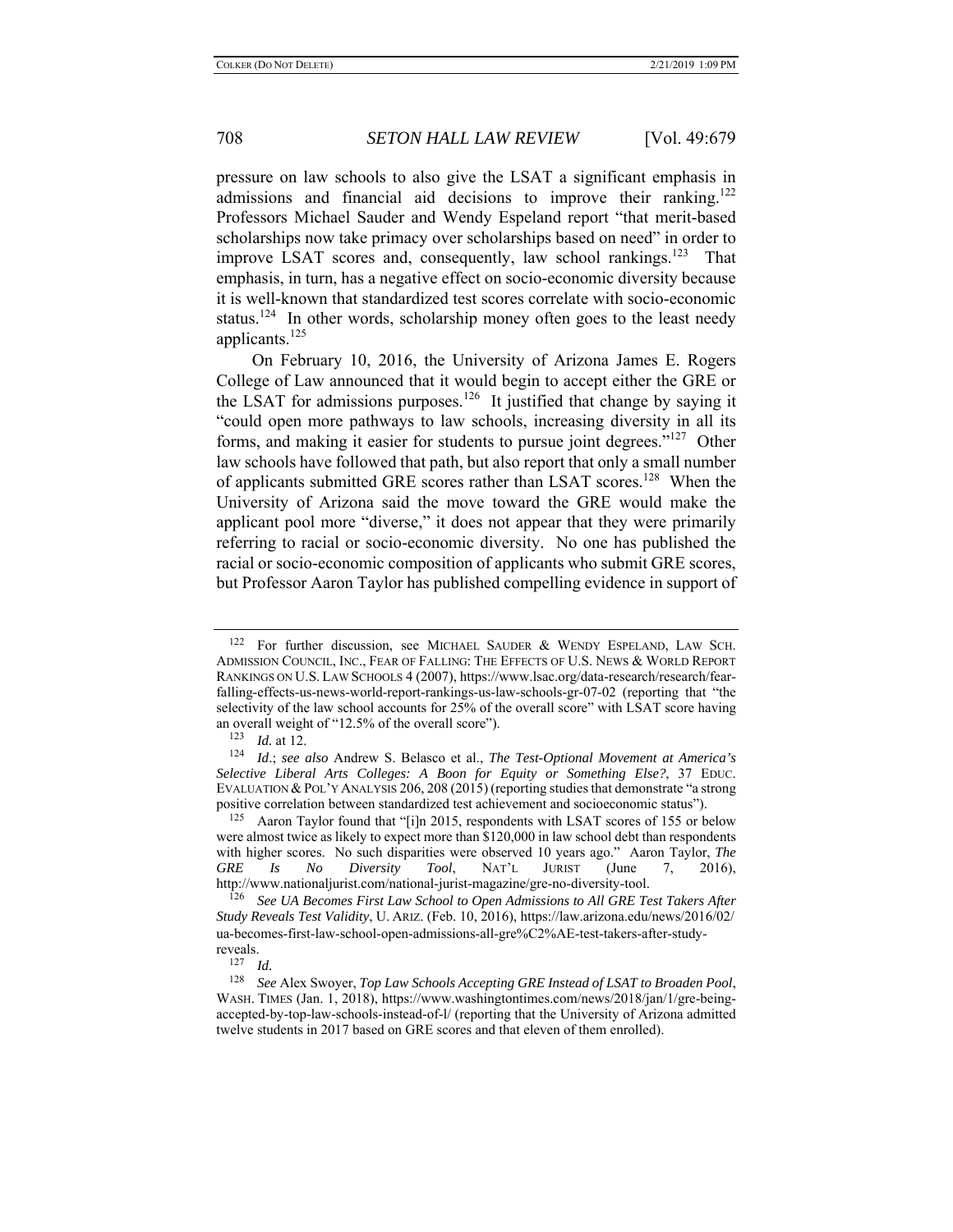the argument that "the GRE is no diversity tool."<sup>129</sup>

In Harvard Law School's statement on why it was accepting GRE scores, it said the move would promote diversity "in terms of academic background, country of origin, and financial circumstances."130 The premise of the financial circumstances argument was that students would find it less expensive to apply if they had already taken the GRE and would now not need to take the LSAT. Further, low-income students might find it more convenient to take the GRE than the LSAT because the GRE is offered nearly every day, and the LSAT is offered on a more occasional basis. More realistically, however, students might consider it necessary to take *both* the GRE and the LSAT to see which score puts them in a more advantageous position. Also, given that few students would apply *only* to the dozen or so schools that accept the GRE, it appears that most students would still need to pay to take both tests, even if they have already taken the GRE.

The "academic background" argument would seem to tilt in favor of male applicants. Harvard Law School's statement also emphasized the increased access that this move would offer to students who focus on "biology, computer science, and engineering."<sup>131</sup> STEM fields are notoriously male-dominated<sup>132</sup> and the GRE is math-heavy, so it is hard to see how this move would benefit female applicants as a group. In fact, GRE's published data reflect that the mean score on the Quantitative Reasoning Section of the test was 150.8 for women (between 38th and 42nd percentile) and 154.9 for men (54th and 58th percentile), while women barely outperformed men, on average, in the Verbal Reasoning Section of the test (150.1 as compared to 149.5).<sup>133</sup>

The movement toward accepting GRE scores put pressure on the ABA to relax its requirement that alternative tests be validated before being used for admissions purposes because of problems with how that validation would be attained.<sup>134</sup> The data available for such validity studies was fairly limited

<sup>129</sup> *See* Taylor, *supra* note 125.

<sup>130</sup> *See In Pilot Program, Harvard Law Will Accept GRE for Admissio*n, HARV. L. TODAY (Mar. 8, 2017), https://today.law.harvard.edu/gre/.

<sup>131</sup> *Id.*

<sup>132</sup> *See, e.g.*, Jessi L. Smith et al., *When Trying Hard Isn't Natural: Women's Belonging with and Motivation for Male-Dominated STEM Fields as a Function of Effort Expenditure Concerns*, 39 PERSONALITY & SOC. PSYCHOL. BULL. 131 (2012).

<sup>133</sup> *See* EDUC. TESTING SERV., A SNAPSHOT OF THE INDIVIDUALS WHO TOOK THE GRE GENERAL TEST 12 (July 2013–June 2016), https://www.ets.org/s/gre/pdf/snapshot\_test\_taker \_data\_2016.pdf. For percentiles, see EDUC. TESTING SERV., GRE GENERAL TEST INTERPRETIVE DATA 1–2 (2018), https://www.ets.org/s/gre/pdf/gre\_guide\_table1a.pdf.

<sup>134</sup> *See* ABA STANDARDS AND RULES OF PROCEDURE, *supra* note 24, Interpretation 503-1 ("A law school that uses an admission test other than the Law School Admission Test sponsored by the Law School Admission Council shall demonstrate that such other test is a valid and reliable test to assist the school in assessing an applicant's capability to satisfactorily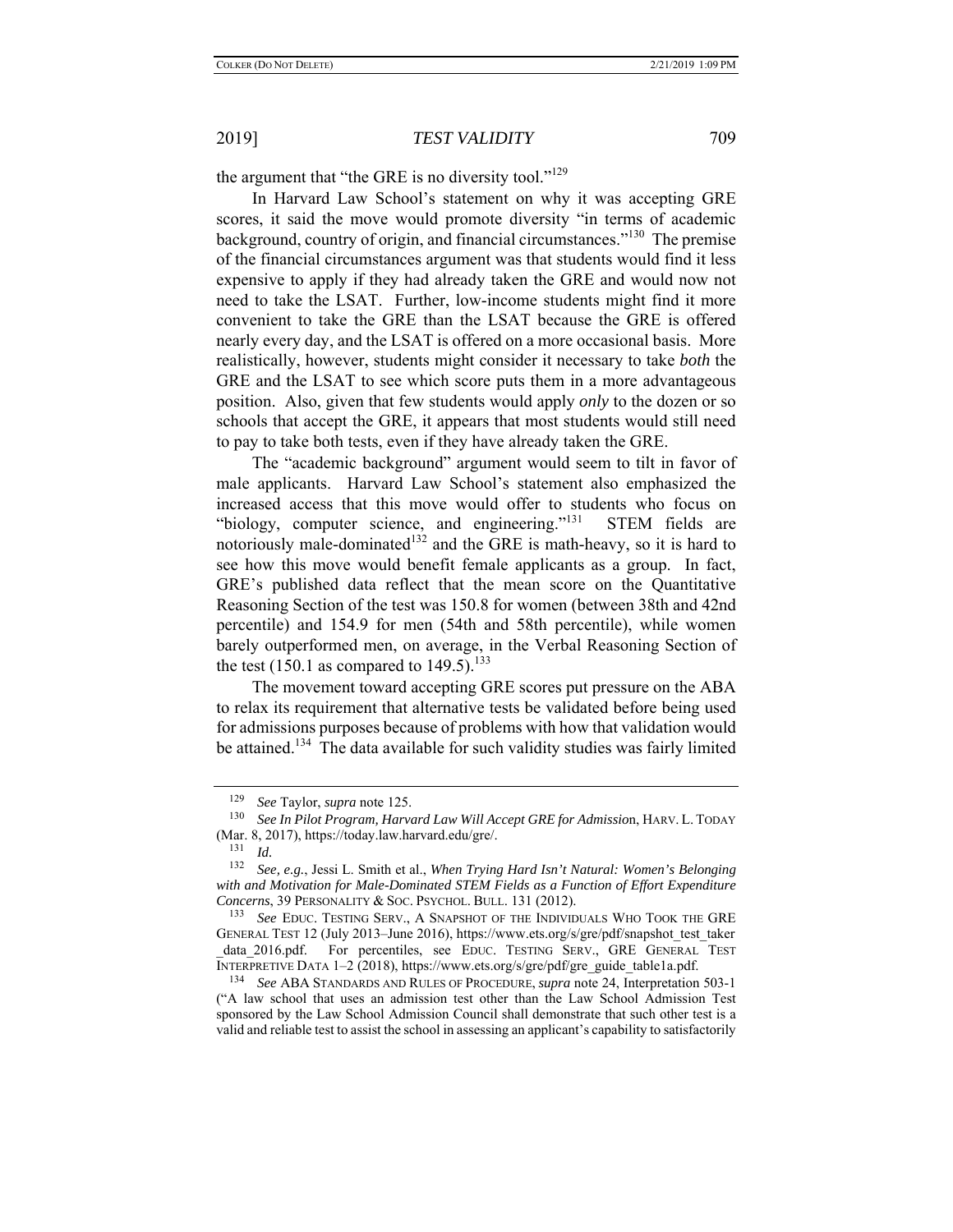since few applicants had taken the GRE before enrolling in law school. Nonetheless, once a few schools had validated the use of the GRE for admissions, it seemed odd to require each additional school to run its own validity study.<sup>135</sup>

In March 2017, the ABA proposed a change to Standard 503 that would permit law schools to use any admission test that was valid and reliable for law school admission.<sup>136</sup> But then, in November 2017, it changed course and proposed a modification to ABA standards that would eliminate Standard 503's test requirement and modify Standard 501 to give law schools great flexibility to establish admission criteria with or without standardized test scores. Proposed Standard 501(c) would provide:

Among the factors to consider in assessing compliance with this Standard [requiring sound admissions policies and practices] are the academic and admission credentials of the law school's entering students, the academic attrition rate of the law school's students, the bar passage rate of its graduates, and the effectiveness of the law school's academic support program. Compliance with Standard 316 is not alone sufficient to comply with the Standard.<sup>137</sup>

Further, Interpretation 501-1 would generally permit law schools to comply with Standard 501 by not requiring the use of standardized test scores:

Sound admissions policies and practices may include consideration of admission test scores, undergraduate course of study and grade point average, extracurricular activities, work

complete the school's program of legal education.").<br><sup>135</sup> This Article is not going to challenge the value

This Article is not going to challenge the validity of the GRE as a testing instrument to determine if students should be admitted to law school, but it is a subject worthy of serious investigation (aside from the GRE's troubling speeded aspect). Because the GRE is fifty percent math, and because some of the math is at a very advanced academic level, it is hard to understand why the score would be a strong predictor of success as a law student or lawyer. This percentage is especially troubling because of the data discussed above showing that men, on average, outperform women on the math section. *See supra* note 133. In view of this, the use of the GRE is likely to lessen gender diversity in law schools.

<sup>136</sup> *See* Memorandum from Gregory M. Murphy, Council Chairperson, Am. Bar Ass'n & Barry A. Currier, Managing Dir. of Accreditation and Legal Educ., Am. Bar Ass'n, to Interested Persons and Entities (Mar. 24, 2017) (alterations in original omitted), https://www.americanbar.org/content/dam/aba/administrative/legal\_education\_and\_admissi ons to the bar/council reports and resolutions/20170324 notice and comment memo.au thcheckdam.pdf.

<sup>137</sup> Memorandum from Maureen A. O'Rourke, Council Chair, Am. Bar Ass'n & Barry A. Currier, Managing Dir. of Accreditation and Legal Educ., Am. Bar Ass'n, to Interested Persons and Entities (Nov. 17, 2017) (alterations in original omitted), https://www.americanbar.org/content/dam/aba/administrative/legal\_education\_and\_admissi ons to the bar/council reports and resolutions/20171117 notice and comment.authchec kdam.pdf.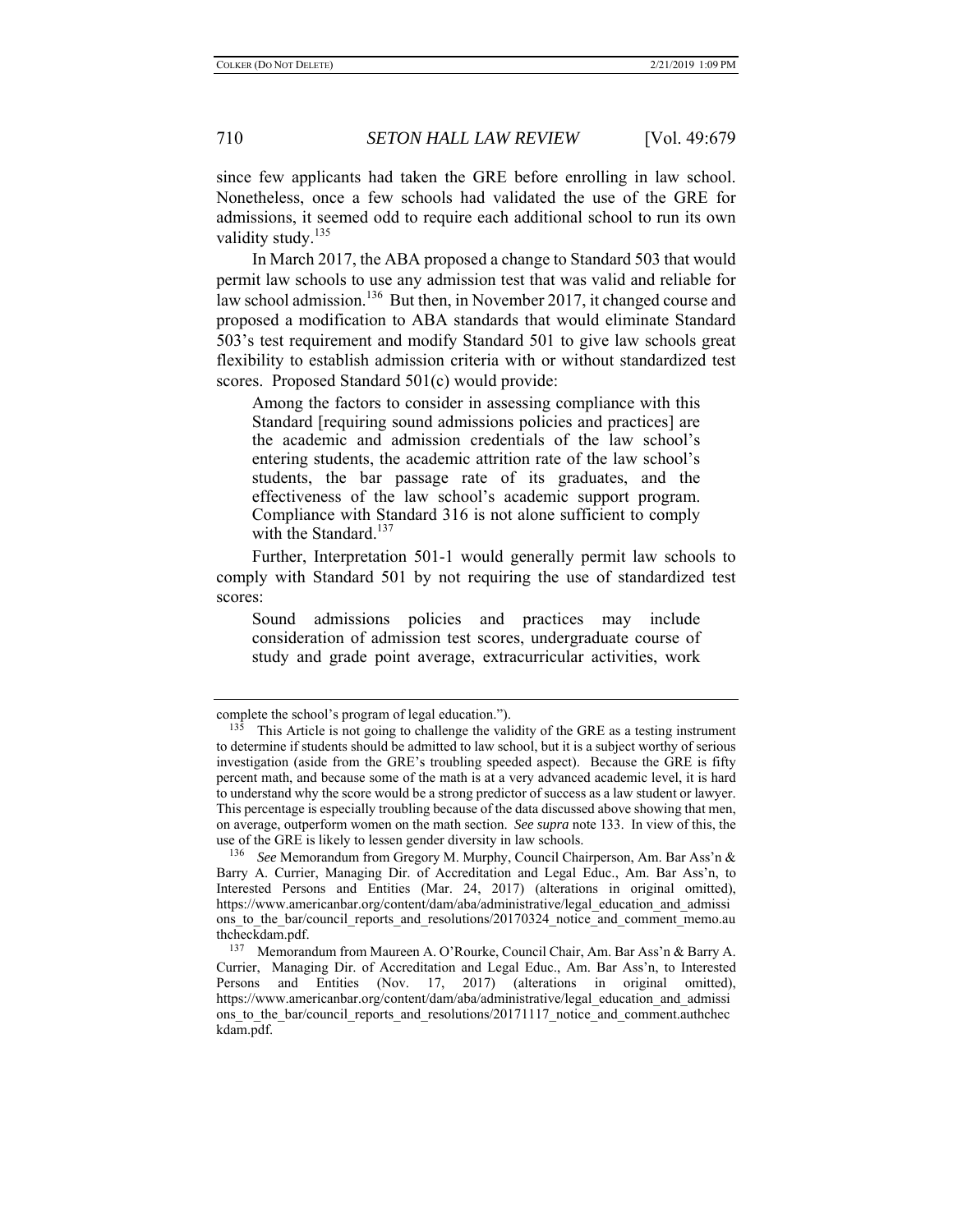experience, performance in other graduate or professional programs, relevant demonstrated skills, and obstacles overcome. If a law school requires an admission test, it shall publish information regarding which tests are accepted.<sup>138</sup>

The ABA then sought comment on those proposed changes.<sup>139</sup> It received comments from twenty individuals or organizations, and has not yet decided whether to accept the proposed changes. $140$  The commentators tended to support the exclusive use of the LSAT or the possibility of a standardized test being optional for admissions purposes. Although some commentators criticized the way that law schools use (or overuse) the LSAT for admissions purposes, no commentator criticized the structure of the LSAT itself—its content or speed constraint. Groups that supported racial diversity both supported and opposed these proposed revisions.<sup>141</sup>

While no commentators mentioned the speeded nature of the LSAT as a testing instrument, some commentators discussed the way the LSAT was being used as a cut off score for considering applicants. In its comments to the ABA, The Society of American Law Teachers (SALT) reported the following:

In recent history, it has been noted that the ABA has denied accreditation to schools that admitted students with LSAT scores lower than 143. In fact, it has been noted that the ABA denies

American Indian Law Center; R. Lawrence Dessem; Kevin K. Washburn; Cristina B. Whitman; AccessLex Institute; Seton Hall University School of Law; Minority Network; Interested Admissions Deans and Directors; Educational Testing Service; SALT; CLEO; Robert A. Williams Jr.; LSAC; Bradley J.B. Toben; Clinical Legal Education Association; Deans Miller, Chemerinsky, Rodriguez, and Farnsworth; Daniel B. Rodriguez; and Benjamin Brown.

*Id.*; *see also* Stephanie Francis Ward, *Legal Education Council Delays Action on Questionnaire Guidance*, A.B.A.J. (Aug. 3, 2018), http://www.abajournal.com/news/article/ law\_school\_guidance\_regarding\_possible\_change\_in\_entrance\_exam\_reporting\_po/. 141 *Compare* Letter from Cassandra Sneed Ogden, Chief Exec. Officer, Council on Legal

Educ. Opportunity (CLEO), to Maureen A. O'Rourke, Council Chair, Am. Bar Ass'n (Apr. 2, 2018), https://www.americanbar.org/content/dam/aba/administrative/legal\_education\_and \_admissions\_to\_the\_bar/council\_reports\_and\_resolutions/comments/503\_cleo.authcheckda m.pdf (opposing elimination of Standard 503), *with* Letter from Christopher P. Chapman, President & Chief Exec. Officer, AccessLex Inst., Members of the Council of the Am. Bar Ass'n Section on Legal Educ. and Admissions to the Bar (Mar. 19, 2018), https://www.americanbar.org/content/dam/aba/administrative/legal\_education\_and\_admissi ons to the bar/council reports and resolutions/comments/20180319 comment s501 s50 3\_acceslex\_institute.authcheckdam.pdf (supporting elimination of Standard 503).

 $\frac{138}{139}$  *Id.* 

See id.

<sup>140</sup> *See Notices of Proposed Standards Changes and Responses to Proposed Standards Changed: Notice and Comment*, A.B.A. (June 19, 2018), https://www.americanbar.org/groups/legal\_education/resources/notice\_and\_comment.html. The ABA received comments from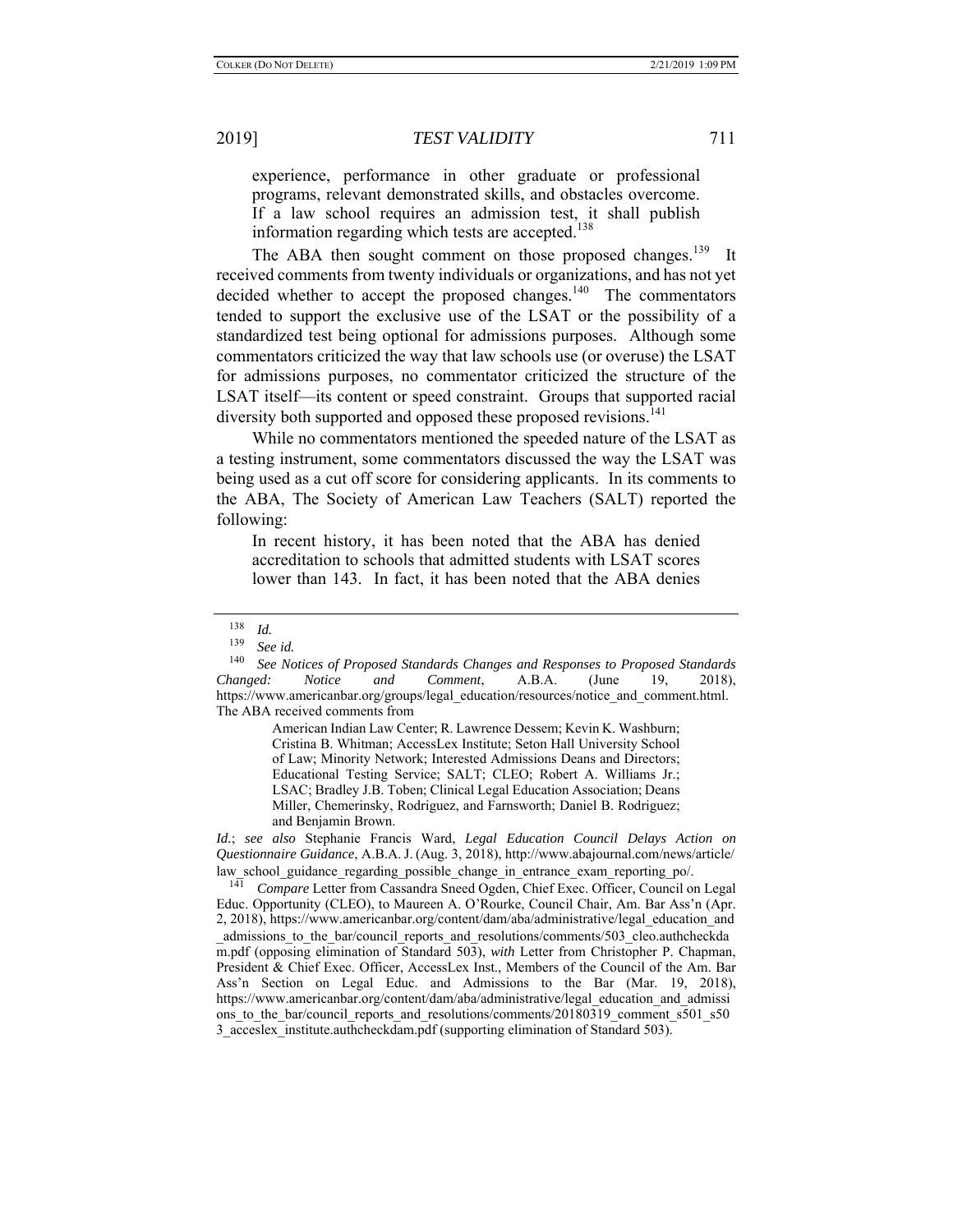accreditation to schools that admit any applicant with an LSAT score of 140. Therefore, the practical effect of these accreditation denials is a de facto "cut-off score" range of 141-143. An even higher cut-off score has been reported among New York schools which reportedly do not accept students with LSATs below 150.

LSAC recently released data establishing an average LSAT score of 143.5 for African-American students. Application of the ABA de-facto standard to this average would mean the automatic disqualification of half of the African-Americans who take the  $LSAT.<sup>142</sup>$ 

The comments about applicants whose scores are in the bottom half or quartile for test takers raises an implicit validity question. Is this test even valid for test takers who score below 150 (the median score)? Because test takers who score in the bottom half of the applicant pool are likely to have not completed the entire exam to the best of their ability, the exam may have tested their speediness but may not have tested their aptitude for law school (beyond being good at speeded exams). If a standardized test were to be required for admissions purposes, would that test be more useful or valid if it were less speeded so that students in the bottom half of the applicant pool would have a better opportunity to demonstrate their skills and abilities? That question will be pursued further in Part V of this article.

So far, this Article has used the psychometric literature to suggest that the speeded nature of standardized exams may undermine their predictive validity. Are there any *legal* arguments that entities should be required to demonstrate the validity of the speeded nature of a standardized exam? The answer is that there are some legal arguments available from the *employment* context under Title VII in favor of such validity studies in the race and gender context, but those arguments do not technically apply to *admissions tests* to institutions of higher education. In order to find such arguments in the admissions context, one has to turn to the ADA, which applies to disability discrimination, but not to race or gender discrimination. The melding of the arguments available in both contexts provides the strongest legal argument, as discussed in Parts III, IV, and V, below.

<sup>142</sup> Letter from Matthew H. Chairty, Co-President & Davida Finger, Co-President, Soc'y of Am. Law Teachers (SALT), to Members of the Council of the Am. Bar Ass'n Section on Legal Educ. and Admissions to the Bar (Mar. 31, 2018), https://www.americanbar.org/content/dam/aba/administrative/legal\_education\_and\_admissi ons to the bar/council reports and resolutions/comments/20180331 comment s503 salt. authcheckdam.pdf (internal footnotes omitted) (submitted for the April 21, 2018 meeting of the Standards Review Committee).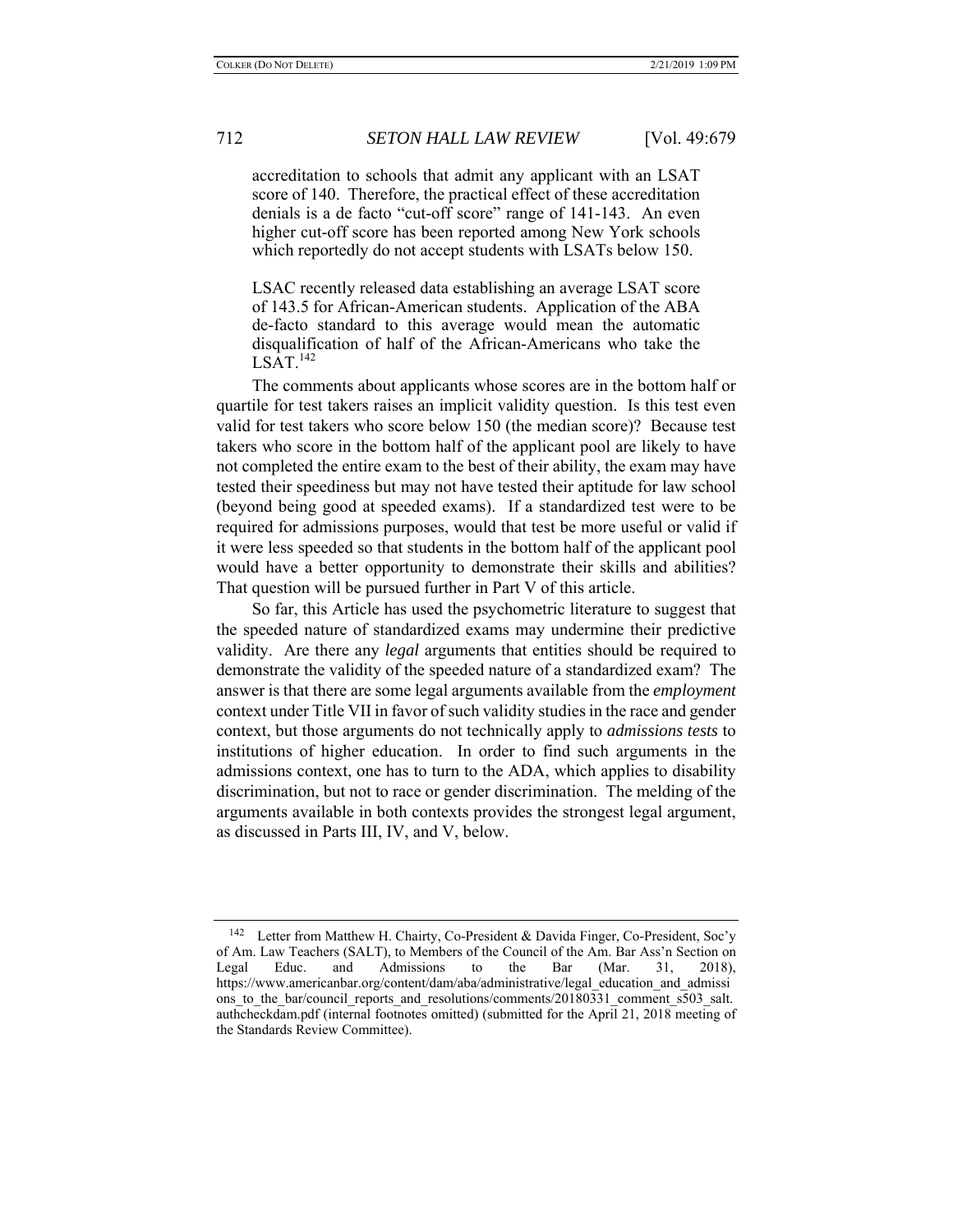## III. TITLE VII PRINCIPLES

## A. *Employment Context*

The courts' foray into the area of standardized testing received impetus from two of the classic Title VII race discrimination cases: *Griggs v. Duke Power Company*<sup>143</sup> and *Albemarle Paper Company v. Moody*. 144

The story in *Griggs* is an excellent reminder of the ways in which testing rules can be used deliberately to bar racial minorities from certain employment opportunities. Before Title VII went into effect, Duke Power Company only employed African-Americans in labor positions, where the highest paid employee in that department was paid less than the lowest paid employee in other departments.<sup>145</sup> On the date on which Title VII became effective, the employer began to require all potential employees to receive a satisfactory score on two professionally prepared aptitude tests (the Wonderlic Personnel Test and the Bennett Mechanical Comprehension Test) in order to qualify for placement in any department other than the Labor Department.<sup>146</sup>

When African-American plaintiffs challenged this new rule under Title VII, the lower courts found that those requirements were permissible under Title VII because they were "applied fairly to whites and Negroes alike."<sup>147</sup> The United States Supreme Court overturned the lower court decisions, finding that hiring rules, such as the testing requirement, which adversely impact a racial group, must "be shown to be related to job performance."<sup>148</sup>

In rendering this decision, the statutory language that gave the Supreme Court the most pause was § 703(h) of Title VII.<sup>149</sup> It provides:

Notwithstanding any other provision of this subchapter, it shall not be an unlawful employment practice for an employer . . . to give and to act upon the results of any professionally developed ability test provided that such test, its administration or action upon the results is not designed, intended or used to discriminate because of race, color, religion, sex or national origin.<sup>150</sup>

This rule was ambiguous because it seemingly protected "professionally developed ability tests," while also prohibiting such tests from being "designed, intended or used" to discriminate on the basis of race.

<sup>143 401</sup> U.S. 424 (1970). 144 422 U.S. 405 (1975).

<sup>145</sup> *Griggs*, 401 U.S. at 427–28.

<sup>146</sup>*Id.* 147 *Id.* at 429.

 $\frac{148}{149}$  *Id.* at 431.

<sup>&</sup>lt;sup>149</sup> *Id.* at 433–34.<br><sup>150</sup> *A*2 II S C 8 20

<sup>42</sup> U.S.C. § 2000e-2(h) (2018).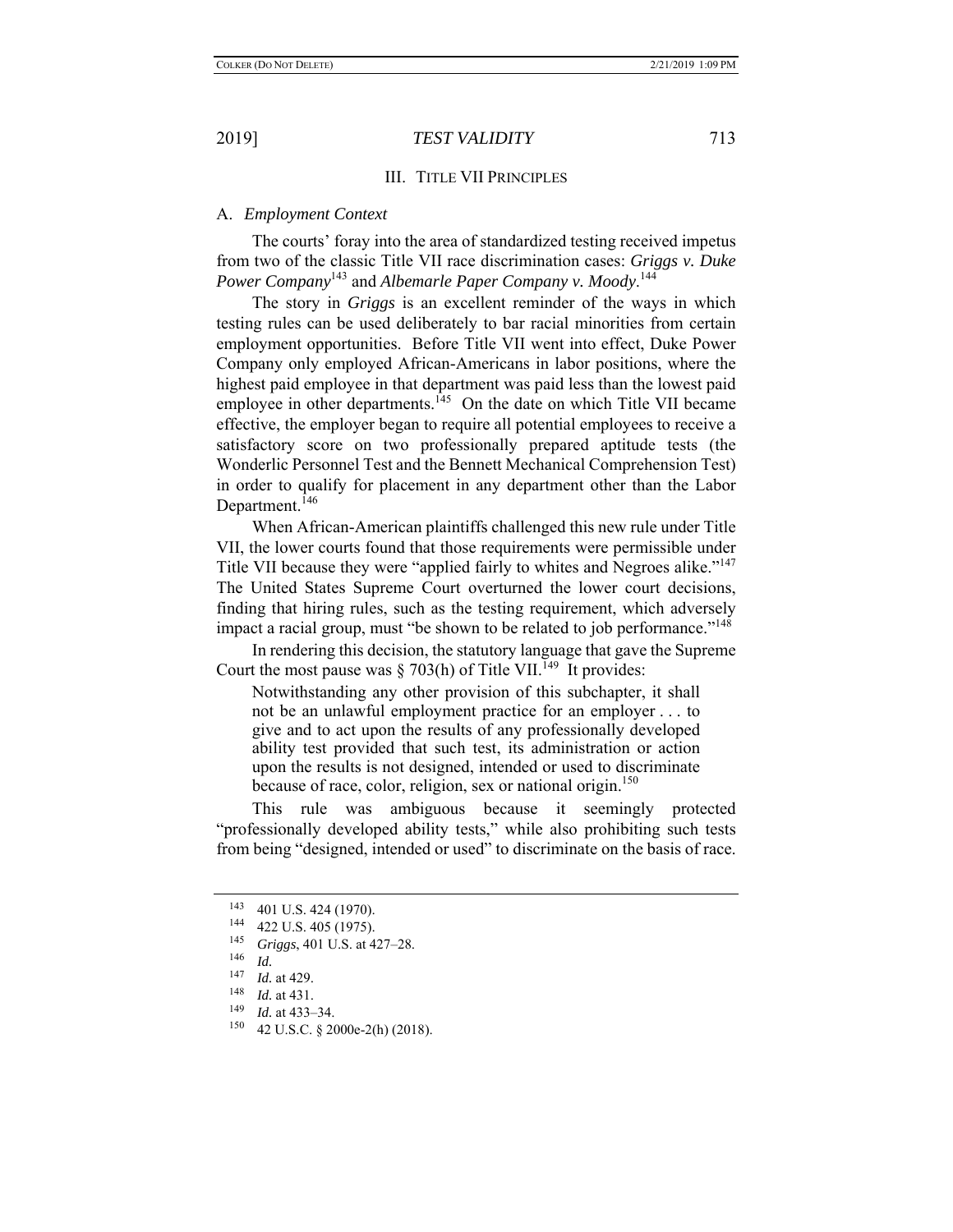What would it mean for a professionally-developed test to be "used" to discriminate on the basis of race if there is no evidence that it was "designed" or "intended" to discriminate on the basis of race?

Because the lower courts had already found that Duke Power did not choose the professionally developed test for the purpose of excluding African-Americans, the Supreme Court had to emphasize the "use" prohibition under  $\S$  703(h) to invalidate the exams. It found that employers violated the "use" prohibition when they allowed such devices to have a "controlling force unless they are demonstrably a reasonable measure of job performance."151 Applying that standard, the Court concluded that the professionally developed tests violated § 703(h) because they were adopted "without meaningful study of their relationship to job-performance ability."<sup>152</sup> Further, because employees who had previously been promoted could not necessarily meet those testing standards, the Court found that the company had made "no showing" that they even furthered the "avowed policy of advancement within the Company."<sup>153</sup> Thus, those tests could not be used for hiring or promotion purposes.

*Griggs* was an extremely important case that presented a novel theory—an employer could not use a professionally-developed test for job selection or advancement purposes that produced a racially disparate impact despite  $\S$  703(h), unless that test could be shown to be a valid predictor of job performance. In rendering that decision, the Court gave deference to the Equal Employment Opportunity Commission's (EEOC) enforcement guidelines, which stated: "[t]he fact that a test was prepared by an individual or organization claiming expertise in test preparation does not, without more, justify its use within the meaning of Title VII."<sup>154</sup> Employers could no longer pick a test off the shelf that *sounded* valid because of its appealing name, like "the Wonderlic Personnel Test" or "the Bennett Mechanical Comprehension Test." They had to demonstrate that the test was a valid measure of job performance *at their workplace* if it produced disparate racial impact.

After the *Griggs* decision, companies like Albemarle Paper Company, which were also using the Wonderlic Personnel Test, hired an industrial psychologist to study the "job relatedness" of their testing program.<sup>155</sup> The mere hiring of an industrial psychologist, however, was not sufficient to validate a test under § 703(h). In *Albemarle Paper Co. v. Moody*, both the

<sup>&</sup>lt;sup>151</sup> *Griggs*, 401 U.S. at 436.

*Id.* at 431.

<sup>153</sup> *Id.* at 432.

<sup>154</sup> *Id.* at 433 n.9 (quoting EEOC Guidelines on Employment Testing Procedures, 29 C.F.R. §§ 1607.1–.18 (2018)).

<sup>155</sup> *See* Albemarle Paper Co. v. Moody, 422 U.S. 405, 410–11 (1975) (studying the validity of the Revised Beta Examination and the Wonderlic Personnel Test for a variety of company positions).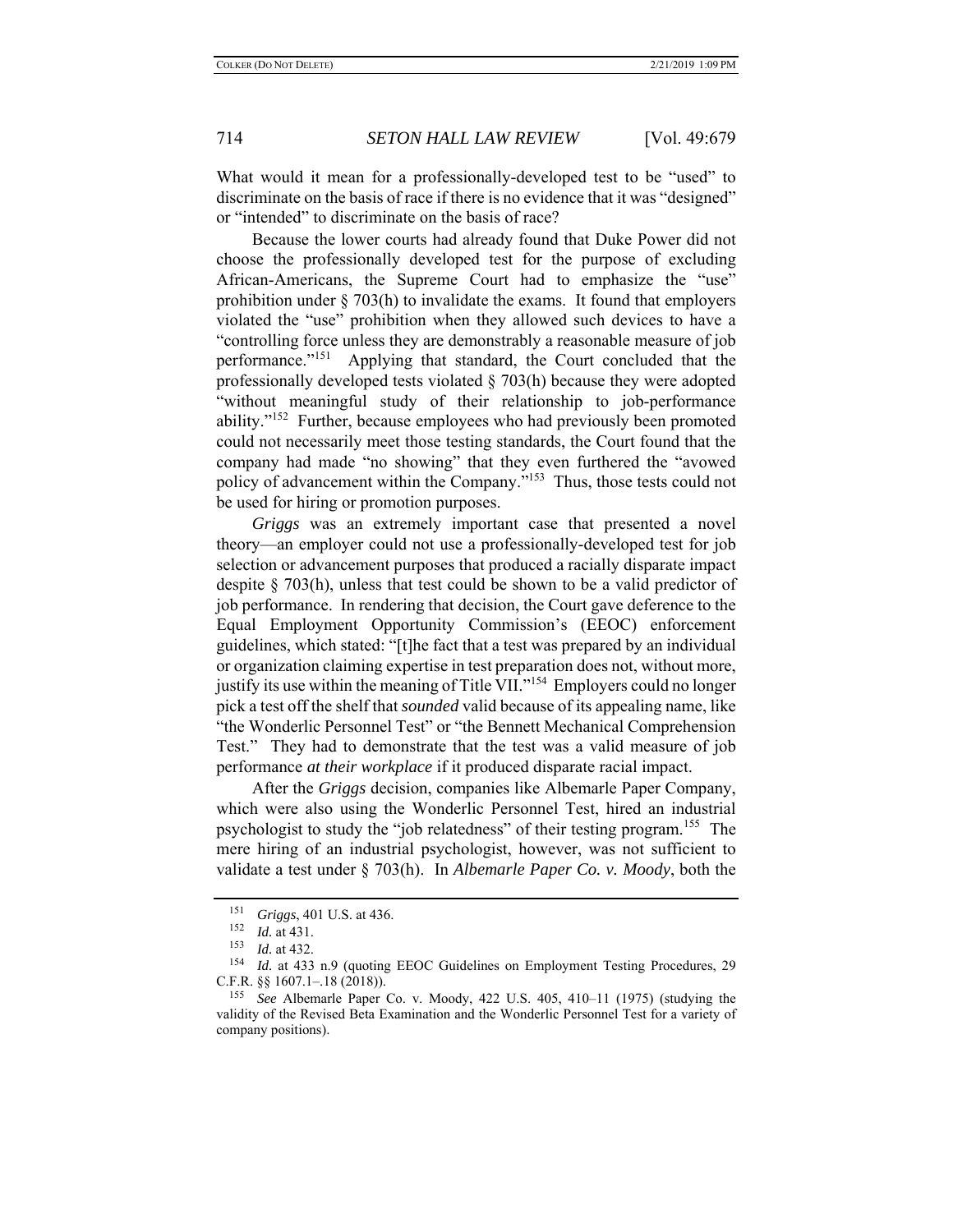Court of Appeals and the Supreme Court found that the test validation study performed by Albemarle Paper Company's expert could not meet professional test validity standards.<sup>156</sup> The expert did not study every job category, used informal and subjective rankings by supervisors to measure job performance, and did not find statistical correlations in many of the job categories between test scores and job performance, yet concluded that the professionally-developed tests could be used for all jobs within the company.<sup>157</sup> Further, the validation study administered the tests only to jobexperienced white workers rather than the typical population for job applicants. EEOC guidelines emphasized the importance of validity studies including minority candidates.158 Whereas the *Griggs* decision required the hiring of industrial psychologists to validate professionally developed tests for the employer's work force, *Albemarle* required those industrial psychologists to meet rigorous standards for test validity.

In subsequent litigation brought by the United States Department of Justice (DOJ), police and fire departments were routinely found to have violated test validity principles when they used various written examinations for selection for entry-level positions.<sup>159</sup> These principles were also used to invalidate (1) the use of a national teacher examination as a condition for retention of teachers;<sup>160</sup> (2) tests used to hire employees at an electric utility;<sup>161</sup> (3) a physical examination used to select firefighters;<sup>162</sup> and (4) written exams used to select police officers and fire fighters.<sup>163</sup> One rule that emerged from this litigation was that plaintiffs could prevail if they demonstrated that "some other practice, without a similarly undesirable side effect, was available and would have served the defendant's legitimate interest equally well."164

 $\frac{156}{157}$  *Id.* at 430–31.

*Id.* at 431–34.

<sup>&</sup>lt;sup>158</sup> *Id.* at 435.<br><sup>159</sup> See e.g. I

See, e.g., United States v. City of Buffalo, 457 F. Supp. 612 (W.D.N.Y. 1978); United States v. City of St. Louis, 418 F. Supp. 383 (E.D. Mo. 1976).

<sup>160</sup> *See* Walston, Jr. v. Cty. Sch. Bd., 492 F.2d 919 (4th Cir. 1974) (use of cut-off score for teacher retention was arbitrary and discriminatory).

<sup>161</sup> *See* Stamps v. Detroit Edison Co., 365 F. Supp. 87 (E.D. Mich. 1973), *judgment reversed by* EEOC v. Detroit Edison Co., 515 F.2d 301 (6th Cir. 1975), *judgment vacated*, Detroit Edison Co. v. EEOC, 431 U.S. 951 (1977).

<sup>162</sup> *See* Brunet v. City of Columbus, 642 F. Supp. 1214 (S.D. Ohio 1986), *reversed by*  Brunet v. City of Columbus, 1 F.3d 390 (6th Cir. 1993).<br><sup>163</sup> See Ensley Branch of NAACP v. Seibels, 616 F.2d 812 (5th Cir. 1980).

<sup>&</sup>lt;sup>164</sup> EEOC v. Steamship Clerks Union, Local 1066, 48 F.3d 594, 602 (1st Cir. 1995); see *also* Ernst v. City of Chicago, 837 F.3d 788, 794 (7th Cir. 2016) (finding that an employee can prevail under Title VII "by proving that the employer has rejected an available alternative job practice that (1) results in a less disparate impact, and (2) serves the employer's legitimate needs" (citing Ricci v. DeStefano, 557 U.S. 557, 578 (2009)); Bradley v. City of Lynn, 443 F. Supp. 2d 145, 157 (D. Mass. 2006) (quoting *Steamship Clerks Union*, 48 F.3d at 602).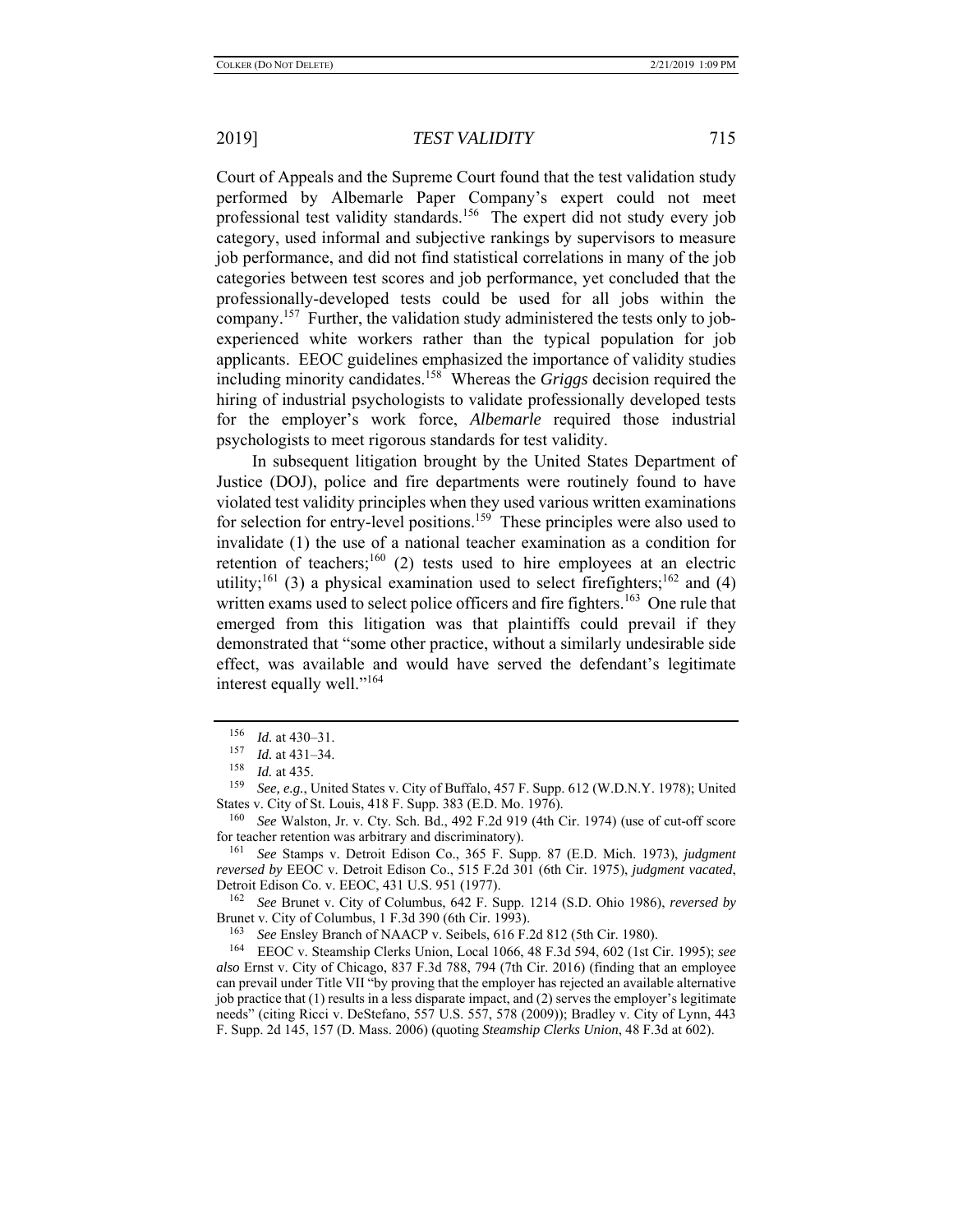Not wanting to spend the money necessary to develop a valid exam, some employers began to look for shortcuts that would allow them to hire a racially balanced workforce while not spending money on a universally valid exam. Their shortcut was to administer a non-validated exam, and then apply different cut scores for determining if white or black applicants were eligible for consideration for an employment position.<sup>165</sup>

In 1991, Congress ended that practice by amending Title VII to provide that it was "an unlawful employment practice . . . to adjust the scores of, use different cutoff scores for, or otherwise alter the results of, employment related tests on the basis of race, color, religion, sex, or national origin."<sup>166</sup> Following the passage of the 1991 Amendment, white job applicants brought a Title VII case challenging the validity of testing practices that sought to develop testing instruments which were universally administered, yet were also chosen because they produced a minimal racially adverse impact.<sup>167</sup> In Hayden v. County of Nassau,<sup>168</sup> the Second Circuit upheld those kinds of practices as consistent with Title VII when the hiring entity used the same cut-off scores for all applicants.<sup>169</sup>

White plaintiffs did, however, succeed in using the 1991 Amendment to prevent an employer from doing its utmost to reduce the racial impact from a promotion exam, after the test was administered. In *Ricci v. DeStefano*, <sup>170</sup> the plaintiffs challenged the decision of the New Haven Fire Department to refuse to certify the results of a promotion examination due to the potential adverse racial effect of the selection instrument. In sharp contrast to *Griggs* and *Albemarle*, the fire department hired industrial psychologists to design promotional examinations, and was careful to include minority firefighters in their work so that the results "would not unintentionally favor white candidates."<sup>171</sup>

Despite these efforts, the top ten candidates who were eligible for immediate promotion to lieutenant were white; the top nine candidates who were eligible for promotion to captain consisted of seven whites and two

<sup>165</sup> *See, e.g.*, Majeske v. City of Chicago, 29 F. Supp. 2d 872 (N.D. Ill. 1998) (upholding use of different cut-off scores on the basis of race in the administration of a police officer test for making promotions to detective in 1990).

<sup>166 42</sup> U.S.C. § 2000e-2(l) (2018).

<sup>167</sup> *See* Fioriglio v. State of N.J., Dep't of Pers., 166 F.3d 1205 (3d Cir. 1998) (affirming dismissal of complaint by white applicant).

 $^{168}$  180 F.3d 42 (2d Cir. 1999).

*Id.* at 46. *But see* Gulino v. N.Y. State Educ. Dep't, 460 F.3d 361 (2d Cir. 2006) (upholding validity of public school teacher certification program in challenge by African-American and Latino educators).<br> $\frac{170}{557} = 557.562.62.00$ 

 $^{170}$  557 U.S. 557, 562–63 (2009).<br> $^{171}$  *Id at* 565

*Id.* at 565.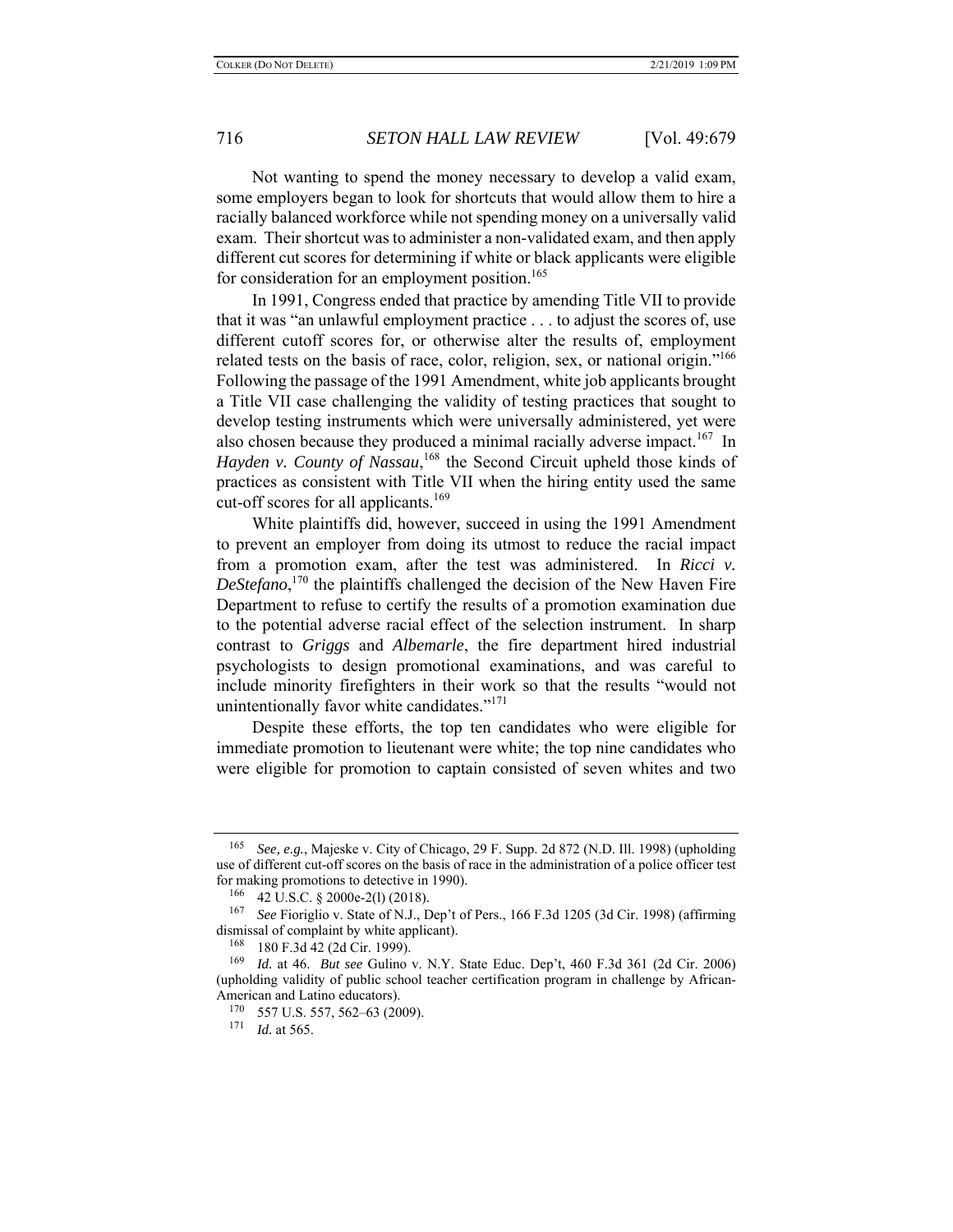Hispanics, but no African-Americans.<sup>172</sup> After hearing from numerous witnesses about the validity of the test, the adverse impact of the test results, and possible legal liability, the Civil Service Board (CSB) voted whether to certify the test results. "With one member recused, the CSB deadlocked 2 to 2, resulting in a decision not to certify the results." $173$ 

In a five to four decision, the Supreme Court concluded that the white and Hispanic plaintiffs had a valid claim of disparate treatment under Title VII. Job applicants were entitled to expect that the test scores, which they had attained after considerable practice and expense, would be the means by which the city chose promotional candidates, especially when the test had been properly validated.<sup>174</sup>

Justice Ginsburg authored a strong dissent in which she took issue with how the majority described the facts. She argued that CSB had ample evidence of validity problems with the examination instrument and inequitable access to test-preparation materials, which could cause CSB to fear a valid disparate impact suit if the test results were used.<sup>175</sup> Justice Ginsburg tells the story of an employer that, after hiring an outside consultant to develop a fair and valid test, is still unsatisfied with the test and wants to do more work to make it both valid and fair. Nonetheless, legal intervention curtailed that process so they had to use the test results from what they considered to be a flawed testing procedure and select candidates for promotion.

Both the majority and dissenting opinions, however, agreed that entities have an obligation under *Griggs* and *Albemarle* to develop valid testing practices, and that plaintiffs could prevail if they demonstrate "that 'other tests or selection devices, without a similarly undesirable racial effect, would also serve the employer's legitimate interest. $1/176$  Further, courts have developed extensive case law under Title VII to add substance to what it means for a test to be "valid." Tests are not merely valid because they have some facial validity to what might appear to be the job requirements. Instead, rigorous testing is needed to determine how a test measures the skills and abilities actually needed on the job. It is difficult to develop valid testing instruments; employers or others who are committed to fair testing practices must prioritize such practices.

 $\frac{172}{173}$  *Id.* at 566.

*Id.* at 574.

 $\frac{174}{175}$  *Id.* at 593.

*Id.* at 613–18 (Ginsburg, J., dissenting).

<sup>176</sup> *Ricci*, 557 U.S. at 578 (quoting Albemarle Paper Co. v. Moody, 422 U.S. 405 (1975)).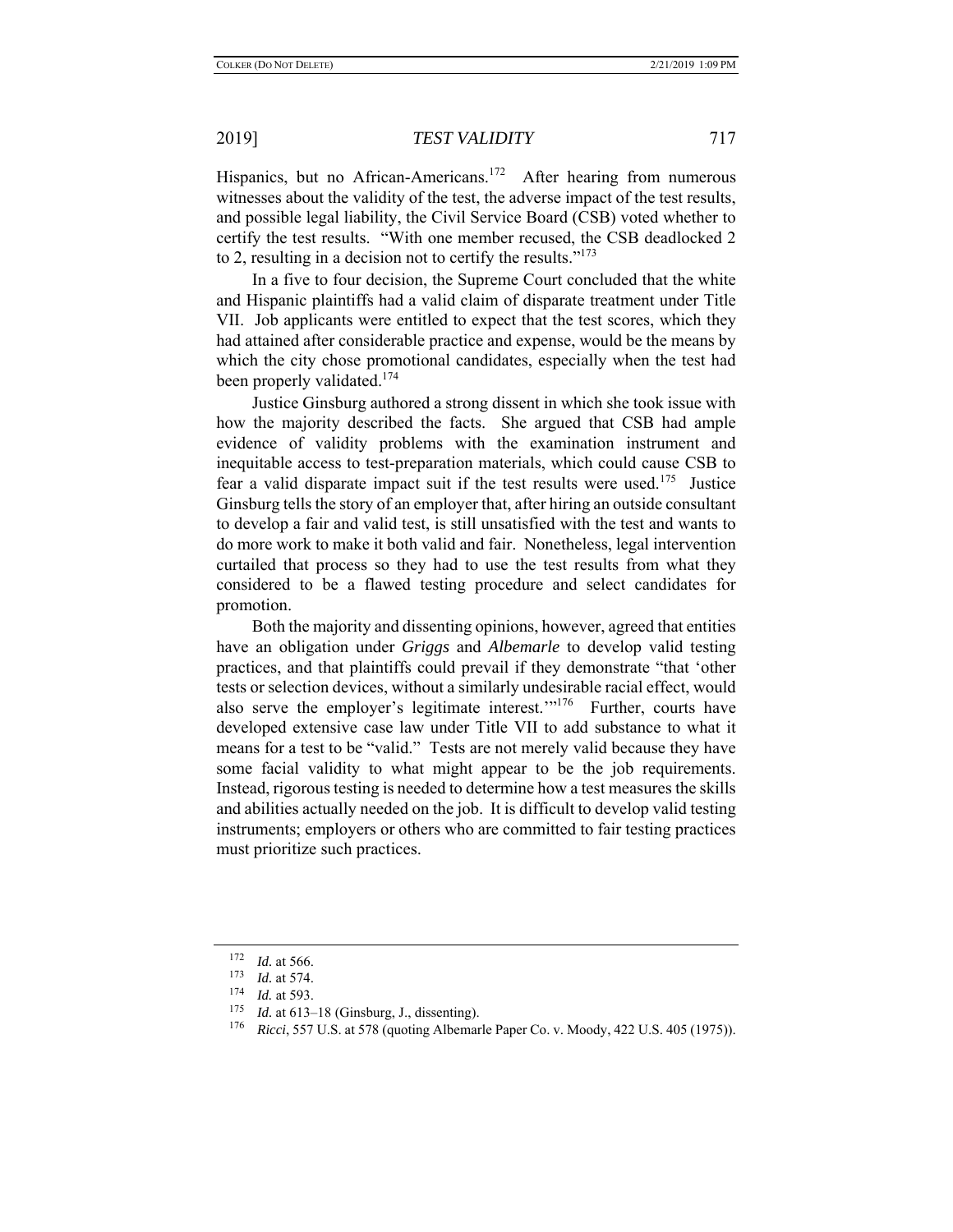### B. *Outside the Employment Context*

While employers have been struggling for decades to develop fair testing practices, such efforts have been far more muted outside the employment context. One reason is that Title VII litigation has not put pressure on testing outside the employment context.

Attempts to invalidate tests as racially discriminatory outside the employment context have been largely unsuccessful. Although professional exams, such as the Bar Exam, have a disparate racial impact on test takers' employment prospects, those tests have not been reachable under Title VII. The tests are either found to meet *Griggs* validity principles, or are not covered by Title VII because the plaintiff is not suing the "employer."<sup>177</sup>

While arguments have been made that the SAT and ACT discriminate against African-American applicants to college, no court has ever accepted those arguments as demonstrating the violation of any relevant federal statute.<sup>178</sup> Professors William Kidder and Jay Rosner have argued that the SAT could be revised to lessen the racial impact, but acknowledge that "ETS and the College Board are very unlikely to adopt impact reduction techniques in connection with the SAT unless outside pressure is so substantial as to impact the SAT marketplace."<sup>179</sup> Instead of persuading ETS or the College Board to modify the ACT or SAT, some colleges have chosen to make the ACT/SAT optional by joining a consortium called the National Center for Fair and Open Testing ("FairTest").<sup>180</sup>

Standardized exams outside the employment context, therefore, continue to produce a huge racially disparate impact, but no legal tools exist under Title VII to challenge that impact. Voluntary decisions to make the ACT or SAT optional may have helped lessen some of the disparate impact of those exams,<sup>181</sup> but no college or university has requested that the speeded aspect of the ACT or SAT be modified to reduce their racial disparate impact, even though that aspect of the exam may be contributing to the racially disparate impact.

<sup>177</sup> For further discussion, see Linda J. Strassle, Note, *Minimum Competency Testing of Teachers for Certification: Due Process, Equal Protection and Title VII Implications*, 70 CORNELL L. REV. 494 (1985).

<sup>178</sup> *See, e.g.*, Kendra Johnson, *Racially Bias SAT I/ACT Blocks College Access: Is It Constitutional for College Officials to Condition Admission on a Racially Bias Assessment*, 33 U. BALT. L.F. 2 (2003); Kidder & Rosner, *How the SAT Creates "Built-In Headwinds"*, *supra* note 35.

<sup>179</sup> Kidder & Rosner, *How the SAT Creates "Built-In Headwinds"*, *supra* note 35, at 211.

See More than 1000 Accredited Colleges and Universities that Do Not Use ACT/SAT *Scores to Admit Substantial Numbers of Students into Bachelor-Degree Programs*, FAIRTEST, https://www.fairtest.org/university/optional (last visited Oct. 27, 2018).

<sup>181</sup> *See* Belasco et al., *supra* note 124, at 214 (reporting conflicting evidence on whether test-optional practice increases diversity).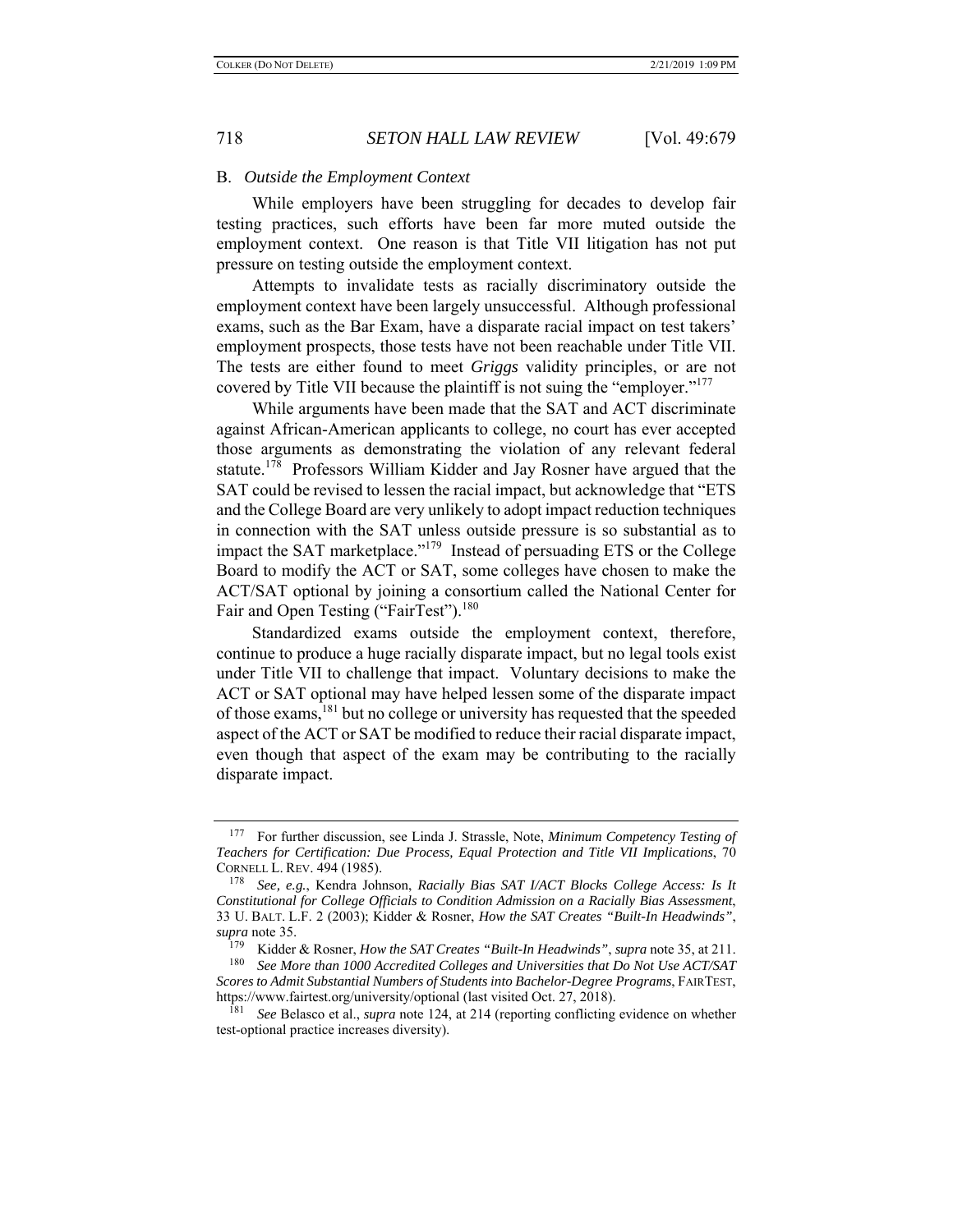### IV. ADA PRINCIPLES

Testing issues have been resolved under a quite different framework under the ADA than Title VII. They are governed by the following statutory language found in the ADA:

Any person that offers examination or courses related to applications, licensing, certification, or credentialing for secondary or post-secondary education, professional, or trade purposes shall offer such examinations or courses in a place and manner accessible to persons with disabilities or offer alternative accessible arrangements for such individuals.<sup>182</sup>

On its face, § 12189 clearly applies to exams for admissions, such as the LSAT, and exams for professional certification, such as those required by the medical or legal profession.<sup>183</sup> Unlike the Title VII context, there is no question that these admission and certification exams are covered by the applicable rule.

In the ADA context, the big hurdle facing individuals who want to challenge tests is whether the plaintiffs are covered by the clause requiring them to be a "person with a disability" in order to take advantage of these protections. If plaintiffs satisfy that requirement, then courts proceed to apply the provision itself. By contrast, under Title VII, an individual does not have to belong to a certain subcategory to attain statutory coverage: men and women are covered; blacks and whites are covered.<sup>184</sup>

In order to satisfy the "person with a disability" requirement under the ADA under § 12189, plaintiffs typically argue that they have a learning disability that causes them to read more slowly than the non-disabled population. Because most standardized tests are speeded in the sense that a test taker needs to move at a good pace to complete all the test questions, they argue that their disability precludes them from demonstrating that they have the knowledge, abilities, and aptitudes that the test purports to measure.<sup>185</sup>

<sup>&</sup>lt;sup>182</sup> 42 U.S.C. § 12189 (2018).<br><sup>183</sup> Title III of the ADA only 0

Title III of the ADA only covers various kinds of "public accommodations" for most of its rules. *See id.* § 12181(7) (listing the types of "public accommodations")*.* But § 12189 was deliberately written to cover "any person" so that it could cover entities like professional organizations and testing companies, which are not otherwise covered by Title III of the ADA when they administer examinations. *See id.* § 12189.

See McDonald v. Santa Fe Trail Transp. Co., 427 U.S. 273, 280 (1976) (finding that Title VII was intended to also cover white men and white women).<br><sup>185</sup> The requlations provide that any entity offering a covered

The regulations provide that any entity offering a covered examination must assure that

<sup>[</sup>t]he examination is selected and administered so as to best ensure that, when the examination is administered to an individual with a disability that impairs sensory, manual, or speaking skills, the examination results accurately reflect the individual's aptitude or achievement level or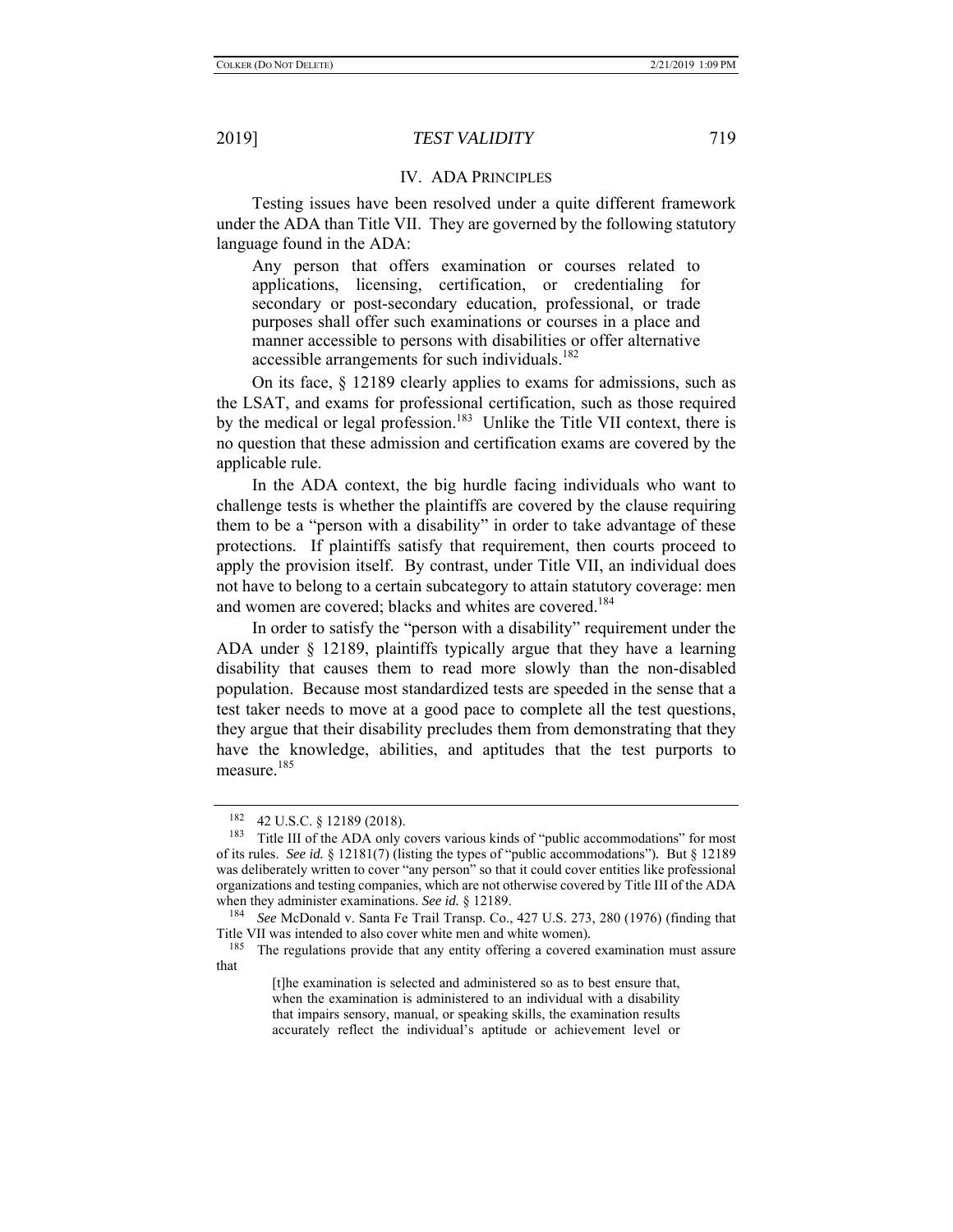The wording of § 12189 appears to provide defendants with two options when plaintiffs argue that the test precludes them from demonstrating the skills that the examination purports to measure. Defendants could offer to change the test itself so that is accessible for all test takers by changing its "place and manner." Or, they could offer "alternative arrangements" for plaintiffs so that the test does seek to measure their actual knowledge, abilities, and aptitudes rather than their disabilities.

So far, the case law has exclusively proceeded under the second option under the assumption that extended time is an "alternative arrangement" that makes an exam "accessible" for the purposes of § 12189. Plaintiffs have used litigation to seek extended time as an "alternative accessible arrangement" under § 12189. The litigation has largely revolved around whether plaintiff qualifies as a "person with a disability" rather than on the issue of whether extended time is a genuine "alternative accessible arrangement." If courts find that the plaintiff is a person with a disability, then they have typically awarded extended time to plaintiff as a remedy. No one has made the argument that extended time for a subset of test takers with disabilities cannot actually satisfy the requirements of § 12189 when a nonspeeded version of the exam for all test takers would actually be the most valid testing instrument. That argument will be developed in Parts IV and V.

The leading case involving the remedy of extended time was decided by Sonia Sotomayor when she was a circuit court judge sitting by designation as a district court judge in *Bartlett v. New York State Board of Law Examiners*. 186 Although this case was decided in 2001, it is probably still one of the most significant ADA cases on the importance of accommodating individuals with disabilities who seek to take professional exams. The significance of this case is that then-Judge Sotomayor understood that a highly intelligent person, like Marilyn Bartlett, who has a slow processing speed in reading, can be a "person with a disability" and thus entitled to relief under § 12189.

Marilyn Bartlett sued the New York State Board of Law Examiners after they denied her request for extended-time accommodations. Her experience is an excellent example of how artificial time constraints can preclude an individual from demonstrating her knowledge and aptitude. Despite having a Ph.D. in English, Marilyn Bartlett consistently scored very

whatever other factor the examination purports to measure, rather than reflecting the individual's impaired sensory, manual, or speaking skills (except where those skills are the factors that the examination purports to measure).

<sup>28</sup> C.F.R. § 36.309(b)(i) (2018).

<sup>186</sup> No. 93 Civ. 4986(SS), 2001 WL 930792 (S.D.N.Y. Aug. 15, 2001).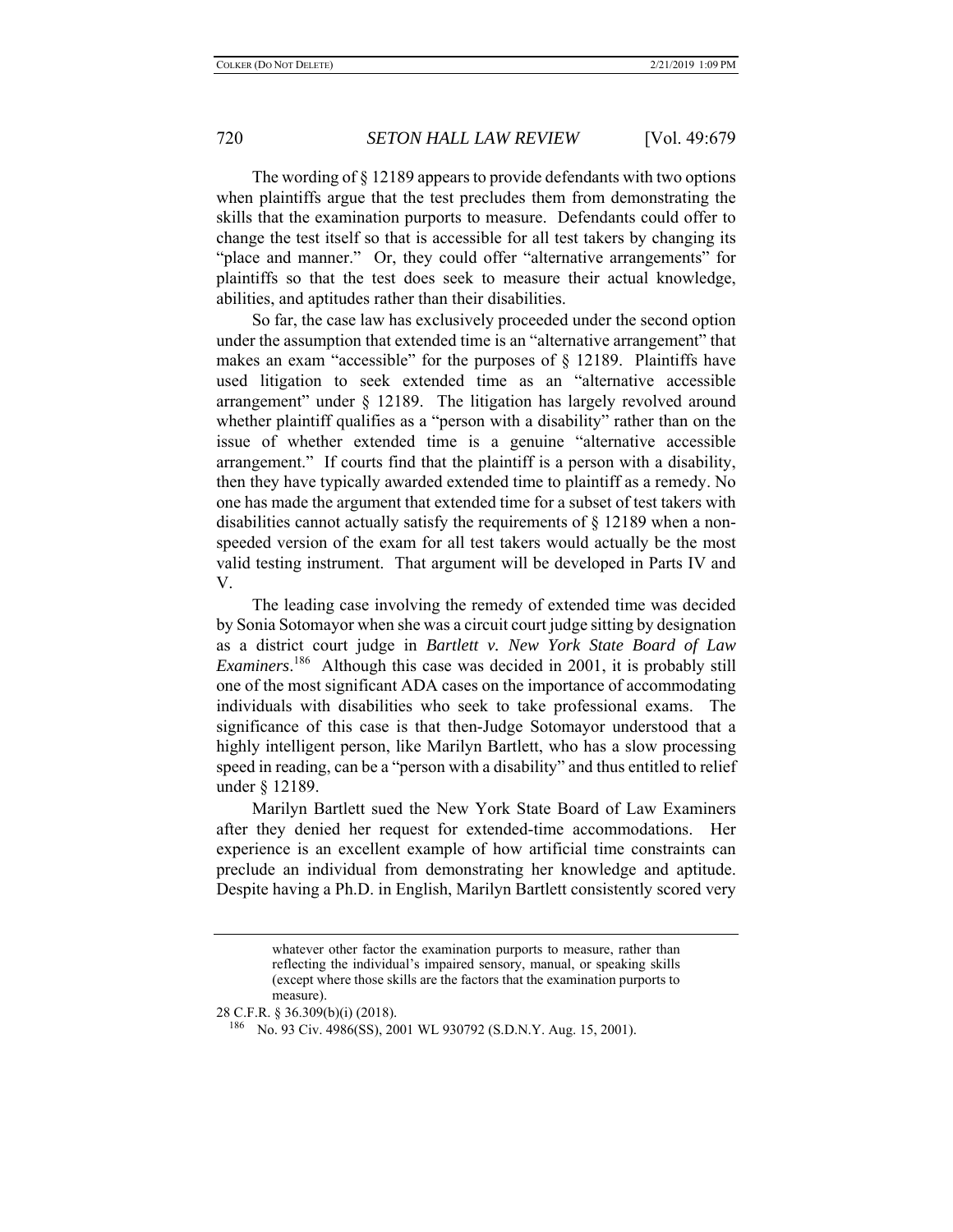poorly on speeded standardized exams due to her profound dyslexia. When presented with speeded conditions, she could "read at 195 words per minute" but could only attain a reading comprehension rate at the 16th percentile as compared to college freshmen.<sup>187</sup> By contrast, if she was given a nonspeeded reading test, she slowed her reading down to 156 words per minute and achieved a reading comprehension score in the 98th percentile.<sup>188</sup> Her "reading ease level"—the speed at which she attained excellent comprehension—was below the fourth grade level. But, unlike the typical fourth grader, she could attain reading comprehension levels in the "98th percentile ... when compared to college freshmen."<sup>189</sup> Thus, she had excellent reading comprehension *if she was given enough time to read the material*.

The New York State Board of Law Examiners, however, concluded that she did not have a disability covered by the ADA and, therefore, was not entitled to relief under § 12189. After years of litigation, then-Judge Sotomayor found in her favor and ordered the defendant to allow her to take the exam with double the normally allotted time, spaced out over four days.<sup>190</sup> As is typical in this kind of litigation, no one asked why it was important for non-disabled candidates to be required to take the exam in a four-hour period over two days. No one asked whether the speeded exam was a more valid predictor of whether one had the skills and abilities to practice law than the non-speeded version of the exam.

Many ADA plaintiffs in testing cases, however, do not even get to the relief stage because they are found not to be a "person with a disability" as required by § 12189. A good example of that problem can be found in *Bibber v. National Board of Osteopathic Medical Examiner, Inc*. 191 In *Bibber*, the plaintiff, Bernadette Bibber, was deaf and was diagnosed as having dyslexia. She was denied extended time when she applied to take the professional exam to be licensed in osteopathic medicine because the testing entity considered her not to have a disability that warranted accommodation.<sup>192</sup>

Her story is a typical example of the adverse impact that speeded exams can have on someone's educational and career opportunities, despite earlier success in an accommodated setting. Bibber was able to attain extended time for the PSAT and SAT, and was admitted to Colby College, a highly selective university.<sup>193</sup> In order to receive accommodations on the MCAT,

 $\frac{187}{188}$  *Id.* at \*7.

 $\frac{188}{189}$  *Id.* 

 $\frac{189}{190}$  *Id.* 

*Id.* at \*51.

<sup>191</sup> No. 15-4987, 2016 WL 1404157 (E.D. Pa. Apr. 11, 2016).<br>192 Id. ot \*11.

 $\frac{192}{193}$  *Id.* at \*11.

*Id.* at \*2.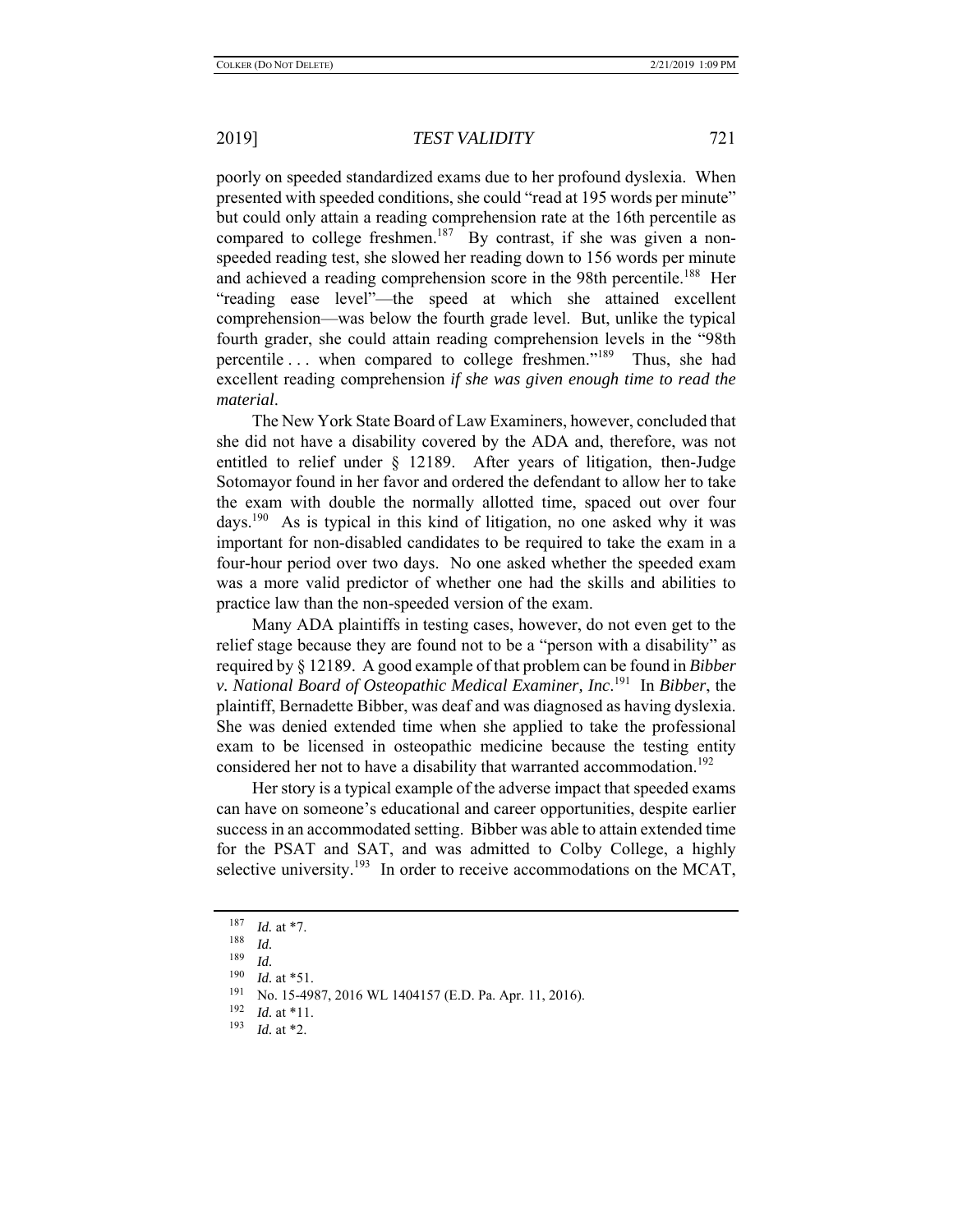she would have needed to be re-evaluated by a qualified psychologist. Because she could not afford to be re-examined, she took the MCAT without accommodations. Her merely average scores on the MCAT were likely a factor in her inability to be admitted to any medical schools at that time. Some years later, she re-took the MCAT, again without accommodations, and re-applied to medical school. This time, she was admitted to the Rowan School of Osteopathic Medicine.<sup>194</sup>

As a medical school student, Bibber needed to take an Osteopathic Licensing Examination. Due to her longstanding dyslexia, she wanted to receive extended time on the test and, once again, needed a new evaluation to make that request. Because she was now a student, she was able to obtain a discounted student rate for a new evaluation, thereby reducing the cost. This evaluation, as well as her self-report, again concluded that she had dyslexia but, like Marilyn Bartlett, had strong reading comprehension when provided adequate time.<sup>195</sup>

Using the new evaluation, Bibber applied for extended-time accommodations on the Comprehensive Osteopathic Medical Licensing Examination. Her request was denied. Bibber challenged that denial in court and lost. The court concluded that Bibber's reading and processing abilities were "average" when compared to the general population.<sup>196</sup> She was therefore considered not to be a person with a disability for the purposes of § 12189 and was not entitled to any relief.

Bernadette Bibber is not alone in being found to be non-disabled under the "average" rule, which focuses on overall comprehension rather than reading speed. Recently, Elizabeth Black was also denied testing accommodations under that rule. She sued the National Board of Medical

. . . .

(v) An impairment is a disability within the meaning of this part if it substantially limits the ability of an individual to perform a major life activity as compared to most people in the general population. An impairment does not need to prevent, or significantly or severely restrict, the individual from performing a major life activity in order to be considered substantially limiting. Nonetheless, not every impairment will constitute a disability within the meaning of this section.

28 C.F.R. § 36.105(d)(1)(v) (2018). The argument is made by some testing entities, as reflected in the *Bibber* case, that test takers with high cognitive aptitude and strong reading comprehension who read slowly are not limited "as compared to [most people in] the general population," and are therefore not persons with disabilities. 2016 WL 1404157, at \*7.

 $\frac{194}{195}$  *Id.* at \*3.

 $\frac{195}{196}$  *Id.* 

This "average" problem stems from a particular ADA regulation that contains the language "as compared to most people." It states:

<sup>(1)</sup> Rules of construction. The following rules of construction apply when determining whether an impairment substantially limits an individual in a major life activity.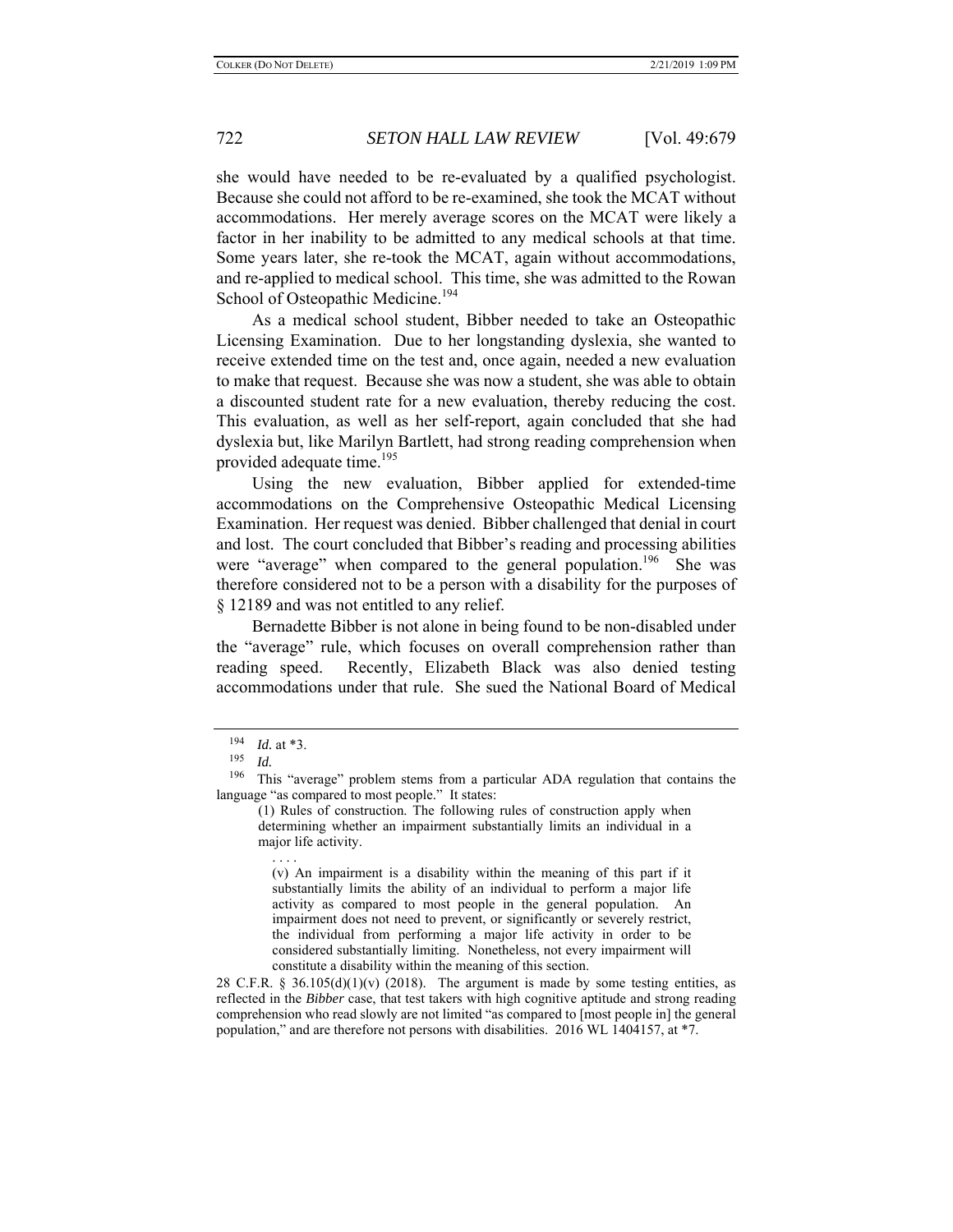Examiners after she was denied extended time on the Step 1 Medical Examination.<sup>197</sup> Rather than considering evidence of her slow rate of reading, the district court judge found that "Black's history of superlative academic performance refutes the claim that ADHD substantially limits Black's ability to learn, read, remember, or concentrate in comparison to the average person."198 Because she was unable to pass the Step 1 Medical Examination with regular time, this decision effectively ended her medical school career after four years of college, four semesters of pre-med courses at the University of Pennsylvania, and two years of medical school.<sup>199</sup>

These cases all revolved around one question: whether the plaintiff is sufficiently disabled so as to be entitled to relief under § 12189? Assuming the plaintiff does have a disability, no one asked whether the time limits were necessary to maintain the validity of the testing instrument. No one sought to devise a remedy that would be available to *all* test takers and not just those who hire a lawyer to request extended time under the "alternative arrangements" language in § 12189.

In Part II of this Article, we saw how difficult it is to determine the precise amount of extended time that an individual student should be allocated so that a test fairly measures the skills and abilities it is designed to measure. Part IV has shown that another problem exists: How impaired does a person need to be to qualify for a remedy under § 12189? Should we focus on a person's reading rate or a person's overall reading comprehension to determine if they have a disability? How slow is too slow, so that a person is considered impaired?

A strength of the universal design solution, under which all test takers have an opportunity to take a non-speeded exam, is that we get to avoid both of these thorny issues. As will be discussed in Part V, the ADA can be used to impose the universal design remedy under § 12189 because the nonspeeded version is likely to be the most valid testing instrument for all candidates. The basis of that legal argument will be sketched out in Part V by blending Title VII test validity principles into § 12189 of the ADA.

### V. A TITLE VII/ADA SYNTHESIS

### A. *Importing Title VII Validity Principles into Section 12189*

Thus far, we have seen that speeded exams have a disparate impact on individuals with disabilities, yet little attention has been devoted to justifying those speeded conditions. In the Title VII context, when exams produce a

<sup>&</sup>lt;sup>197</sup> *See Black v. Nat'l Bd. of Med. Exam'rs, 281 F. Supp. 3d 1247, 1248 (M.D. Fla. 2017).*<br><sup>198</sup> *M* + 1249 50

 $\frac{198}{199}$  *Id.* at 1249–50.

*Id.* at 1250–51.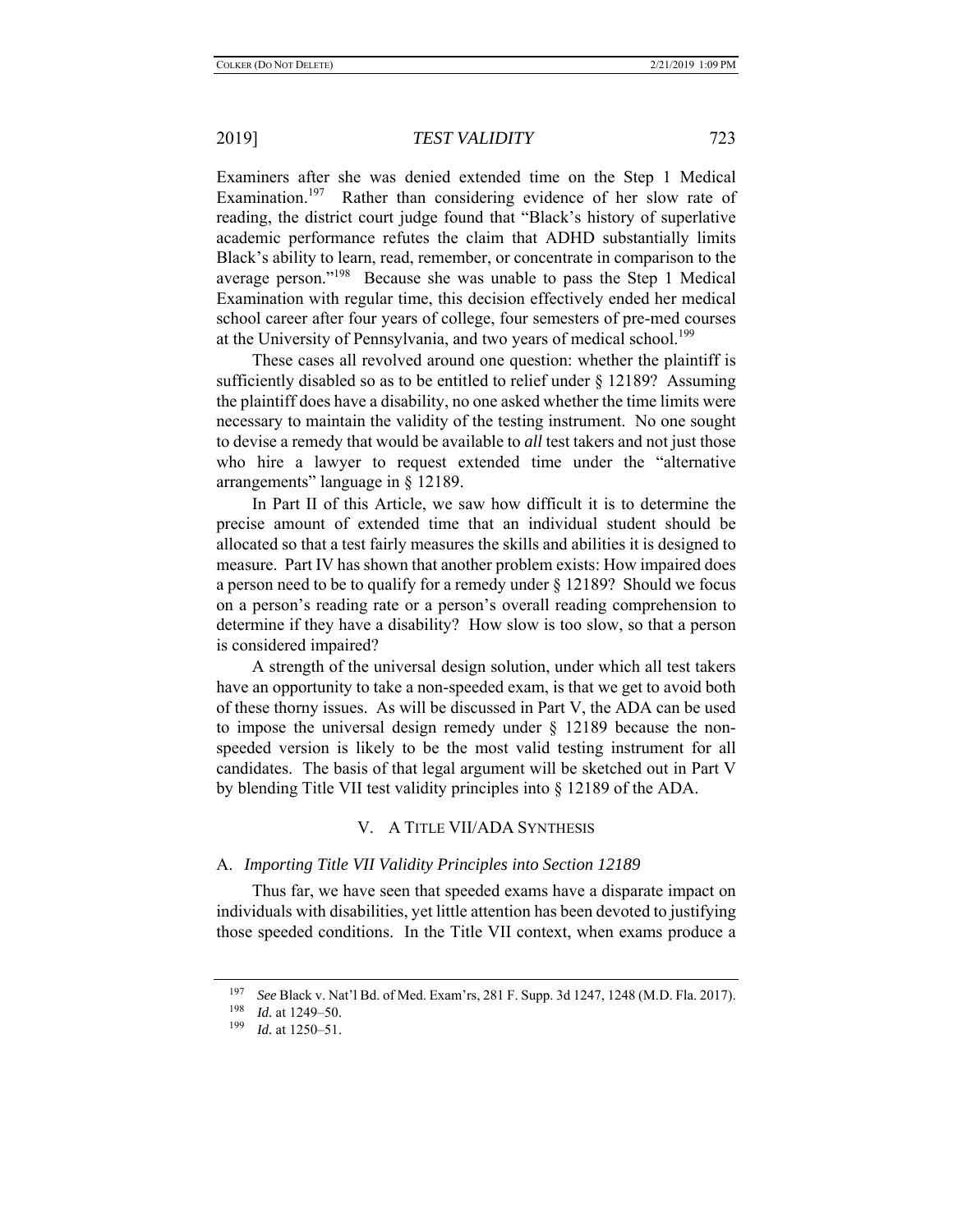disparate impact on the basis of race, courts have repeatedly required the test developer to validate the examination instrument and, if available, use lessimpactful selection criteria to select their workforce.<sup>200</sup>

Neither of these inquiries have occurred under § 12189. Despite the well-known disparate impact of timed testing instruments on individuals with disabilities, no one has asked test developers to justify the speeded conditions as a necessary aspect of the validity of these testing instruments. Moreover, no one has asked whether a non-speeded instrument might equally (or better) serve the testing entity's need to distinguish among test takers on the basis of their skills and abilities. Those test validity requirements should be imported into ADA § 12189 by observing the inadequacy of the traditional extended time remedy. Because extended time is an imperfect remedy, testing entities should be required to justify the use of time limits for all candidates and explore the benefits of a non-speeded exam with respect to both disparate impact and test validity. If a nonspeeded exam is equally (or more) valid, then § 12189, like Title VII, should require that approach in order to avoid the adverse disparate impact of the testing instrument.

This non-speeded approach would create a universal design solution rather than an accommodation solution to the disparate impact caused by speed constraints. It would be consistent with the longstanding doctrine under Title VII where employers are expected to devise a valid testing instrument used by *everyone* rather than different testing requirements for different groups.

The universal design, non-speeded approach is consistent with the regulations that the DOJ has promulgated under § 12189. These regulations require than an examination be "selected and administered so as to *best ensure* that . . . the examination results accurately reflect the individual's aptitude or achievement level or whatever other factor the examination purports to measure."<sup>201</sup> The "best ensure" language supports the requirement that test developers have the burden of proof to demonstrate that they have chosen the most valid testing instrument to assess an individual's skills and abilities. If they insist on using a speeded exam, which has a disparate impact on test takers with disabilities, then they would have the obligation to demonstrate that a speeded testing instrument is more valid than a non-speeded testing instrument to evaluate the skills and abilities they seek to assess. Although this regulation is the first clause of the DOJ's testing regulations, it has not been used to require test developers to validate the speeded nature of exams. They have not been required to justify why a

<sup>&</sup>lt;sup>200</sup> *See supra* Part III.A.<br><sup>201</sup> 28 C E R 8 36 3090

<sup>28</sup> C.F.R. § 36.309(b)(1)(i) (2018) (emphasis added).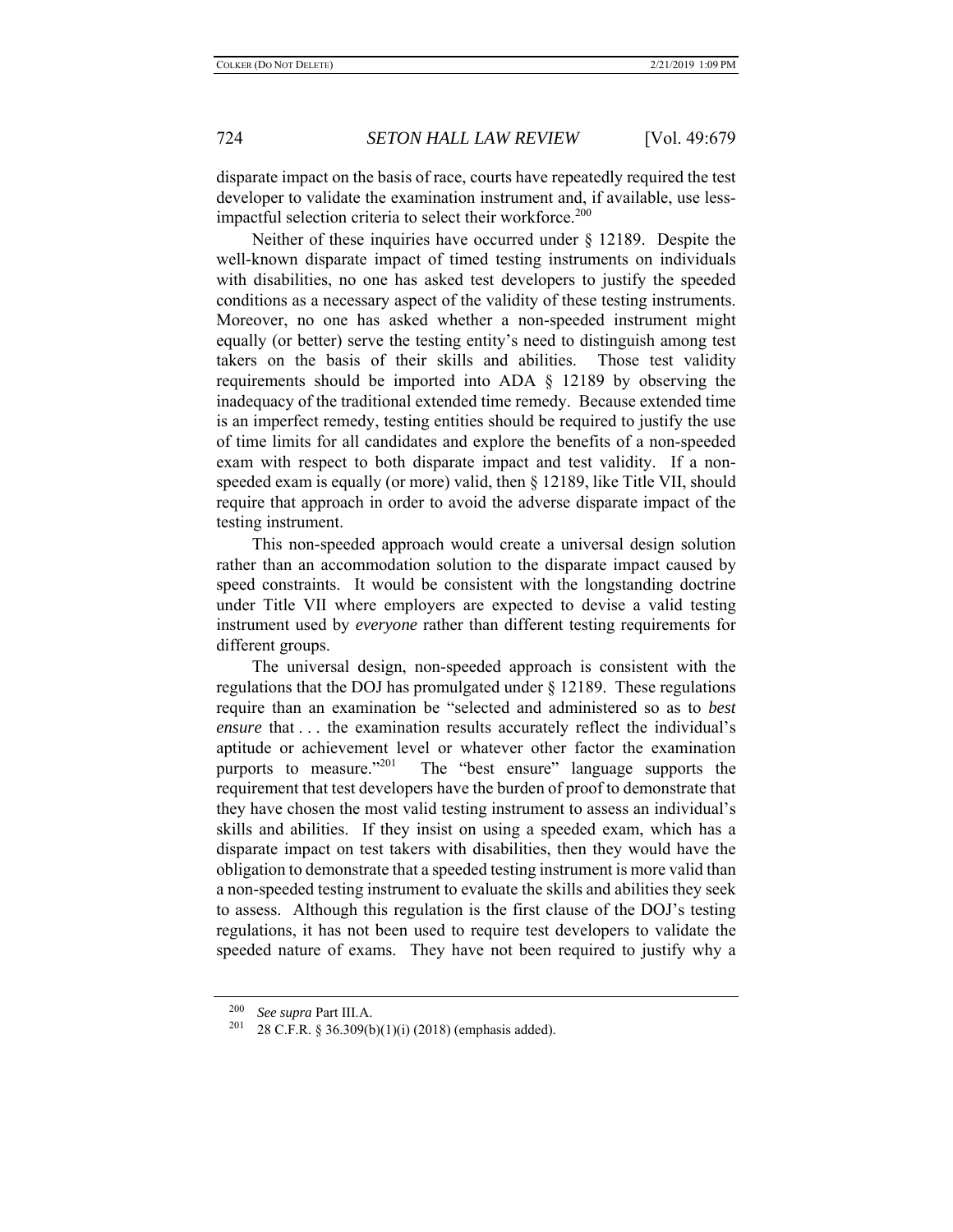speeded exam is necessary at all, and why a time-extended version of the exam for test takers with disabilities is more valid than a non-speeded exam for all test takers.

From a purposive perspective, the universal design solution is a superior approach to the current "extended time" approach because all candidates are treated the same. Under the ADA (and other disability statutes), integrated solutions are considered superior to segregated solutions. For example, under the Individuals with Disabilities Education Act,<sup>202</sup> we insist that children be kept in the general education classroom rather than be pulled out for instruction in a disability-segregated environment.<sup>203</sup> Similarly, under the ADA, the Supreme Court ruled in *Olmstead* that integrated rather than segregated solutions should take priority.<sup>204</sup> Yet, under existing ADA law interpreting the testing rules, entities have been allowed to jump to extended time accommodations for disabled test takers without justifying why speeded conditions are required for any test takers.

Under the ADA's integration principle, $2^{05}$  it makes sense to integrate through a universal design solution rather than to segregate test takers by offering extended time to some but not all.<sup>206</sup> Ironically, one of the arguments against offering extended time to individuals with disabilities is that *all* students might benefit from extended time—thus, it seems unfair from that vantage point to only give it to students with disabilities. A universal design solution avoids that problem by providing ample time to *everyone*. All students are offered an opportunity to take as much time as they need to demonstrate their knowledge and abilities.

 $205$  "Universal design for learning (UDL) is a framework to improve and optimize teaching and learning for all people based on scientific insights into how humans learn." *About Universal Design for Learning*, CAST, http://www.cast.org/our-work/aboutudl.html#.Wvsjzy-ZM9w (last visited Feb. 13, 2019).

<sup>202</sup> Individuals with Disabilities Education Act, 20 U.S.C. §§ 1400–1445 (2018).

<sup>203</sup> *See, e.g.*, T.R. v. Kingwood Twp. Bd. of Educ., 205 F.3d 572, 578–79 (3d Cir. 2000) (defining the "least restrictive environment" as one in which the school district "to the greatest extent possible, satisfactorily educates disabled children together with children who are not disabled, in the same school the disabled child would attend if the child were not disabled" (quoting Carlisle Area Sch. v. Scott P., 62 F.3d 520, 535 (3d Cir. 1995)).

<sup>204</sup> *See* Olmstead v. L.C. *ex rel.* Zimring, 527 U.S. 581, 600 (1999) (recognizing that "unjustified institutional isolation of persons with disabilities is a form of discrimination").

<sup>&</sup>lt;sup>206</sup> Congress makes reference to the use of universal design principles in the K–12 education context through its partnership grant program. *See* 20 U.S.C. § 1022a(d)(1)(A)(i)(II) (making funds available for early childhood education programs that include "strategies consistent with the principles of universal design for learning"). Congress also repeatedly references universal design for learning in the Higher Education Opportunity Act of 2008, Pub. L. No. 110-315, 122 Stat. 3078 (codified as amended at 20 U.S.C. § 1001 (2008)). *See, e.g.*, § 202 (teacher quality partnership grants); § 204 (accountability and evaluation);  $\S 205$  (accountability for programs that prepare teachers);  $\S 231$  (enhancing teacher education); § 251 (teach to reach grants).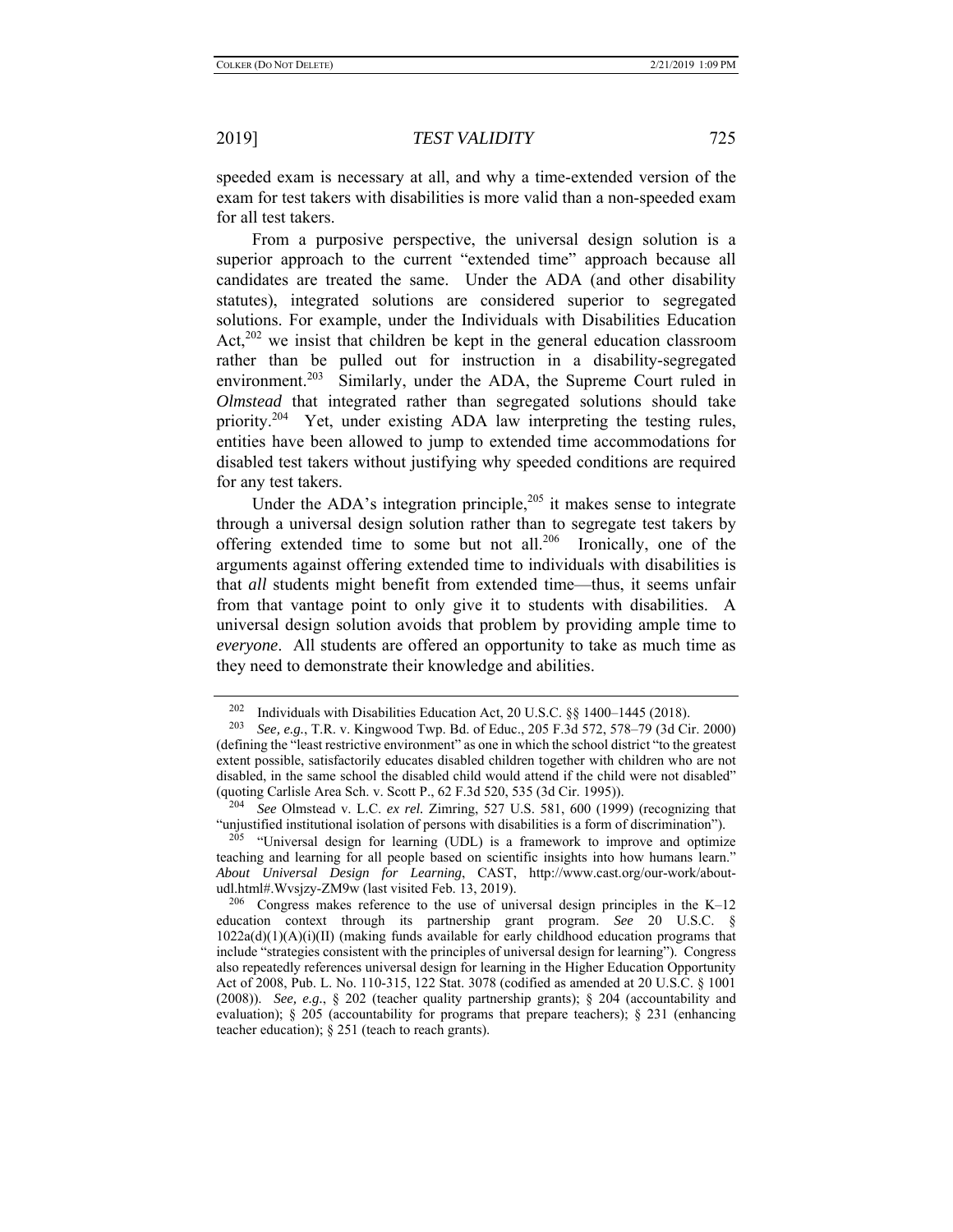This approach has two further advantages: it makes a disability diagnosis less dichotomous while also reducing the socioeconomic bias that can seep into disability determinations. The *Bartlett*, *Bibber*, and *Black* courts had to struggle with the question of "how slow is too slow to be considered 'disabled'?" Arbitrary lines get drawn between individuals whose reading rate is at the 2nd versus 16th versus 50th percentile in determining whether they have a disability and qualify for extended time. Yet, all those individuals might not have enough time to adequately answer the questions on an exam. If everyone is given extended time, we avoid the fairness question of whether to give extended time only to individuals in the 2nd percentile and not to individuals in the 16th percentile.

The socioeconomic bias of disability law is also evident from these stories. Had Bibber been able to afford psychological testing when she applied to take the MCAT, she might have had a stronger record of testing accommodations, as well as more success in gaining admission to medical school. Her inability to be able to afford psychological testing when she took the MCAT cascaded into making it harder for her to attain an accommodation on the licensing exam. Similarly, Black had obtained inexpensive testing at her university, which did not satisfy the licensing professionals or the district court. Had she been able to afford more sophisticated testing professionals, she might have met the professional licensing requirements for accommodation. More importantly, if *all*  applicants are provided an appropriate amount of time to take these exams, then few applicants would need to spend thousands of dollars on psychological testing.

This approach also helps deal with some of the socioeconomic bias that is well recognized in the testing world because socioeconomic status is a strong predictor of standardized test scores.<sup>207</sup> While there are many explanations for this phenomenon, one likely factor is that it takes extensive preparation to develop the skills needed to work quickly on an exam like the LSAT. Testing candidates who do not have to juggle full-time jobs and childcare responsibilities are likely to have more time to develop speed through practice. While a non-speeded exam will not miraculously eliminate socioeconomic advantage on standardized exams, it may help mitigate some of that advantage.

The current approach, therefore, produces unintended consequences of falsely viewing disability as a dichotomous variable and as magnifying socioeconomic inequities. If we changed the default rules for everyone by eliminating speeded conditions, then the playing field could be further

<sup>207</sup> *See* COLL. BD., 2012 COLLEGE-BOUND SENIORS, *supra* note 13, at 4 tbl.11 (demonstrating linear correlation between socioeconomic status and scores on SAT).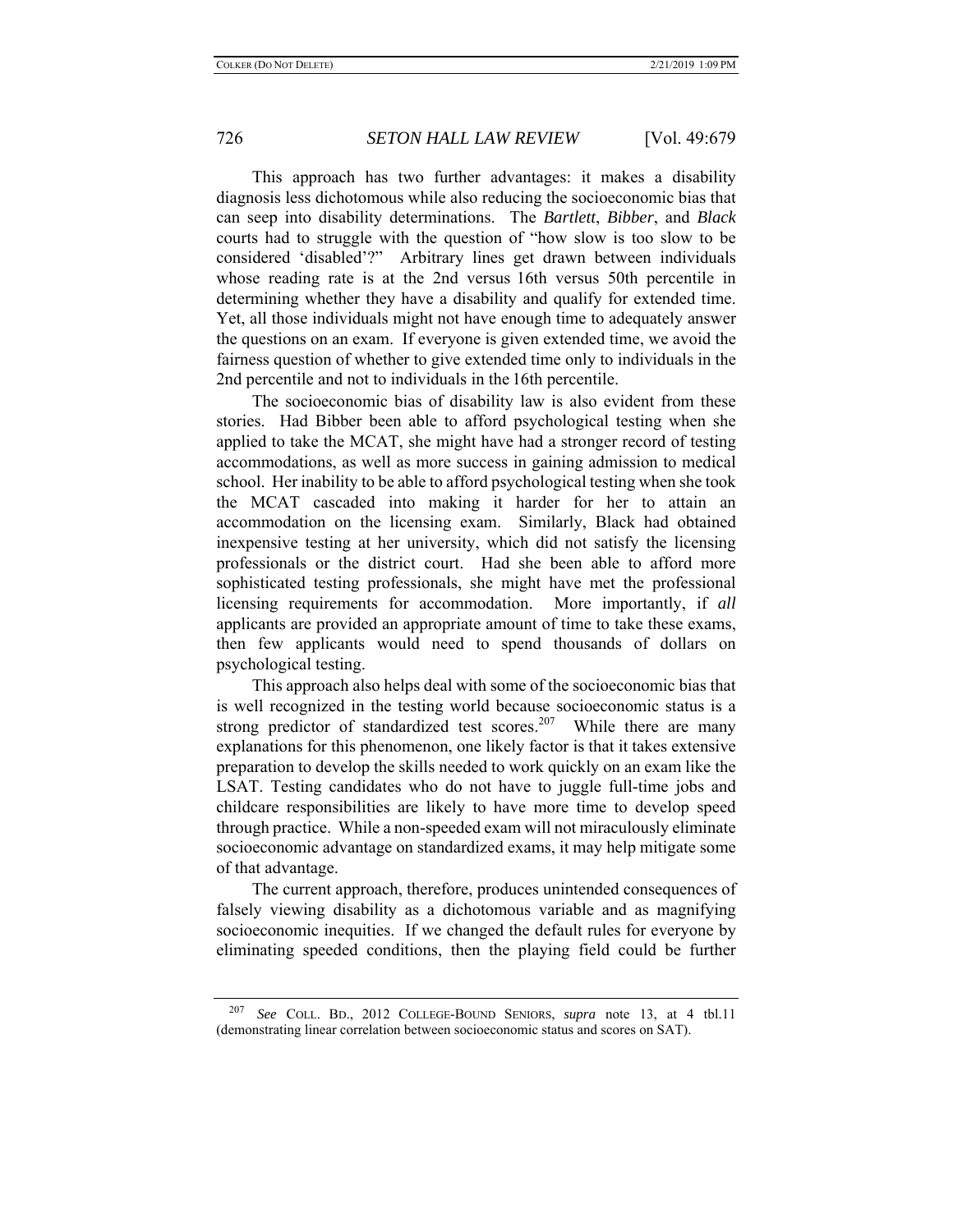leveled for everyone.

### B. *Application of the Test Validity Approach to the LSAT*

1. Existing Validity Data

It is well known that a speeded exam, such as the LSAT, will produce a disparate impact on individuals with disabilities. The standard response has been to provide extended time to such test takers rather than to modify the test for the entire testing population. But what if we required LSAC to validate the speed constraints of the exam?

One could hope that many of the critics of the new flexibility provided by the ABA rule change would welcome the suggestion that we assess whether the speeded nature of the LSAT is necessary. For example, as early as 2011, Jeffrey Zavrotny, Director of Admissions at the University of Baltimore School of Law, expressed opposition to law schools being permitted to admit students without having a standardized test score.<sup>208</sup> He said that admissions would be more difficult with less information. But, if the LSAT were offered as a non-speeded exam and offered more information for the bottom half of the applicant pool, law schools like the University of Baltimore would have *more* information rather than less information.

Based on some available, yet limited, validity data, it appears that LSAC may do an especially poor job of predicting law school performance for those who score in the bottom half of the pool (and likely engage in significant guessing behavior). As shown in Part II, the LSAT is a highly speeded exam, with even highly qualified test takers, such as those attending the Moritz College of Law, reporting that they were not able to complete the exam. This kind of information makes one wonder whether the test is a valid predictor of performance, especially for those test takers who guess on large portions of the exam and score in the bottom half of test takers. LSAC has done some evaluation of what is called the "differential prediction" value of the LSAT for various racial groups, but it has never studied test takers based on their scoring band.

The differential prediction study of the performance of racial minorities yields some useful data. A recent LSAT research report "summariz[ing] the results of the 2012–2015 LSAT Correlation Studies . . . based on the 2011– 2014 entering law school classes" concluded that the LSAT over-predicts the

<sup>208</sup> *See* Danny Jacobs, *ABA Rethinking LSAT Requirement: Any Change to Test Is Still Years Away*, DETROIT LEGAL NEWS (Feb. 18, 2011), http://www.legalnews.com/detroit/874133. Zavrotny is not the only person to express concern about law schools admitting students without standardized test scores. *See also* Elura Nanos, *Lawyers Are About to Get a Whole Lot Dumber*, LAW & CRIME (Oct. 12, 2017), https://lawandcrime.com/uncategorized/its-about-to-get-a-lot-easier-to-become-a-lawyer.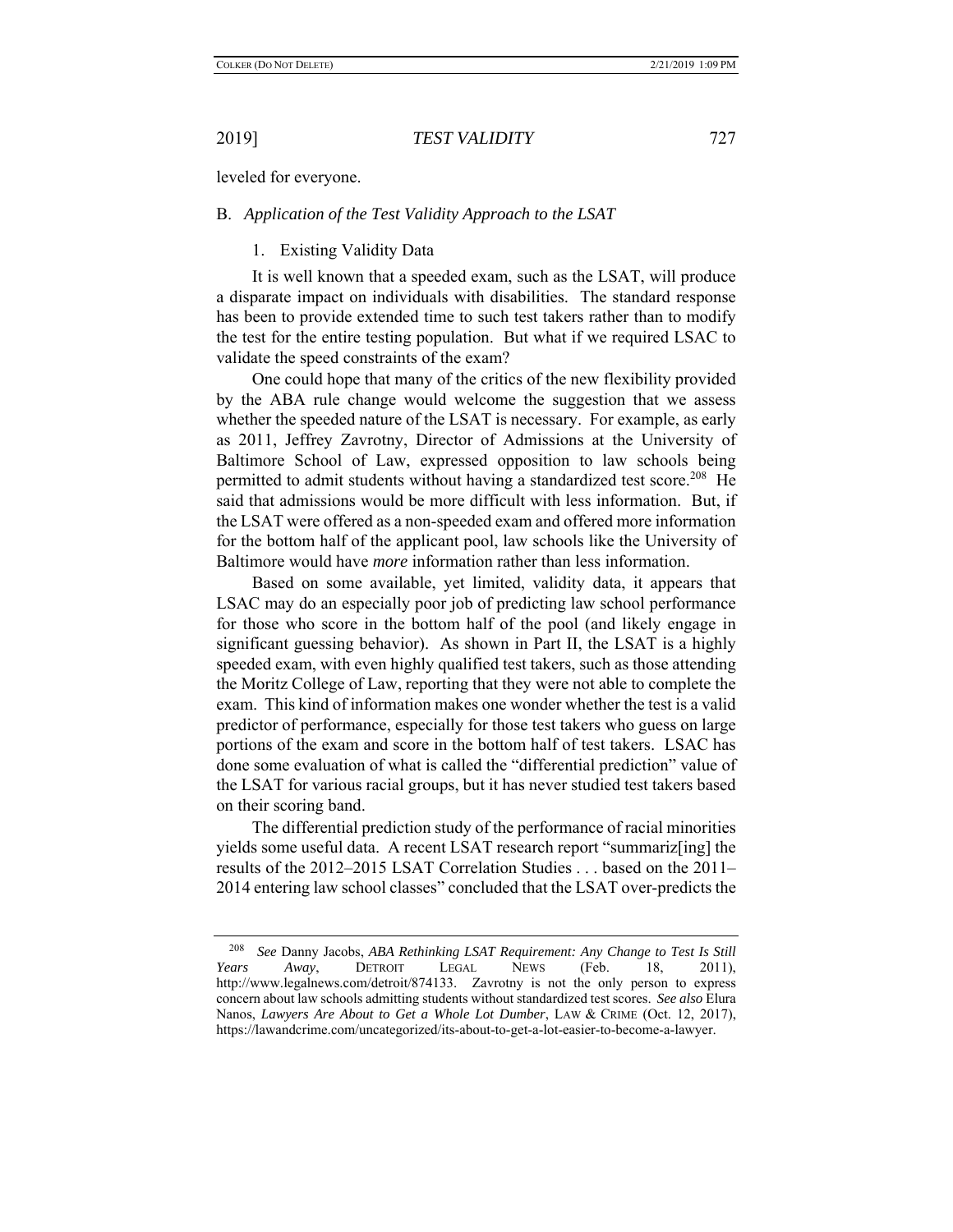first-year grades of African-American applicants by 2.30 points, of Asians by 2.12 points, and of Hispanics by 1.30 points.<sup>209</sup> This "overprediction" is considered acceptable because it supposedly demonstrates that the LSAT is not harming the admissions process for the various affected racial subgroups in comparison to white applicants.<sup>210</sup>

The data, however, are subject to many other interpretations. First, it is important to note that individuals are only a part of this study if they are admitted to and then attend law school. Due to the cut-off data information previously reported, we know that many African-American applicants never have an opportunity to attend law school to learn how they would have performed despite their LSAT score.<sup>211</sup> Further, this "overpredicting" information is part of another statistic—that the correlation coefficient for the LSAT as a predictive tool for African-American applicants is lower than it is for white applicants (0.28 compared to 0.34), and the standard deviation is larger (0.18 compared with 0.10).<sup>212</sup> The predictive value of a testing instrument is understood to be the square of the correlation coefficient. Thus, the LSAT is able to predict 7.8% of the variance in first-year grades for African-American students as compared with 11.56% of the variance for white students.

Why is the LSAT such a poor predictor of first-year grades for African-American applicants? There are many possible explanations, including problems with the way law schools assign first-year grades and an institutional culture that might not promote learning for all students.<sup>213</sup> Another reason may be that the LSAT is an especially poor predictive instrument for those who score below 150 on the exam and likely did not complete all the exam questions (without randomly guessing). The study reported that the mean score on the LSAT for African-American test takers

<sup>&</sup>lt;sup>209</sup> NAZIA RAHMAN & TAMMY J. TRIERWEILER, LAW SCH. ADMISSION COUNCIL, INC., ANALYSIS OF DIFFERENTIAL PREDICTION OF LAW SCHOOL PERFORMANCE BY RACE/ETHNICITY BASED ON 2011–2014 ENTERING LAW SCHOOL CLASSES 14 (2017), https://www.lsac.org/dataresearch/research/analysis-differential-prediction-law-school-performance-raceethnicitybased.<br><sup>210</sup> *Id.* at 3.

<sup>&</sup>lt;sup>211</sup> The 149 mean data for African-American students is for students *admitted* to law school. *Id.* at 3, 9. LSAC does not publish data on the scores of all test takers by race.<br><sup>212</sup> *Id.* at 13 tbl.6.<br><sup>213</sup> See Susan Sturm & Lani Guinier. The Law School Matrix: Reforming Legal Educ

<sup>213</sup> *See* Susan Sturm & Lani Guinier*, The Law School Matrix: Reforming Legal Education in a Culture of Competition and Conformity*, 60 VAND. L. REV. 515, 516 (2007) (arguing that the traditional design of law school curriculum "contributes to law student disengagement, particularly for women and people of color"). The traditional first-year law school exam is a timed instrument that may mimic the features of the LSAT. Because the number of words that a student can write in the assigned time is often thought to correlate with the student's grade, these tests arguably place a very high premium on speediness. This Article does *not* presume that traditional first-year exams are valid or appropriate. That issue is beyond the scope of this Article.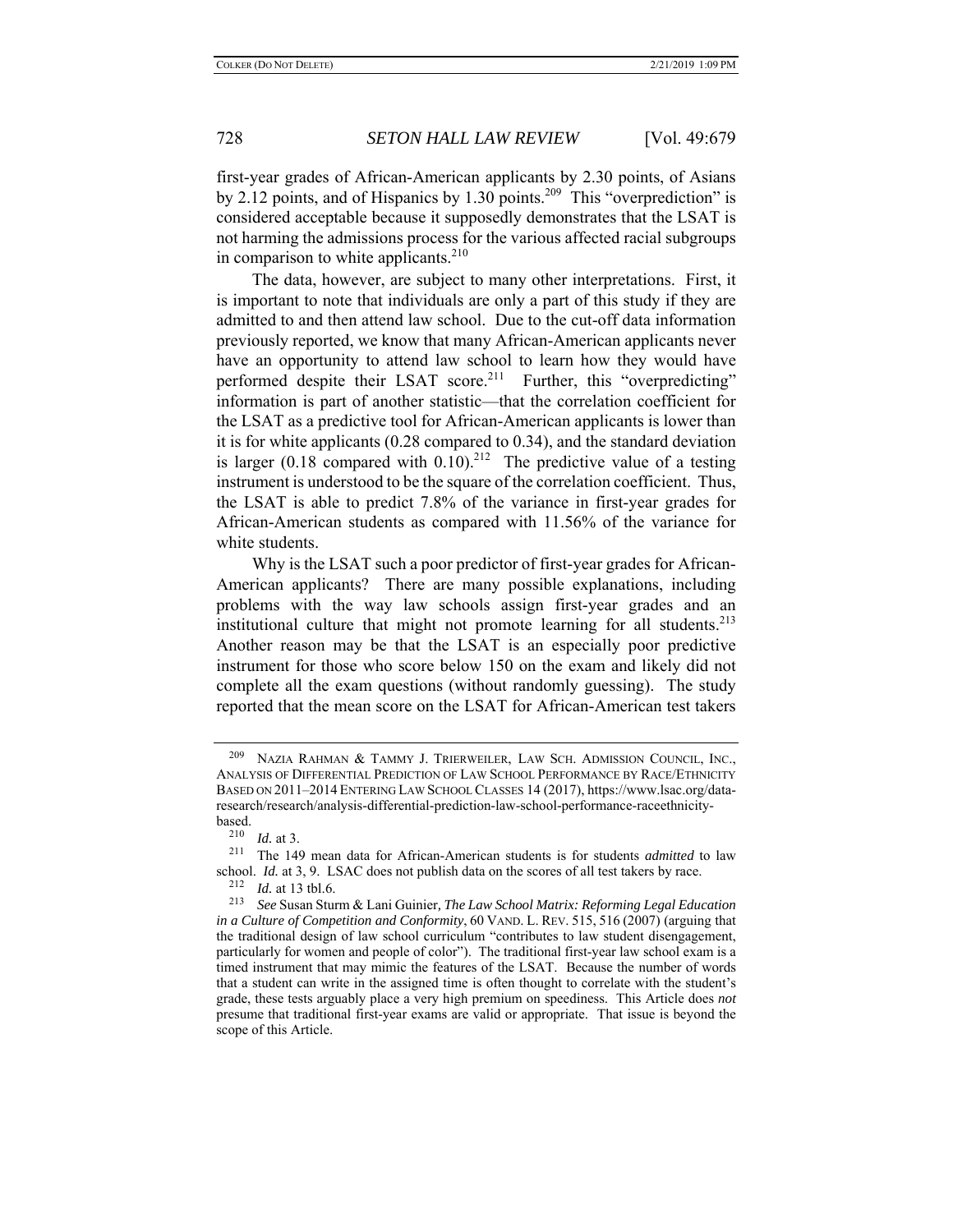who enrolled in law school was  $149.89^{214}$  Thus, one should expect that about half of the African-Americans in the study scored below a 150 on the LSAT.<sup>215</sup> Their lower overall LSAT scores may explain the weak correlation data for this group. In other words, the LSAT may not be a useful predictive instrument for the half of this pool that scored below a 150. LSAC has not conducted a differential validity study to demonstrate if the LSAT is an equally valid predictor of first-year grades for those who score above 150 and those who score below 150.

## 2. Arguments Against Validity of LSAT

Without a proper validity study regarding the speeded nature of the LSAT, one has to speculate about the validity of the LSAT based on logical arguments and the limited available data. First, let us consider a logical argument to show the problematic nature of using such a speeded exam to predict performance in law school. Let us assume we are giving 100 applicants a 20-question, 30-minute test to measure their reading comprehension and analytical reasoning skills. We curve the test. The median grade is 10 (of 20) correct answers. We tell students to work on the test for 30 consecutive minutes and then to stop working. They should not guess at answers they did not get to. Students G and H receive a raw score of ten on the test and receive a standardized score of 100 (50th percentile). Student G finished every question (20) and missed half (10) of them in order to receive a raw score of 10. Student H proceeded very slowly and only finished 11 of 20 questions. Student H answered 10 of 11 questions correct, but left 9 questions blank. Further, let us assume we used a 10 as a cutoff score for admissions purposes. We provisionally admit no one with a score of 9 or below. We would not admit either of those students although their profile are really very different.

Now, let us assume we only have one spot left in the class and we want to admit one of those two students. It would be helpful to know how these students would have done with additional time. Would Student G have checked her work and found some of her errors? Would Student H have finished and continued with such a high percentage of right answers? More importantly, the validity of the test is likely lessened by the lack of information available about students who do not complete the exam. It seems likely that we would know more about the comparative qualifications of students G and H if they had been given more time to complete the exam.

If the test were an algebra test, it is unlikely that we would accept the possibility that the time limitation enhanced the validity of the testing

<sup>214</sup> RAHMAN & TRIERWEILER, *supra* note 209, at 9 tbl.5.

<sup>&</sup>lt;sup>215</sup> The study reported "mean" not "median," but these figures are probably close since 150 is in the middle of the 120 to 180 score range.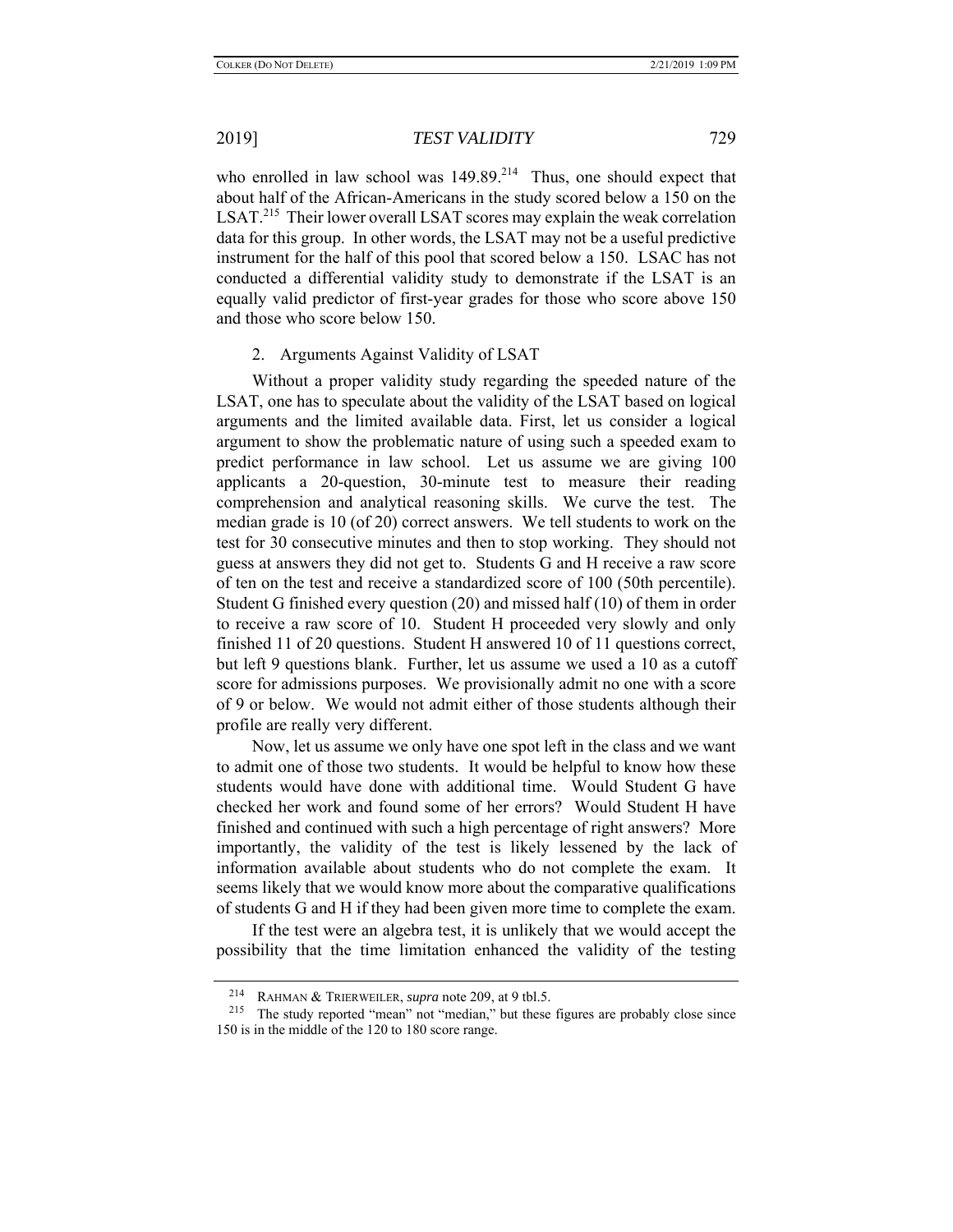instrument.<sup>216</sup> If we want to know whether someone knows 20 discrete elements of algebra, we would want them to answer all 20 questions. We would not presume that a student who answers 11 of 20 algebra questions (and gets 10 correct) does not have the skills to correctly answer the remaining 9 questions. Nor would we think it likely that the student who only answered 11 questions (and got 10 correct) has the same knowledge of algebra as someone who completed all 20 questions but only answered 10 correctly. As applied to the LSAT, test developers would have to demonstrate that the current speeded LSAT is a *better* predictor of a test taker's success in law school than a less-speeded version of the LSAT. In other words, they would have to prove the counterintuitive notion that we have a better sense of Student H's abilities by giving him a test he cannot even complete in the allotted time than by giving him a test he could complete.

Second, let us also consider the static nature of the LSAT despite the changing landscape of legal education. The LSAT has remained essentially unchanged since  $1993$ <sup>217</sup> Yet, legal education has changed markedly since 1993, with increased emphasis on writing, formative experiences, and clinical education. The LSAT merely purports to predict the most traditional aspect of legal education—performance on first-year exams in large classes with disproportionately speeded testing instruments. Its speeded structure has not kept apace of innovation in legal education where many professors are seeking other methods of evaluating students. In 2004, when most law schools still used an in-class timed instrument for all first-year courses, William Henderson found that the LSAT did a poor job in predicting grades in upper-year classes using take-home exams or papers as the primary means of assessment.<sup>218</sup>

Although LSAC has published no studies reporting the validity of its testing instrument to predict grades in the first year of law school on a *nonspeeded* testing instrument, the author has gathered some data on that subject. In an empirical study with other researchers, the author found that the LSAT was *not* a significant factor in predicting grades in her first-year Constitutional Law class on a non-speeded testing instrument (after controlling for various other factors such as first semester grades).<sup>219</sup> By

<sup>216</sup> It is now well accepted that math tests should not be timed because timed tests cause math anxiety "leading to low achievement, math avoidance, and negative experiences of math throughout life." Jo Boaler, *Research Suggests Timed Tests Cause Math Anxiety*, 20 TEACHING CHILD. MATHEMATICS 469, 469 (2014).

<sup>&</sup>lt;sup>217</sup> Interview with Kellye Testy, President and Chief Exec. Officer, Law Sch. Admission Council, Inc., in Newton, Pa. (June 20, 2018).

<sup>218</sup> *See* Henderson, *supra* note 12, at 10–11.

<sup>219</sup> Ruth Colker et al., *Formative Assessments: A Law School Case Study*, 94 U. DET. MERCY L. REV. 387, 404 tbl.6 (2017).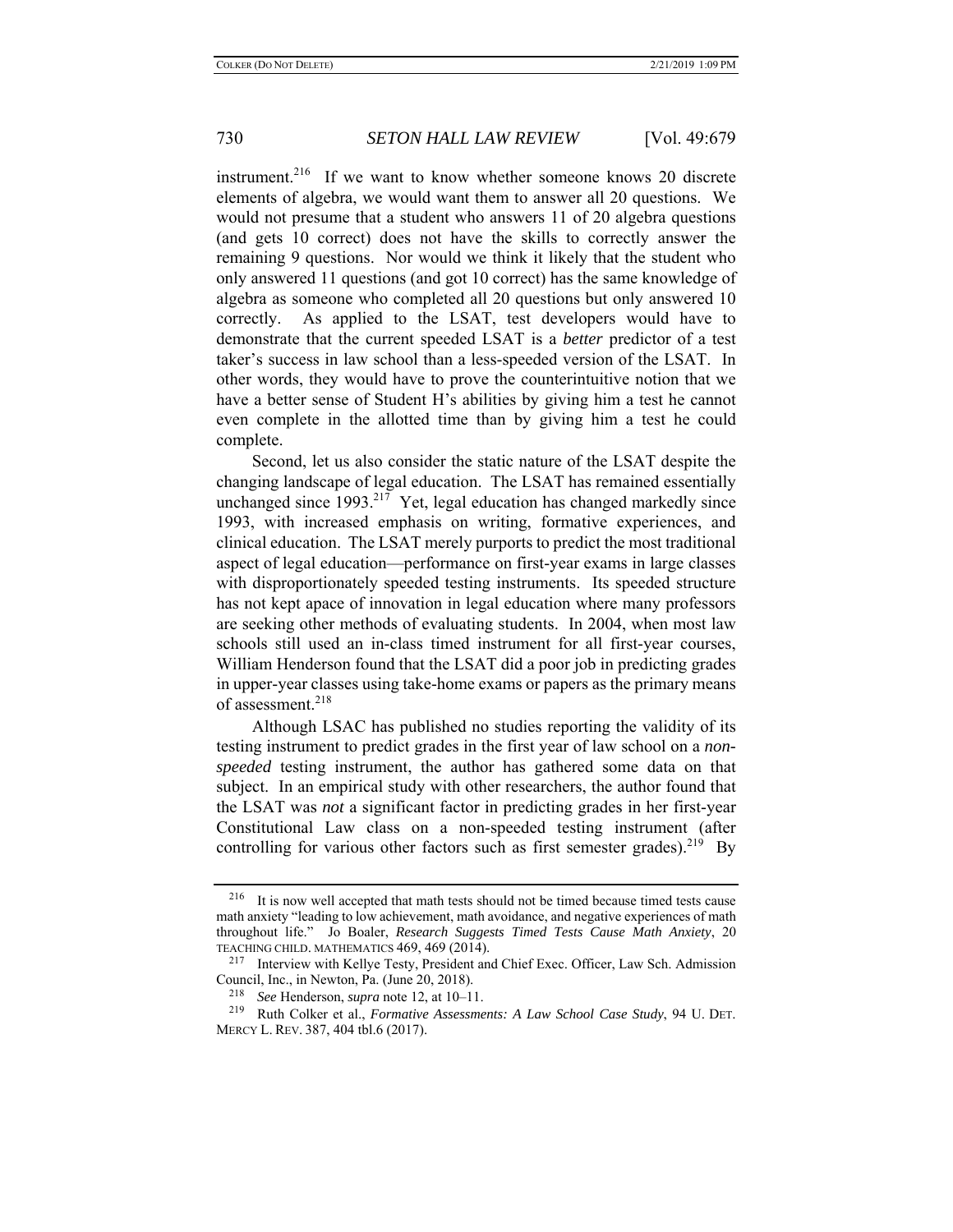contrast, the LSAT *was* a significant factor in predicting grades from speeded exams in these students' other first-year classes after controlling for the same factors.220 As more professors move toward exams that are not speeded in the first year of law school, $^{221}$  one might expect the LSAT to become a lessvalid predictor of first-year grades. Nonetheless, LSAC has not sought to control for exam type in determining the validity of the LSAT to predict firstyear grades.<sup>222</sup>

## 3. Response to Arguments in Favor of a Speeded Exam

When the author suggested to LSAC test developers that they consider moving to a non-speeded testing instrument, they expressed concern that such a change would cause the testing instrument to have to contain fewer questions, which, in turn, would lessen the validity of the testing instrument.<sup>223</sup> They presumed that an exam with fewer questions would be less valid because the testing entity would have less information with which to work in distinguishing test takers. Logically, it is obvious that it is easier to make distinctions among the performance of members of a group if they each take 100 questions, for example, rather than 50 questions.

But the argument that more test questions makes an exam more valid presupposes that most test takers complete each test item. If a test has 100 items, but the average test taker only completes 50 of them, then the length of the test is misleading. The length of the test is only helpful for those who complete all 100 test items. For the other candidates, a part of their score is based on how well they randomly guess. Thus, it is likely that a testing instrument with more test questions would be more valid for distinguishing among some candidates (those who finish) and less valid for distinguishing among other candidates (those who do not finish).

From a law school admissions perspective, we might especially want information about students who are in the bottom half of the curve and are at risk of failing the bar exam. A shorter, non-speeded exam might actually be a better instrument for distinguishing between those candidates. In other words, our current method of testing may make the LSAT, for example, especially useful for the top law schools that have many candidates with

<sup>&</sup>lt;sup>220</sup>*Id.* at 410 tbl.12.<br><sup>221</sup> While the author is not aware of a study examining how many professors give nonspeeded exams in first-year courses, many professors have told the author that they have decided to move in that direction.<br><sup>222</sup> Henderson has published a study examining the validity of the LSAT to predict grades

in classes with papers, take-home exams, and in-class exams. He found that the LSAT was a relatively weak predictor of grades on take-home exams and papers. *See* Henderson, *supra*  note 12, at 1023–24.

 $223$  The author met with LSAC staff on June 20, 2018, and discussed many of the ideas presented in this Article.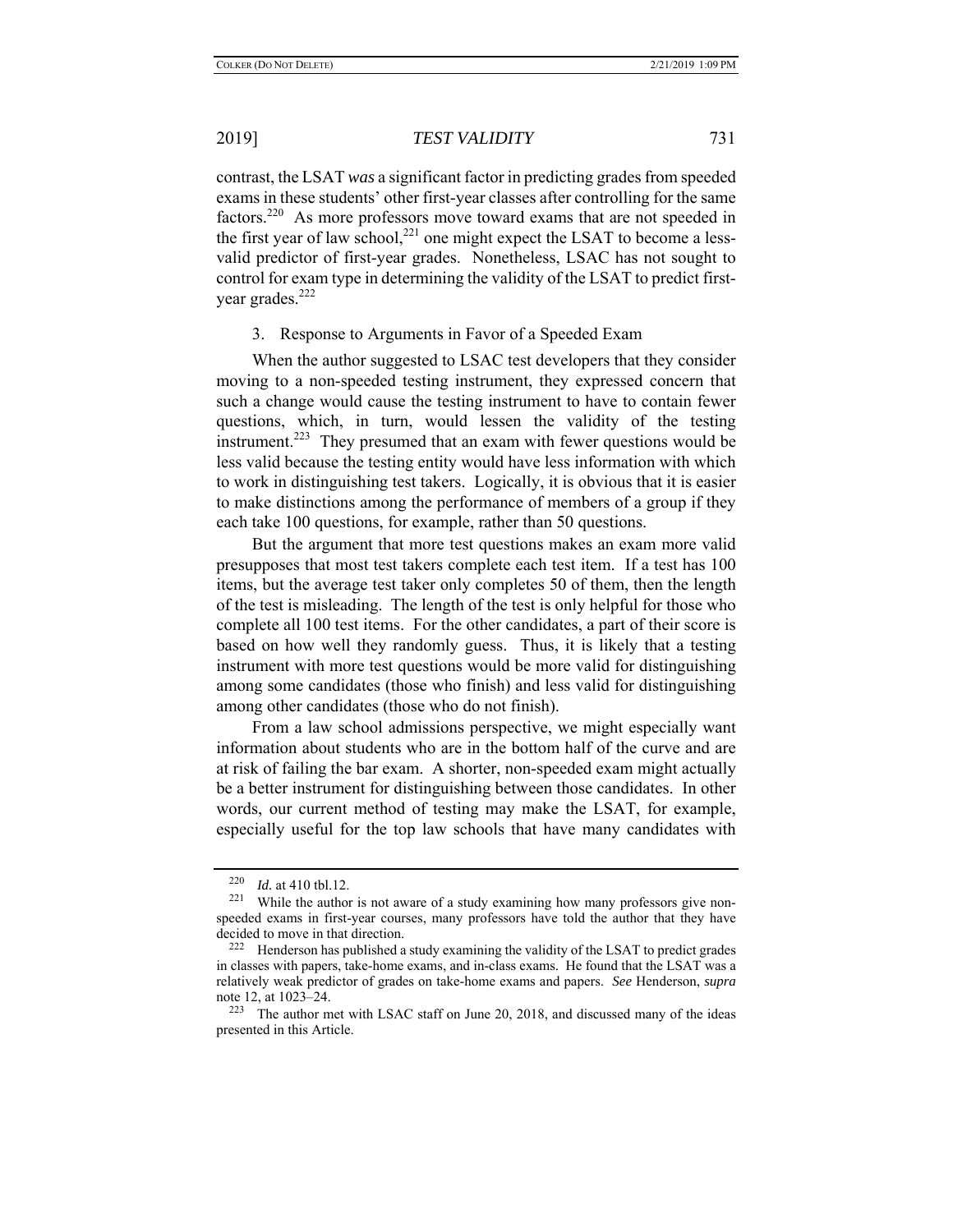scores between 170 and 180, but may make it less useful for the law schools that have many candidates with scores below 150. For the students who score below a 150, it is misleading to describe the LSAT as an exam with 100 questions. For them, it may be an exam with 60 or 70 questions, with the rest of their score being determined by their luck at rapid guessing behavior. Ironically, while the LSAT tests applicants' abilities to identify assumptions behind an argument, the LSAT test developers are making an unproven assumption about their own testing instrument—that it would be less valid if it contained fewer questions.

It is true that the LSAT may be less able to distinguish among the students at the very top of the curve if the exam were not speeded. Instead of distinguishing between a 120 and a 180 using 60 points, the test developers might only be able to distinguish between a 140 and a 160 using 20 points. Rather than 10 points being available to distinguish between the 98th and 99th percentile, only 2 points might be available to distinguish those students. That change, however, might constitute an *improvement* in the law school admissions process, because it would force the top-ranked schools to give less weight to small differences in LSAT scores. All the students who currently receive between a 170 and 180 might receive a 160 on the new scale because many more candidates are likely to get near-perfect scores with extended time for everyone. And, at the bottom of the scale, the difference between a 140 and 142 might be meaningful because the student who earned only a 140 was not able to demonstrate good reading comprehension, irrespective of the time available, while the student who earned a 142 might be a significantly better reader. They are not just separated because of the luck involved in their guessing behavior for questions they did not reach, because all test takers were given an opportunity to attempt every question.

Moreover, less precision on standardized test scores might force admissions offices to give more weight to other factors, such as undergraduate grades, work experience, and personal essays. In other words, the current scale creates an aura of false precision by suggesting that an applicant who scored a 172 is meaningfully different for admissions purposes from an applicant who scored a 180. Both applicants are likely to have the intellectual capacity to do well at any law school; whether they do well will likely be influenced by other factors such as their effort, diligence, and growth mindset.

Despite the absence of studies validating the speeded element of the LSAT, some people justify the speeded nature of the LSAT by saying lawyers generally charge by the hour.<sup>224</sup> Thus, the argument is that it is not

<sup>224</sup> *See, e.g.*, Michelle Kim Hall, *3 Ways the LSAT Prepares Students for Law School*, U.S. NEWS & WORLD REP. (July 10, 2017), https://www.usnews.com/education/blogs/lawadmissions-lowdown/articles/2017-07-10/3-ways-the-lsat-prepares-students-for-law-school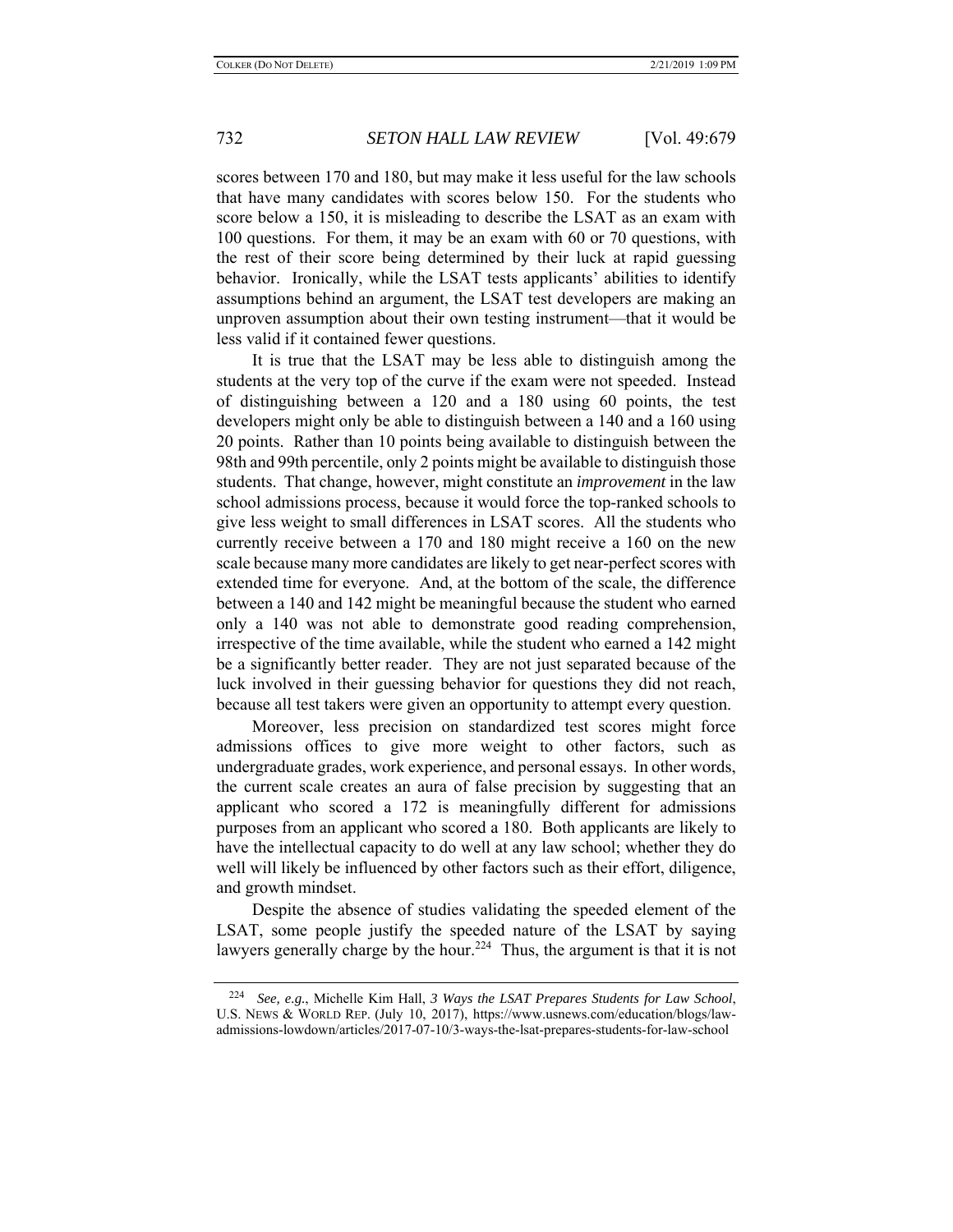fair to the legal profession to have a slow lawyer charge by the hour. Of course, not all lawyers charge by the hour. Some lawyers charge by the work product. People can also work in policy or government, where their law license may be appreciated but not required, and where hourly billing does not occur. Further, slow lawyers can adjust their rate to be consistent with market principles, if they choose, or they can agree to cap their rate. Finally, few lawyers would say that the best way to practice law is to race through one's work as quickly as possible, as one might do on a standardized exam. Such a method would likely cause incomplete research or sloppy errors. In fact, legal writing faculty sometimes teach students *not* to prematurely stop their research when they think they have the correct answer through a few citations. Even if a few citations, which are easily located, look helpful, one still needs to go through a pile of other cases to construct the best legal argument. Faster is not necessarily better. Thus, a senior partner in a law firm would rarely ask a junior associate to prepare a polished written product in a few hours; it is likely that the senior partner would provide the associate with at least a day to construct a memo and probably a week to turn a memo into a brief that might be submitted to a court.<sup>225</sup>

Other people justify the speeded nature of the LSAT by saying it shows whether test takers have a different kind of speed—the ability to complete a project on a timely basis.<sup>226</sup> One might argue that lawyers need to have the ability to meet important deadlines and that law students need to be able to study effectively to answer questions on an end-of-semester final exam. The proponents of this kind of speeded performance presume that the LSAT helps measure that kind of speeded skill. But that argument confuses speed with organizational skills. Meeting a court deadline or preparing effectively for a law school exam requires the organizational skill of working backward from a deadline and getting chunks of material completed on a periodic basis to meet the ultimate deadline. These are important planning skills. There is no reason to think that a slow reader has weak planning skills. One could imagine that slow readers have to compensate for the amount of time it takes them to read written work by having excellent planning skills, so they can use their time as efficiently as possible. The literature on speed emphasizes the complicated nature of that concept, $227$  yet lay responses to the need for speeded exams rarely reflect consideration of the multidimensional nature of speed.

<sup>(&</sup>quot;Clients charged by billable hours also appreciate efficiency.").

<sup>225</sup> *See* Henderson, *supra* note 12, at 1035–36 ("An analysis hurriedly prepared in three hours may or may not be indicative of the work product that might arrive at the end of the day or the end of the week.").<br> $\frac{226}{P}$  Procticing lawyers

Practicing lawyers have made this argument to the author because it is important for lawyers to meet deadlines.

<sup>227</sup> *See supra* Part II.A.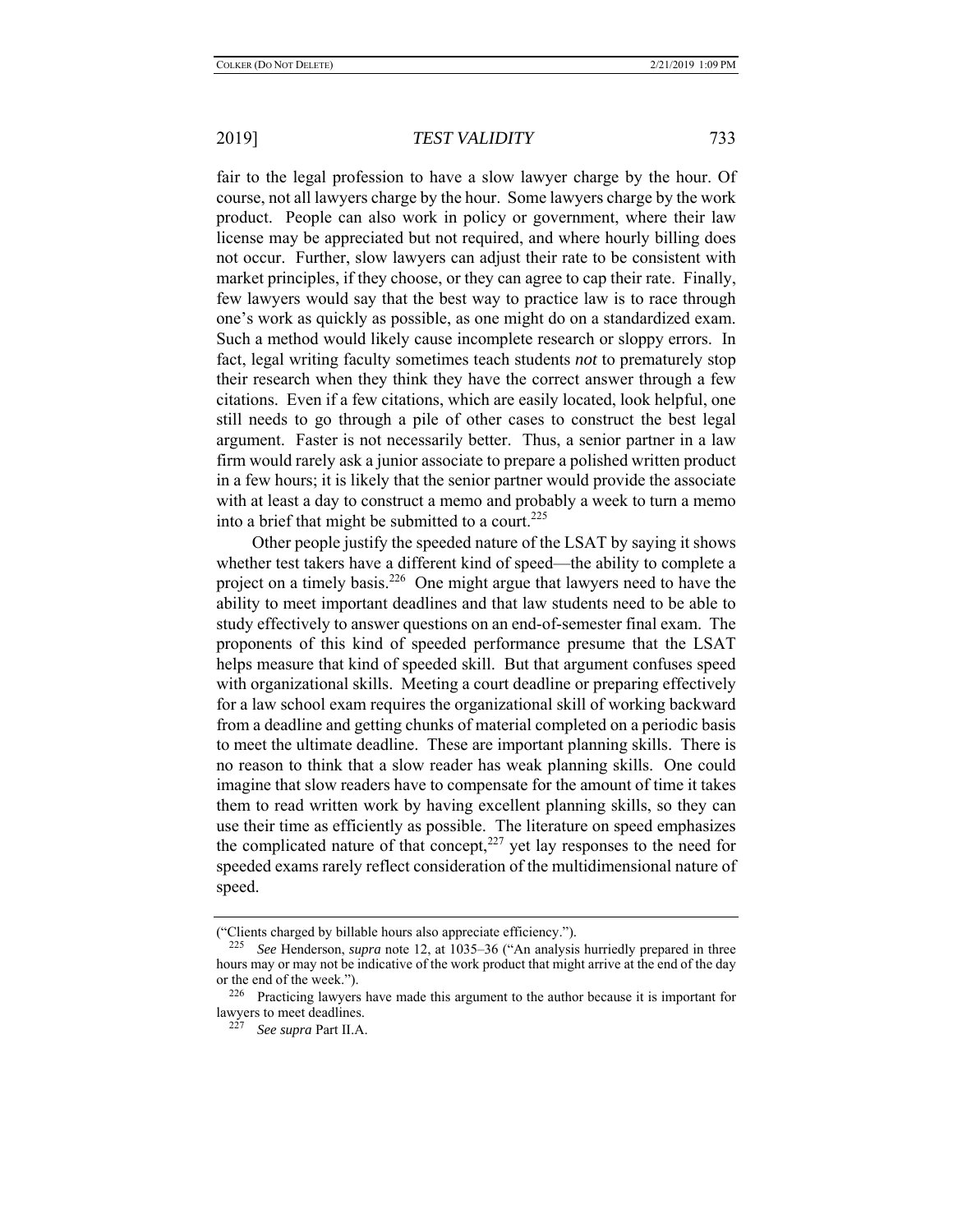Even if one accepts the premise that it is valuable for lawyers to work relatively quickly, one needs to ask whether the speed required to do well on the LSAT is that kind of speed. Most test takers find the "analytical reasoning" section of the test, which is often called the "logic games" section,<sup>228</sup> to be the most speeded section. In order to do well on that section, a test taker needs to learn certain shortcuts. The test developers do not provide test takers enough time to write out each permutation of the sets of rules that are provided. Although a test taker can probably learn those short cuts to take the LSAT, it is not likely that an individual uses those particular shortcuts while in law school or as a practicing lawyer.<sup>229</sup> Thus, it could be said that the test is measuring whether a test taker took the time to learn the shortcut, rather than measuring whether a test taker will be able to work quickly as a law student or lawyer.

Further, the fastest test taker may not necessarily be the best lawyer. In order to proceed quickly through a test such as the LSAT, a test taker needs to be willing to mark the right answer as soon as he or she spots it, proceeding through the A to E options. If A seems correct, the test taker needs to mark "A" and not even read the other options, but a good lawyer would rarely act so hastily. A good lawyer would want to read each option and double-check her answer in order not to make an error on behalf of a client. A good lawyer reads dense material word by word, looking for internal contradictions and inconsistencies. A good lawyer would wonder if more than one answer might actually be correct, rather than circling the first seemingly correct answer that is found. The "rush to complete" kind of speed embedded in all sections of the LSAT may actually be antithetical to the practice of  $law^{230}$ . But the LSAT, of course, only purports to predict performance in the traditional version of the first year of law school—a set of speeded exams not the actual practice of law. The use of speeded exams in law school

 $228$  One of the most popular test preparation services for the LSAT is PowerScore. Their books and website refer to the "analytical reasoning" section as the "logic games" section. *See LSAT Preparation Packages*, POWERSCORE, https://www.powerscore.com/lsat/ publications/ (last visited Nov. 3, 2018).

 $229$  The author has been practicing LSAT questions through the Khan Academy site. As a highly successful lawyer and law professor, the author cannot successfully complete the logic games in the allocated time. She usually needs twice as much time as is provided to attain the correct answers. Thus, the author does not appear to have the skills needed to answer those questions quickly, although she completes legal tasks quite quickly. The speed tested in that section is not a speed that the author has attained even though she works quickly.

<sup>&</sup>lt;sup>230</sup> In the author's decades of hiring law students to complete legal work for her, she has often had to counsel students to slow down and do careful work. Her fastest workers were rarely her best workers. And, of course, if LSAC were measuring the kind of speed that is useful in law practice, then those of us who have been working for decades as lawyers would find the LSAT to be an easy exam. That is a very improbable conclusion.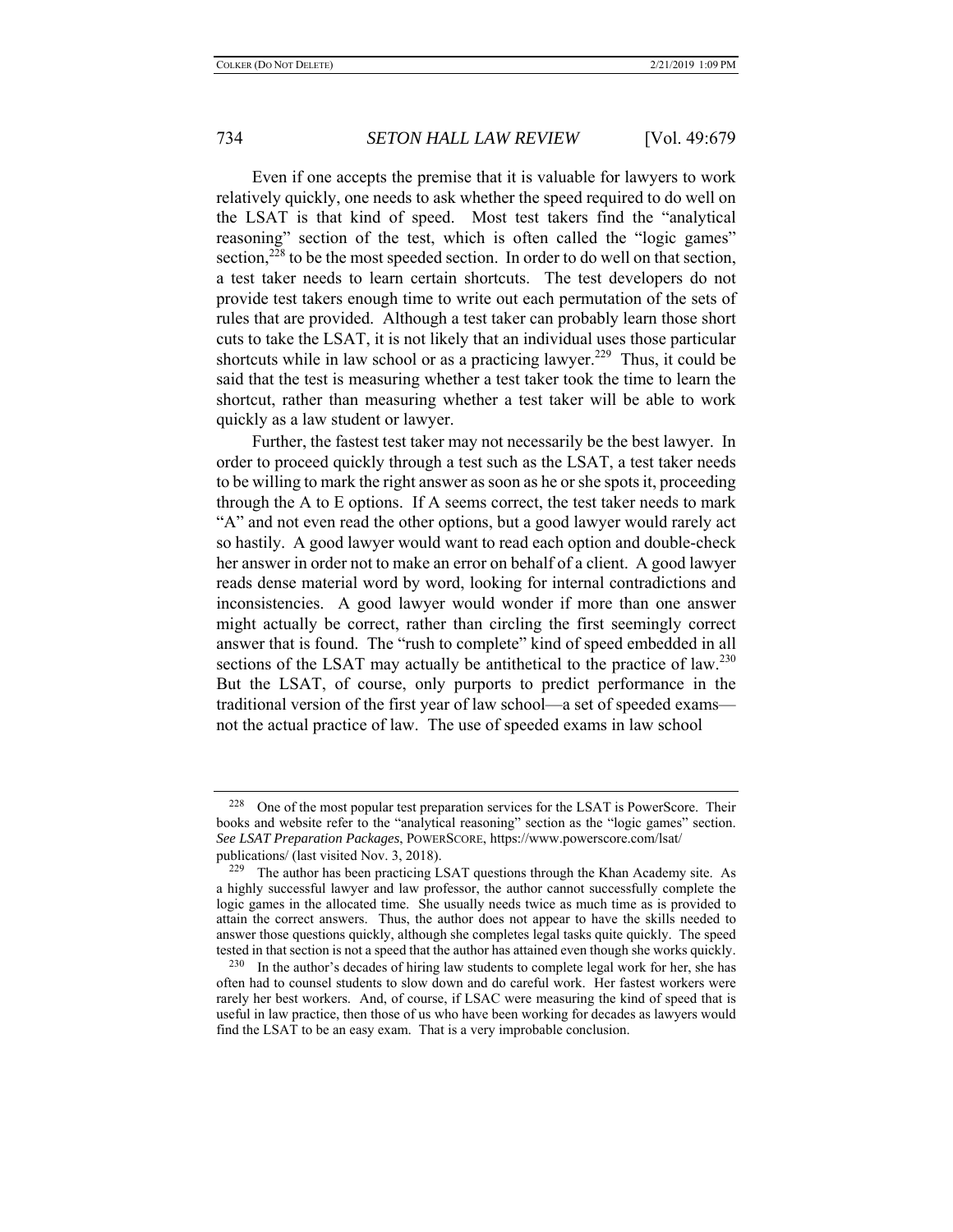is not grounded in any formal or well defined theory. Rather, it is driven by a variety of nontheoretical factors, including the need to generate a grading curve, the desire to limit the volume of words that must be read, to enforce a consistent time limit, and the simple adherence to tradition.<sup>231</sup>

The problem with highly speeded exams, such as the LSAT, is quite simple. Some people do not finish. For the questions they do not even reach, we have measured only their speed and not their skills, knowledge, and aptitude that the test purports to measure. We perpetuate the merit-speed myth by not insisting that test developers justify the validity of speeded conditions for the entire test-taking population. The ADA, by incorporating Title VII test-validity principles, provides us with an opportunity to undermine the merit-speed myth. It allows us to change who gets an affordable opportunity to sit in a law school classroom by requiring LSAC to abandon the speeded nature of its exam if it cannot validate the need for speed and demonstrate that a non-speeded exam would be a less-valid testing instrument. Unverified assumptions should not play such a prominent role in determining who sits in the law school classroom at an affordable price.<sup>232</sup>

## VI. CONCLUSION

In this Article, the author has argued that the ADA should be used as a legal tool to require testing entities to allow all candidates to take tests under non-speeded conditions. Further, based on legal and equitable principles, educational programs could *instruct* testing entities, which are their clients, to develop exams that are less speeded. This suggestion relies on both Title VII test-validity and ADA universal-design principles. It is novel.

As a result of Pearson's leadership and the availability of college admissions without any standardized test scores, students can graduate from college without having faced speeded exams. We need to closely examine whether this change in our default expectations can continue up the ladder so that people like Elizabeth Black or Bernadette Bibber do not need to prove that they have a disability in order to receive enough time to finish a professional certification exam. Change can occur without any judicial intervention. Testing entities can abandon their assumption that faster is always better—it is not.

Beyond the world of standardized testing, this Article should also make all legal educators pause and ask about their own testing practices. How can they make changes consistent with universal design principles to avoid some

<sup>&</sup>lt;sup>231</sup> Henderson, *supra* note 12, at 980.

For a broad critique of the overuse of the LSAT as an admissions tool, see Phoebe A. Haddon & Deborah W. Post, *Misuse and Abuse of the LSAT: Making the Case for Alternative Evaluative Efforts and a Redefinition of Merit*, 80 ST. JOHN'S L. REV. 41 (2006).